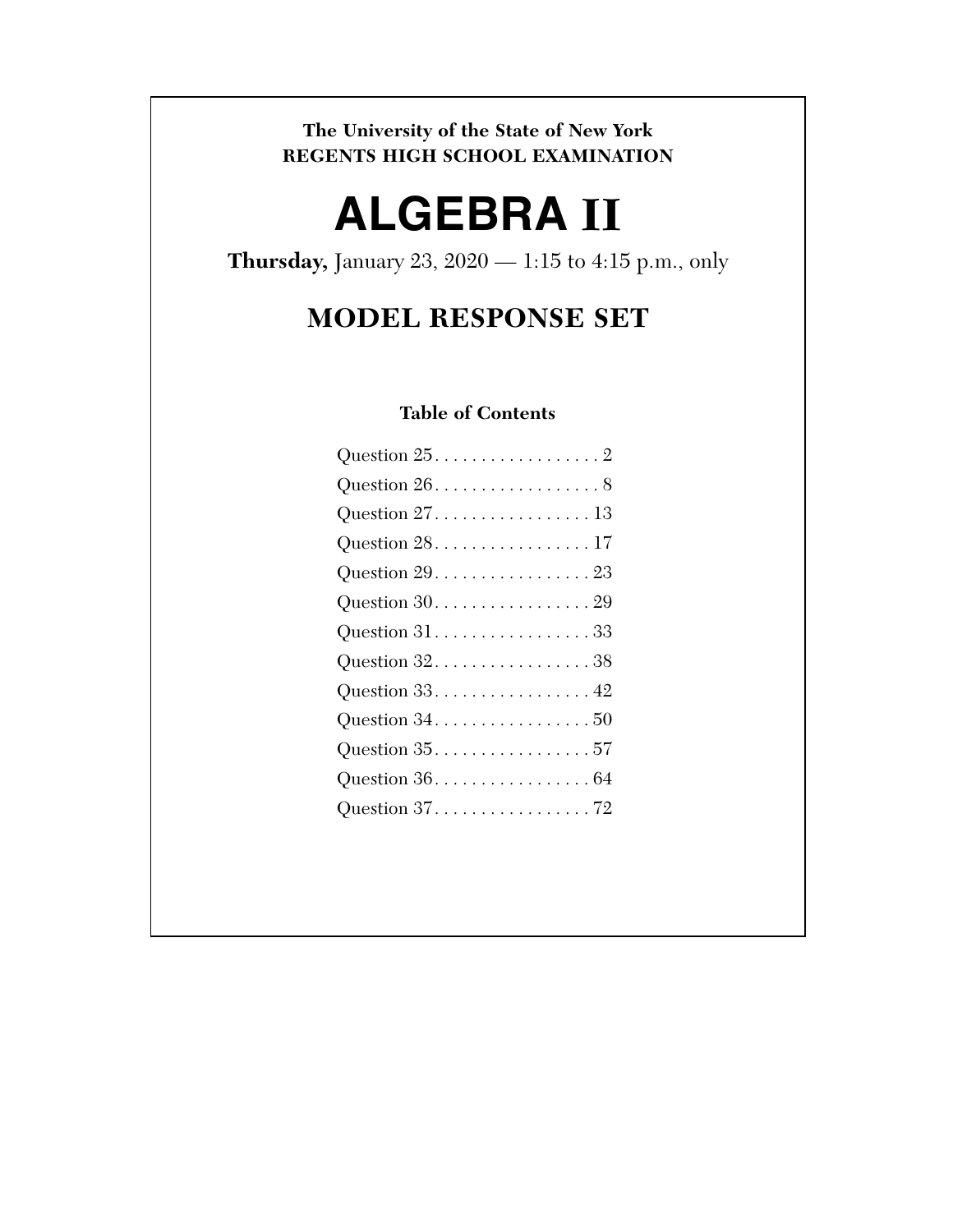8 **25** For *n* and  $p > 0$ , is the expression  $\left(p^2n^{\frac{1}{2}}\right)^6\sqrt{p^5n^4}$  $\left( p^2n^2\right) \, \sqrt{p^5}n^4\,$  equivalent to  $p^{18}n^6\sqrt{p^{\,2}}$  Justify your answer.  $(\rho^{ik}n^{4})\left(\rho^{\frac{5}{2}}n^{\frac{1}{3}}\right) = \rho^{18}n^{6}\cdot \rho^{\frac{1}{2}}$  $P^{16+\frac{5}{2}}h^{4+2} = P^{18+\frac{1}{2}}h^{6}$  $9^{\frac{37}{2}} n^{6}$  =  $9^{\frac{37}{2}} n^{6}$ yes they are equivalent **Score 2:** The student gave a complete and correct response.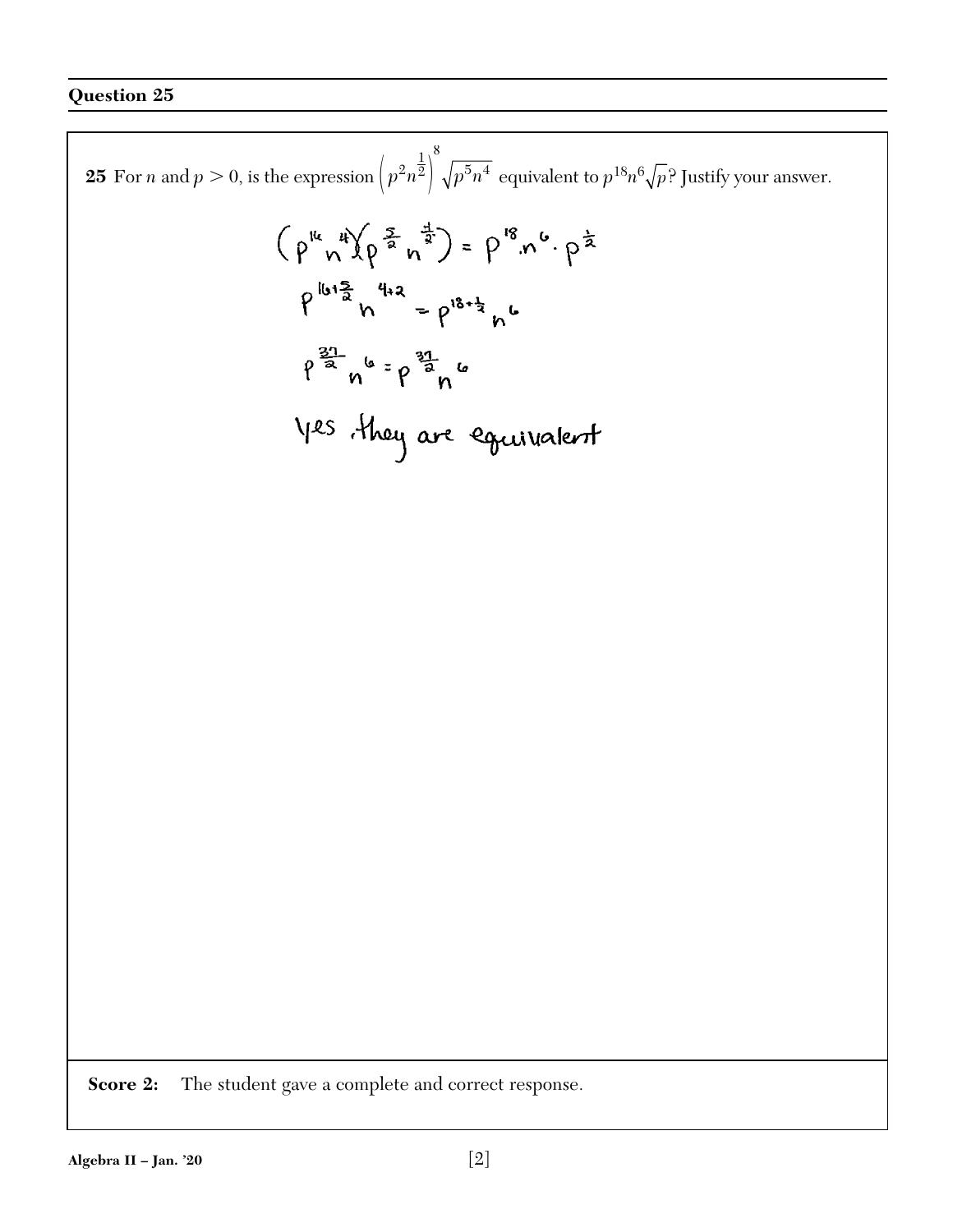8 **25** For *n* and  $p > 0$ , is the expression  $\left(p^2n^{\frac{1}{2}}\right)^6\sqrt{p^5n^4}$  $\left( p^2n^2\right) \, \sqrt{p^5}n^4\,$  equivalent to  $p^{18}n^6\sqrt{p^{\,2}}$  Justify your answer.  $\left( \rho^2 n^{\frac{1}{3}} \right)^8 \sqrt{\rho^5 n^4} = \rho^1 {^8} n^6 \sqrt{\rho}$  $P_{16}P_{26}P_{36}P_{46}P_{50}P_{60}P_{80}P_{90}P_{180}P_{190}P_{180}P_{190}P_{180}P_{190}P_{190}P_{190}P_{190}P_{190}P_{190}P_{190}P_{190}P_{190}P_{190}P_{190}P_{190}P_{190}P_{190}P_{190}P_{190}P_{190}P_{190}P_{190}P_{190}P_{190}P_{190}P_{190}P_{190}P_{190}$  $\sqrt{n}$  $n^2$ They are equivalent because when you simplify the left hand side you get  $\rho^{18}n^6\sqrt{p}$ . **Score 2:** The student gave a complete and correct response.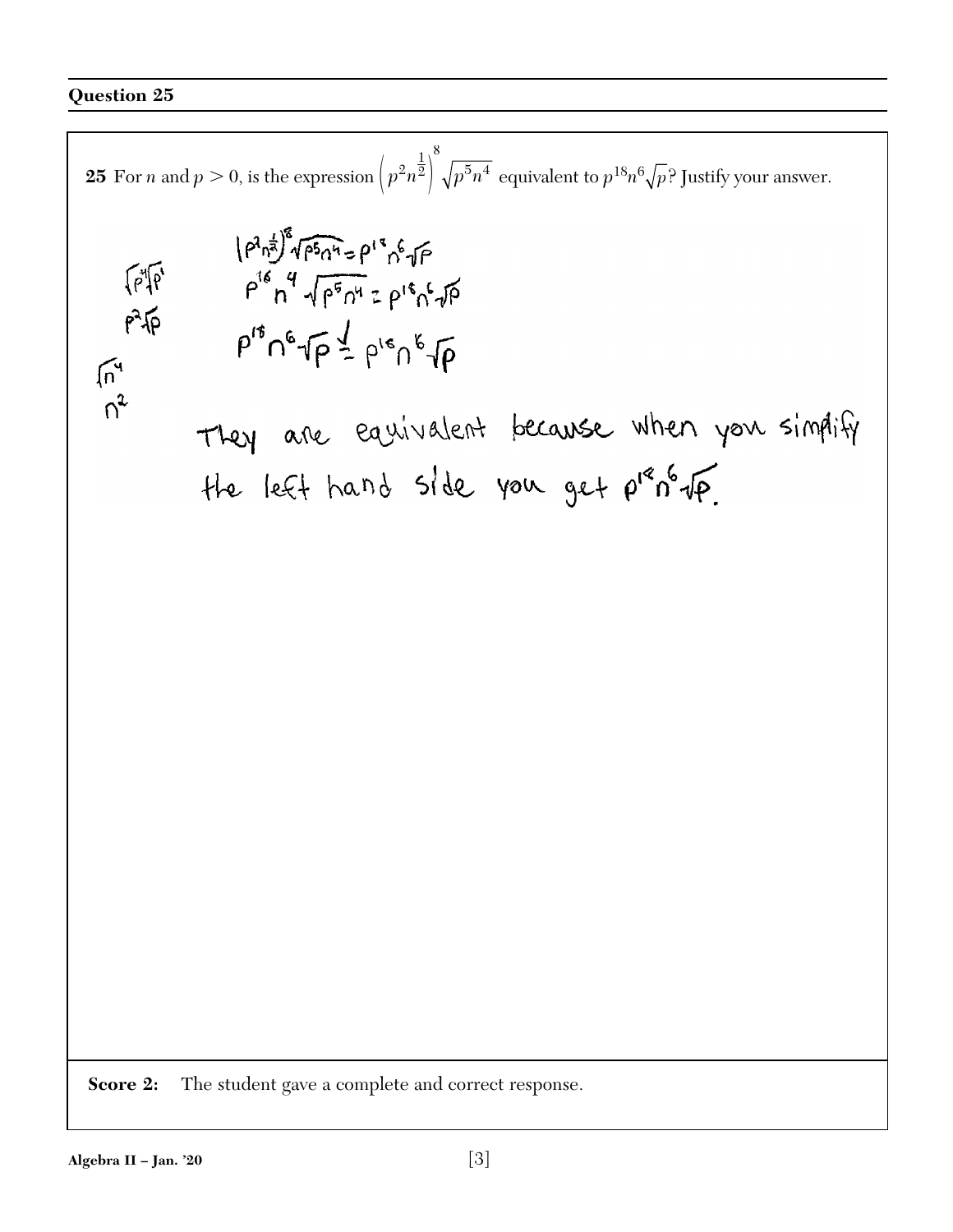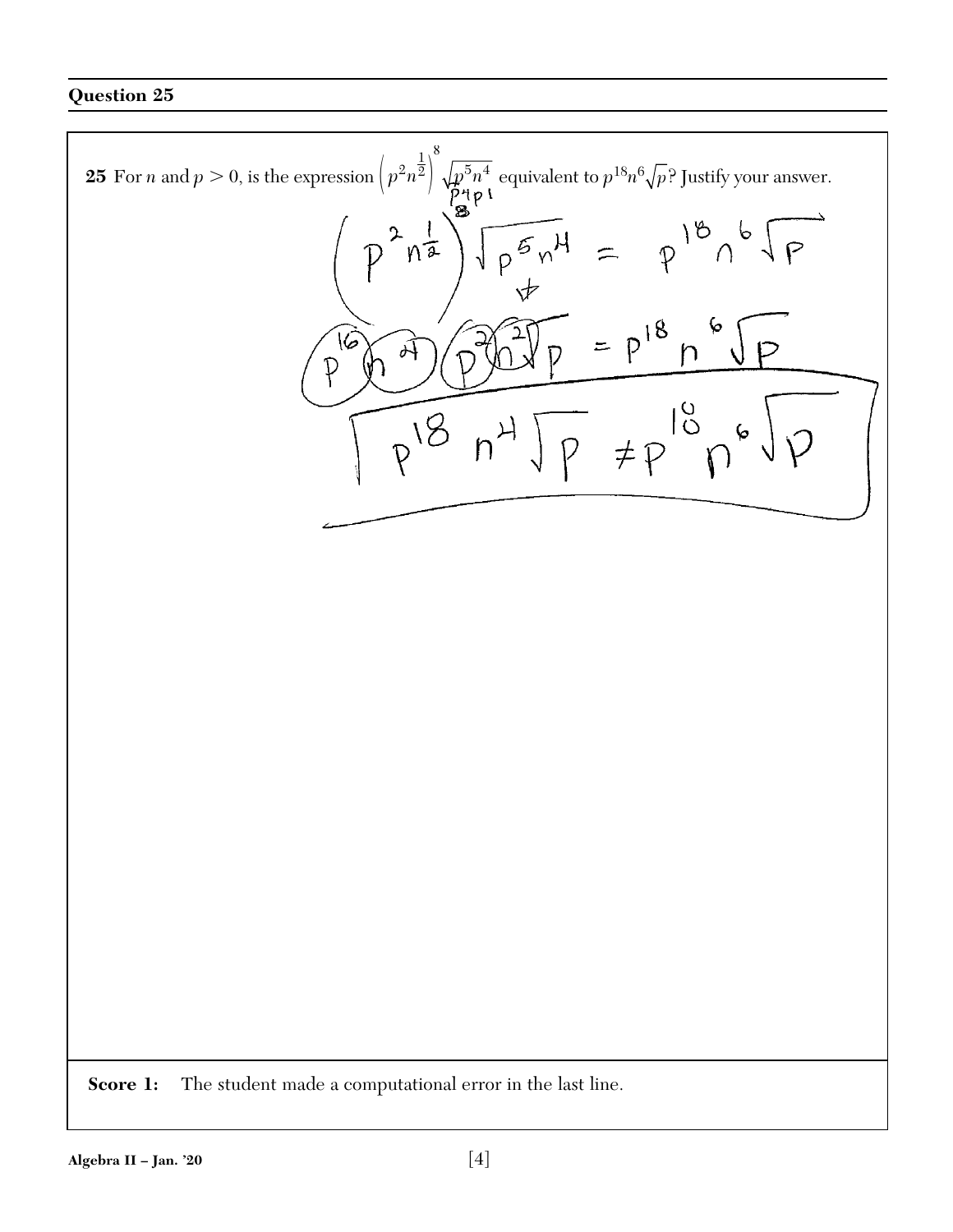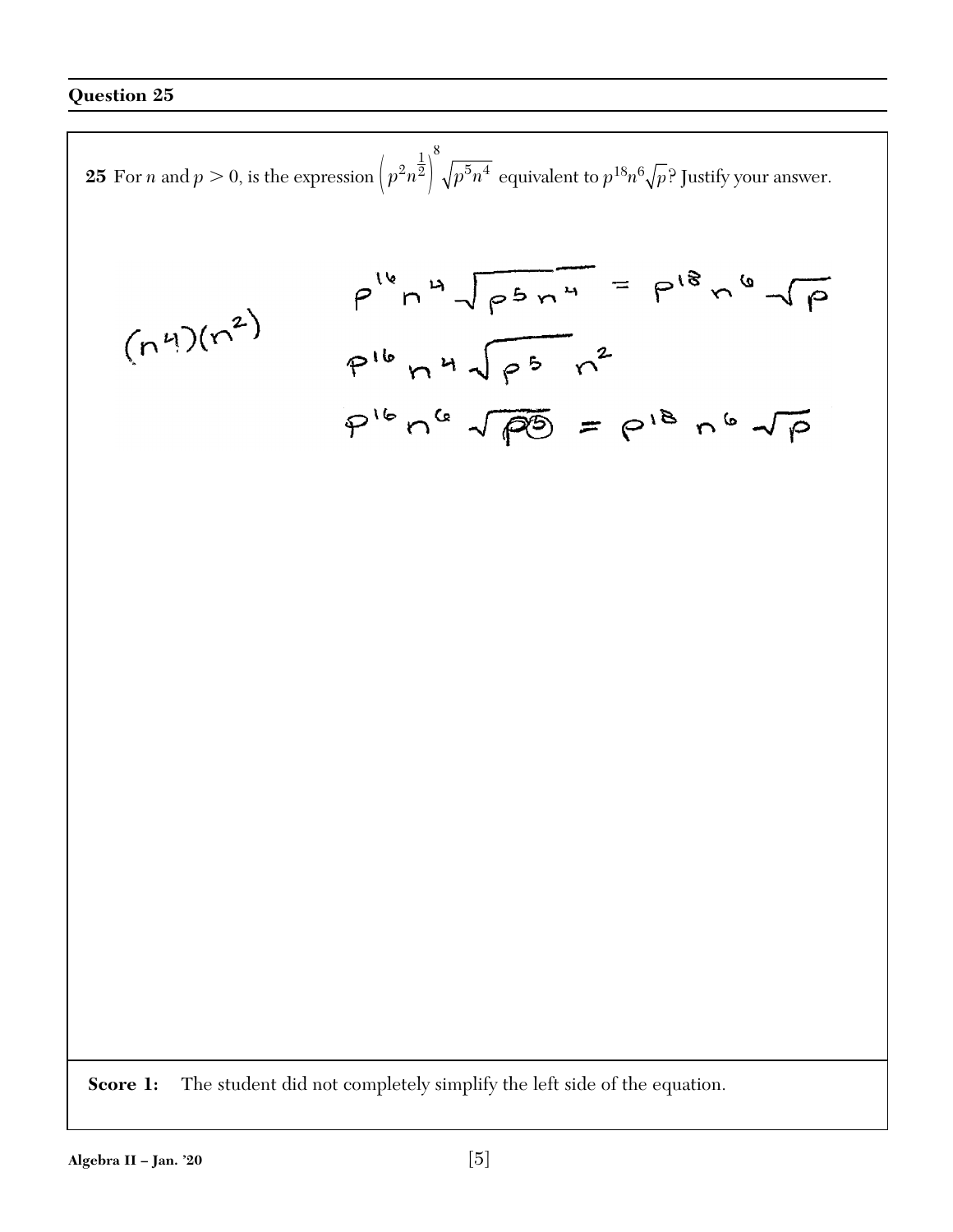8 **25** For *n* and  $p > 0$ , is the expression  $\left(p^2n^{\frac{1}{2}}\right)^6\sqrt{p^5n^4}$  $\left( p^2n^2\right) \, \sqrt{p^5}n^4\,$  equivalent to  $p^{18}n^6\sqrt{p^{\,2}}$  Justify your answer.  $\lambda^2$  $(\rho^{0}n^{8.5})(\sqrt{p^{5}m})$  $X$   $\sqrt{p^{15}n^{12.5}} = p'^{8}n^{6}\sqrt{p}$ NO, because (p<sup>2</sup> n<sup>1/2)</sup> p<sup>5</sup>n<sup>4</sup> docs not equal p<sup>18</sup>n<sup>6</sup> (p<br>when reduced. **Score 0:** The student made multiple errors.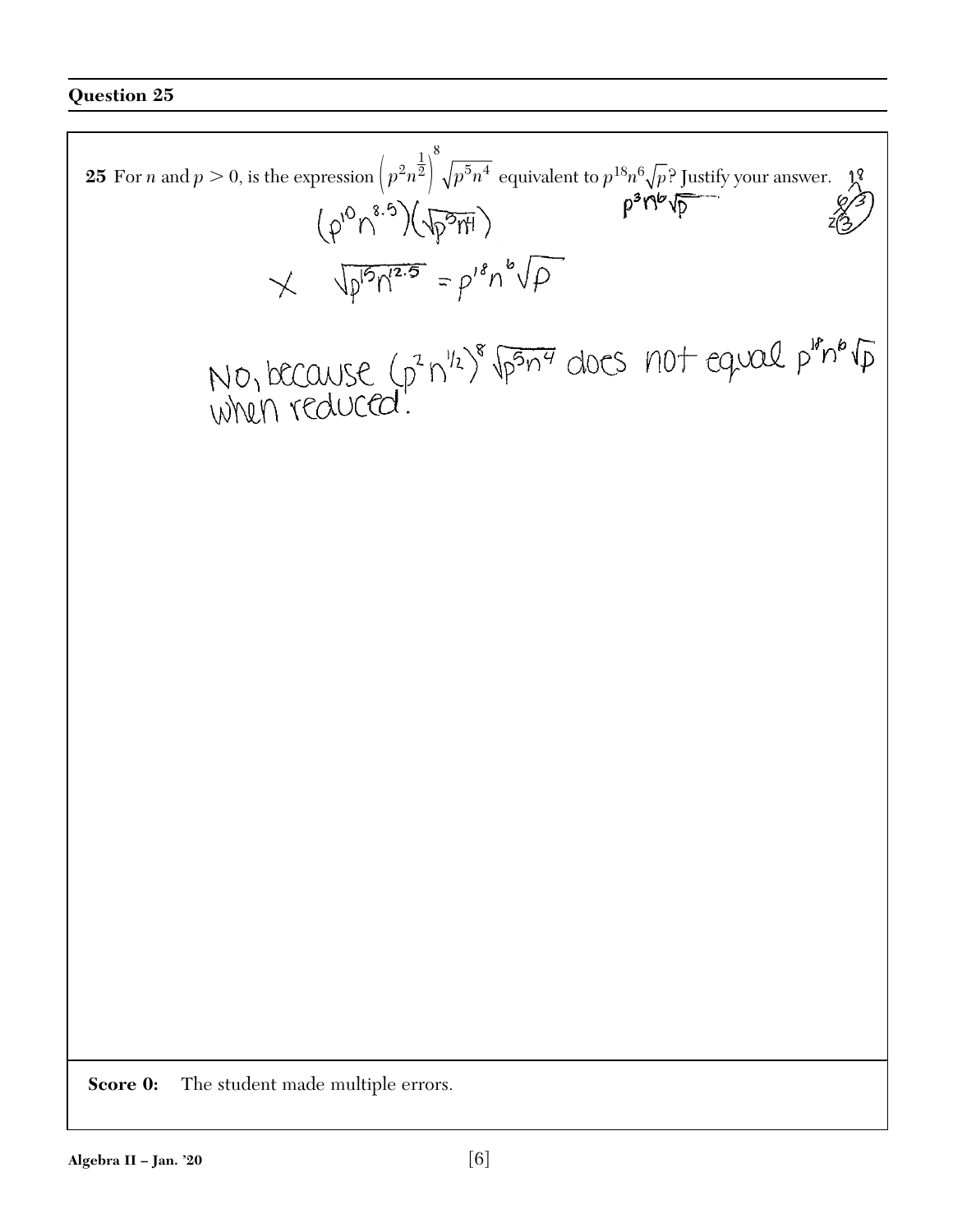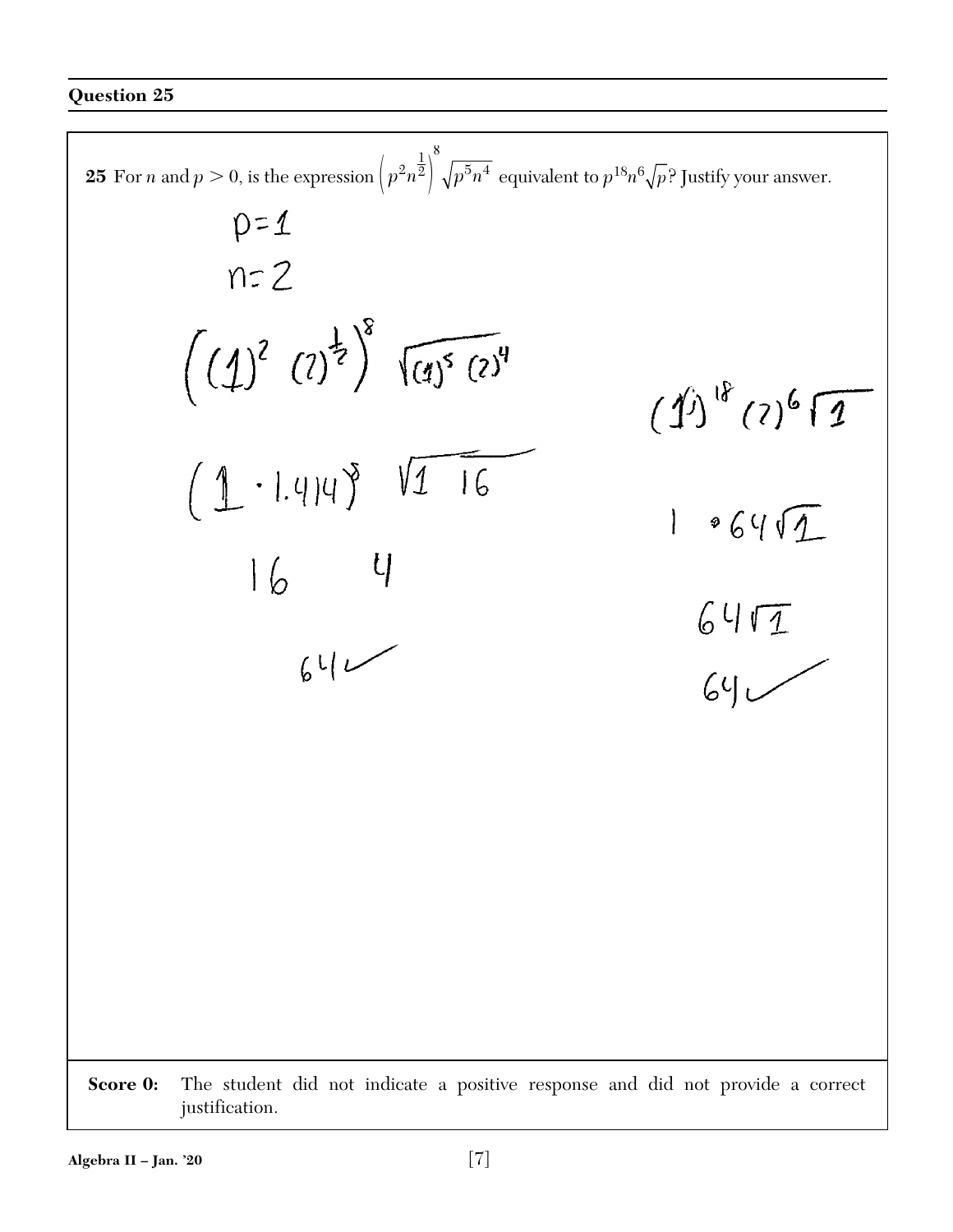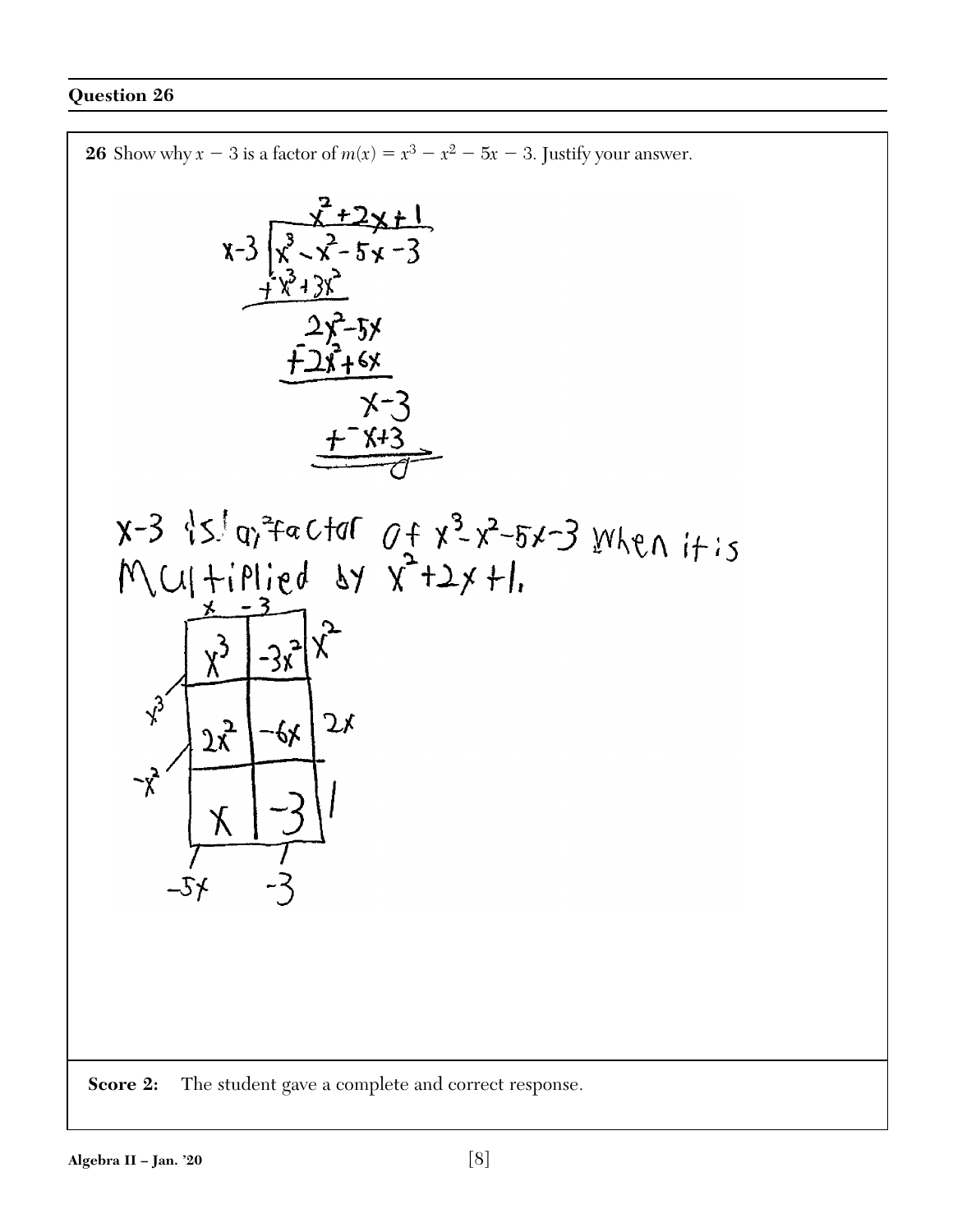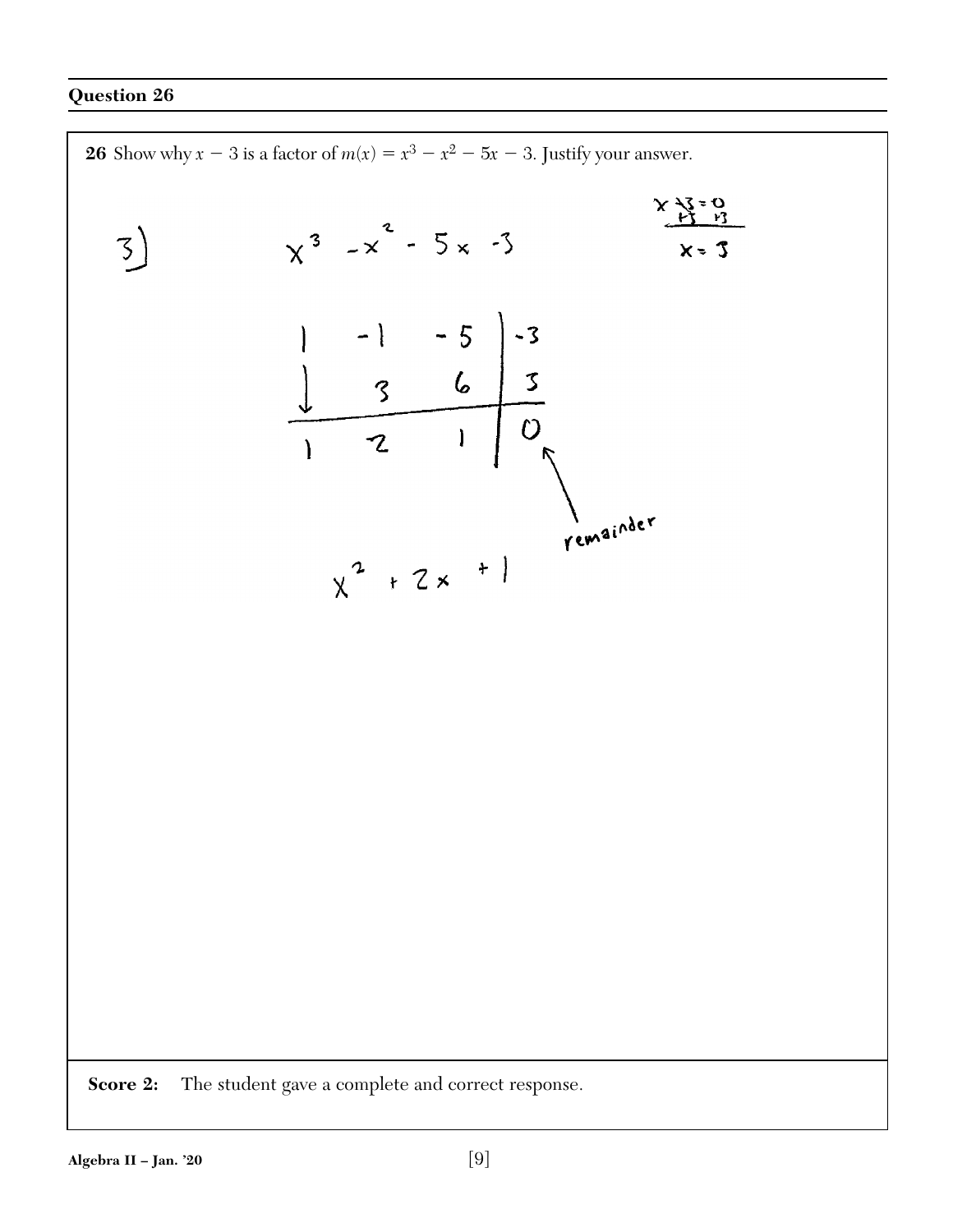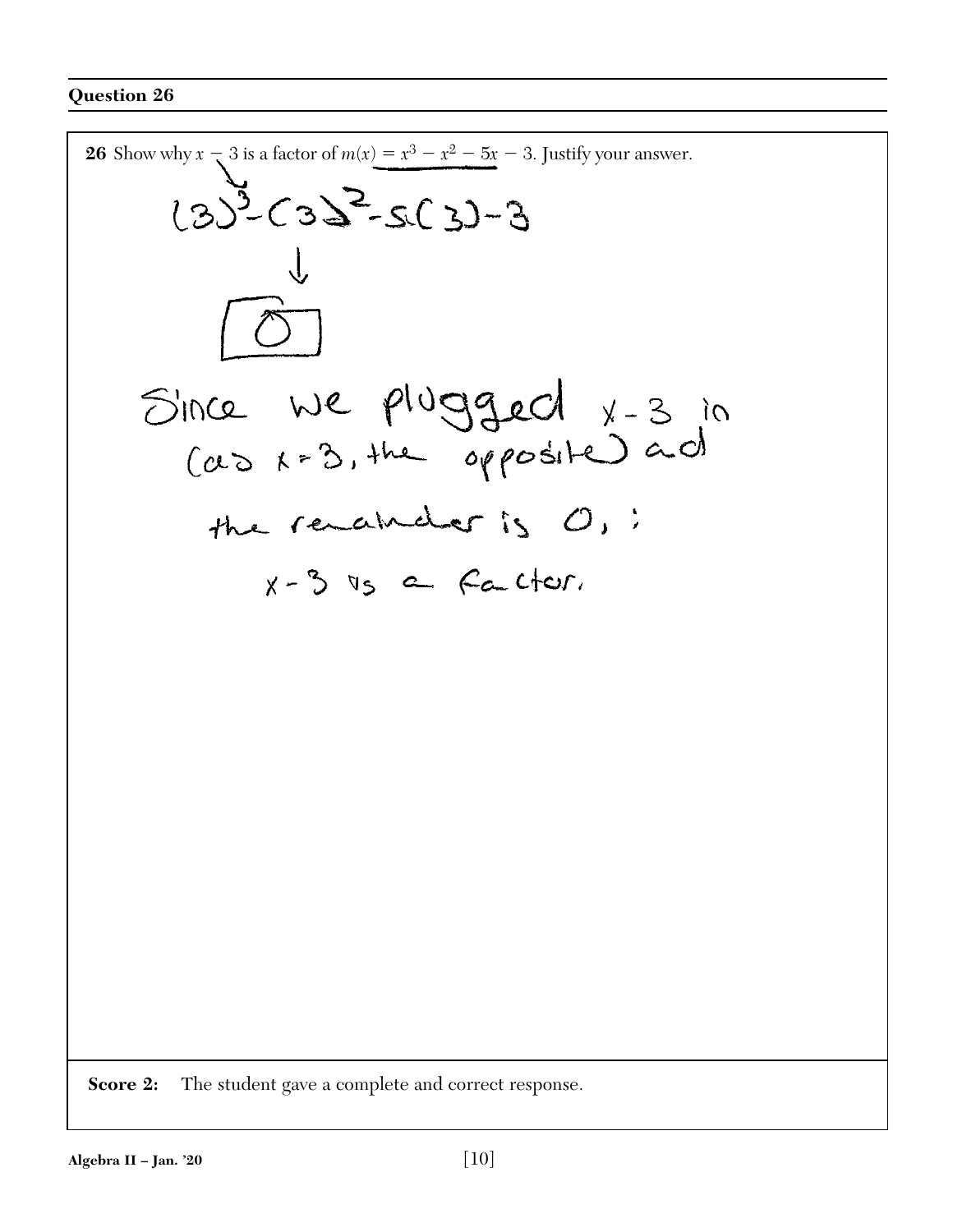**26** Show why  $x - 3$  is a factor of  $m(x) = x^3 - x^2 - 5x - 3$ . Justify your answer.  $(3^{3}-13)^{2}-5(3)-3=0$  $X - 3 = 0$  $27 - 9 - 15 - 3$ 13 +3  $X = 3$  $18 - 12$ **Score 1:** The student received one credit for substituting 3 and setting the expression equal to zero.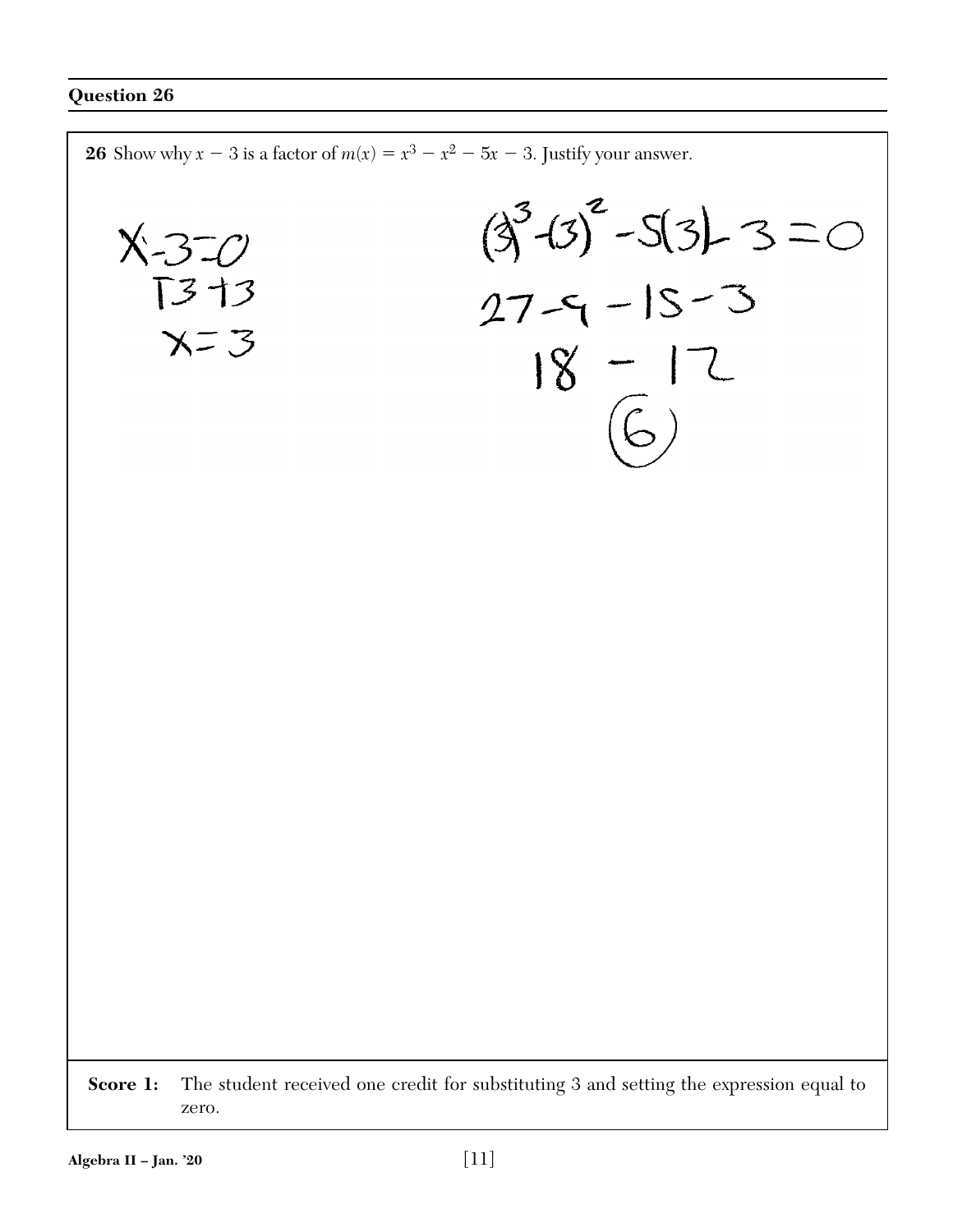26 Show why 
$$
x = 3
$$
 is a factor of  $m(x) = x^3 - x^2 - 5x - 3$ . Justify your answer.  
\n
$$
x^2 + 2x - \frac{3}{x-3}
$$
\n
$$
x^3 - 3x^2
$$
\n
$$
x^3 - 3x^2
$$
\n
$$
2x^2 - 5x
$$
\n
$$
2x^2 - 5x
$$
\n
$$
2x^2 - 5x
$$
\n
$$
2x^2 - 5x
$$
\n
$$
2x^2 - 5x
$$
\n
$$
2x^2 - 5x
$$
\n
$$
2x^2 - 5x
$$
\n
$$
2x^2 - 5x
$$
\n
$$
2x^2 - 5x
$$
\n
$$
2x^2 - 5x
$$
\n
$$
2x^2 - 5x
$$
\n
$$
2x^2 - 5x
$$
\n
$$
2x^2 - 5x
$$
\n
$$
2x^2 - 5x
$$
\n
$$
2x^2 - 5x
$$
\n
$$
2x^2 - 5x
$$
\n
$$
2x^2 - 5x
$$
\n
$$
2x^2 - 5x
$$
\n
$$
2x^2 - 5x
$$
\n
$$
2x^2 - 5x
$$
\n
$$
2x^2 - 5x
$$
\n
$$
2x^2 - 5x
$$
\n
$$
2x^2 - 5x
$$
\n
$$
2x^2 - 5x
$$
\n
$$
2x^2 - 5x
$$
\n
$$
2x^2 - 5x
$$
\n
$$
2x^2 - 5x
$$
\n
$$
2x^2 - 5x
$$
\n
$$
2x^2 - 5x
$$
\n
$$
2x^2 - 5x
$$
\n
$$
2x^2 - 5x
$$
\n
$$
2x^2 - 5x
$$
\n
$$
2x^2 - 5x
$$
\n
$$
2x^2 - 5x
$$
\n
$$
2x^2 - 5x
$$
\n
$$
2x^2 - 5x
$$
\n<math display="block</p>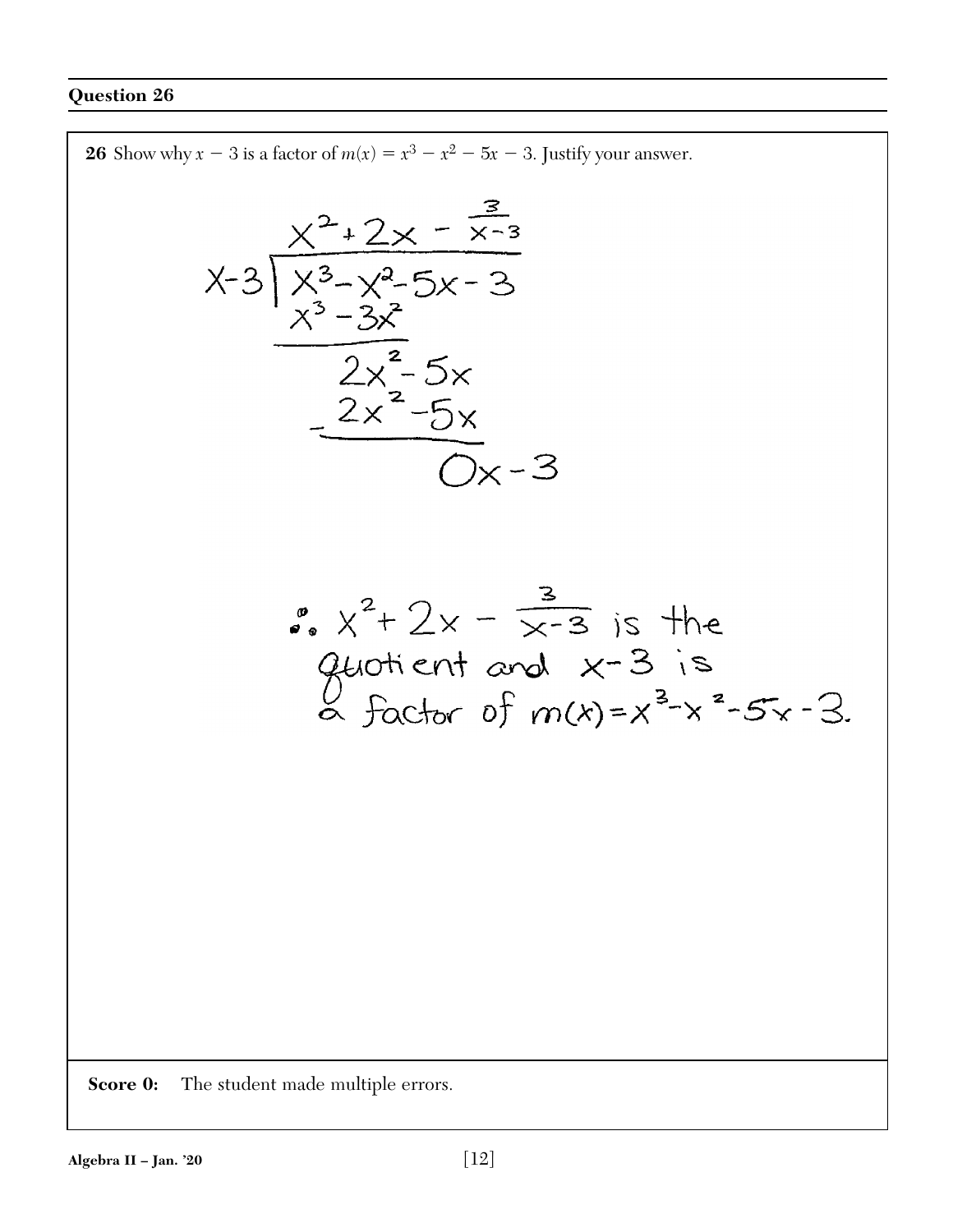**27** Describe the transformation applied to the graph of  $p(x) = 2^x$  that form the new function  $q(x) = 2^{x-3} + 4.$ q(x) would be 4 spaces<br>higher and would be shifted<br>to the right by 3. **Score 2:** The student gave a complete and correct response.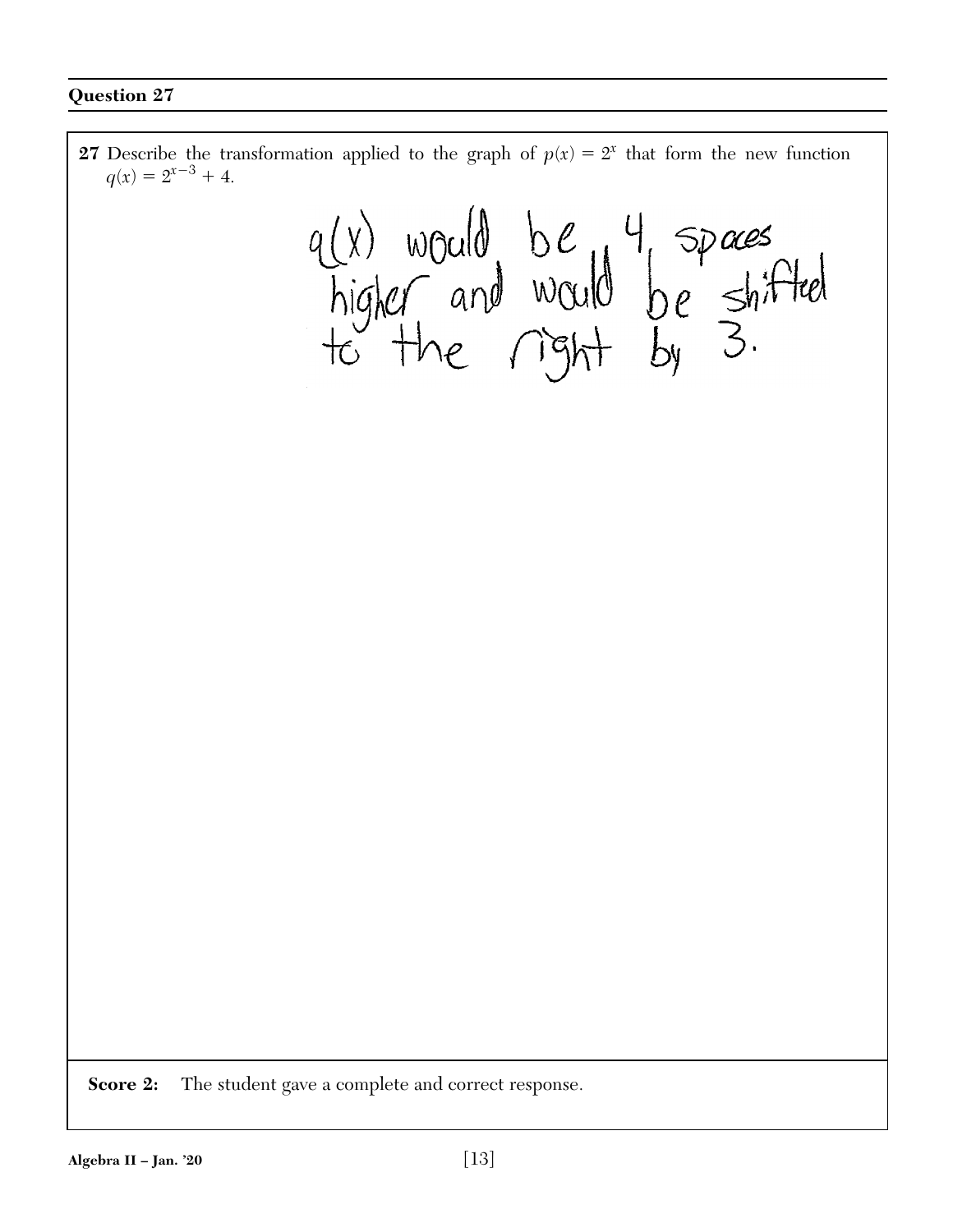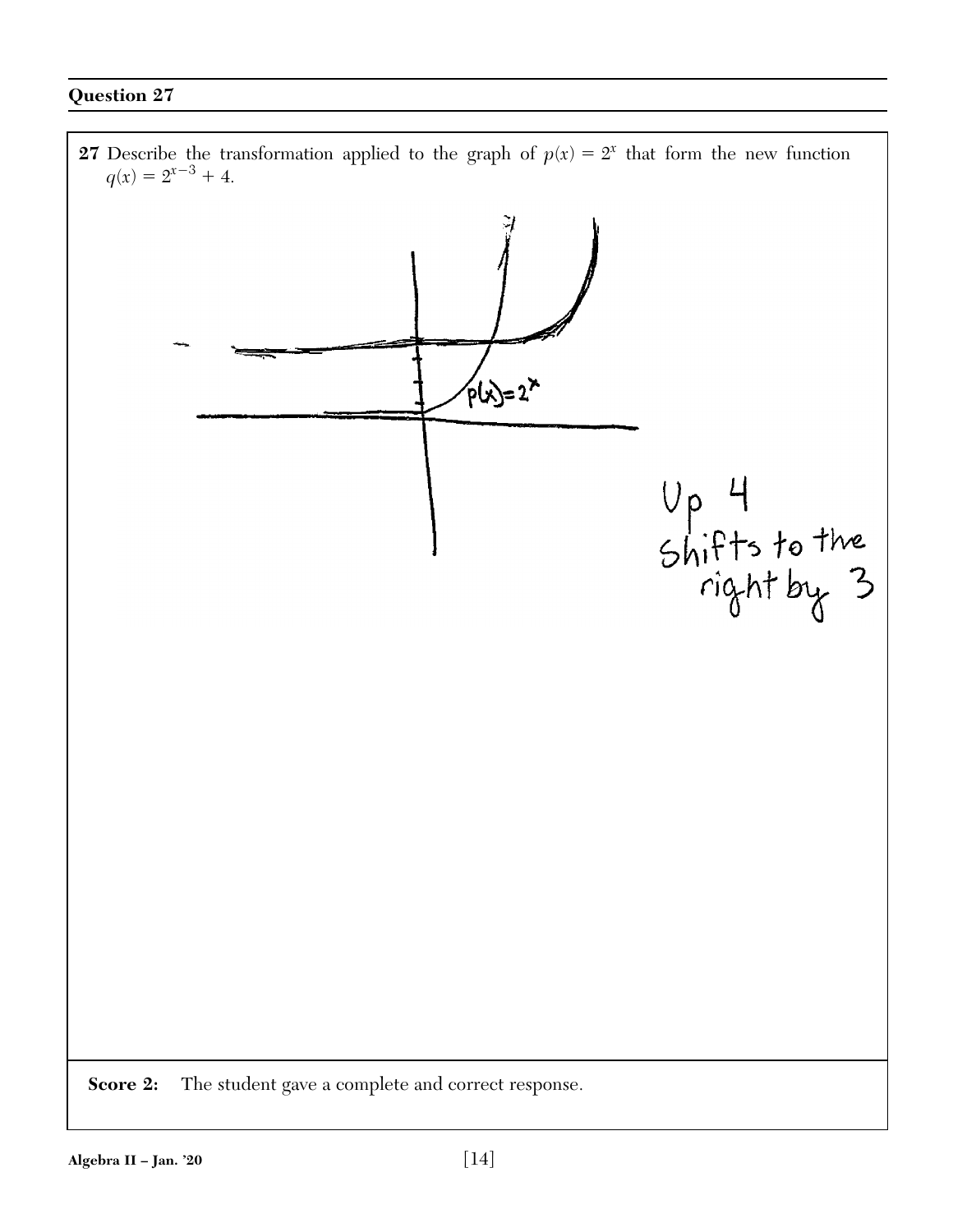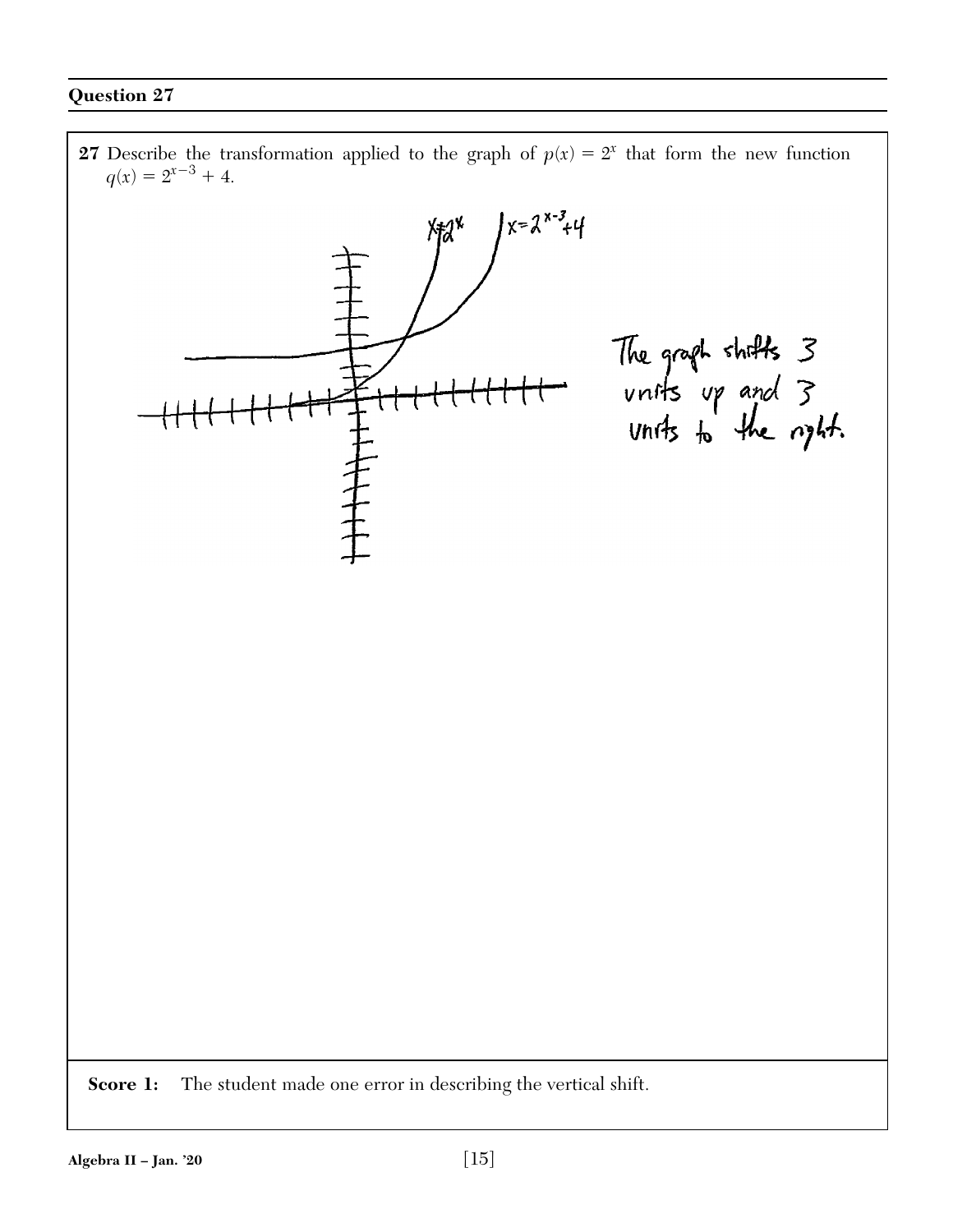**27** Describe the transformation applied to the graph of  $p(x) = 2^x$  that form the new function  $q(x) = 2^{x-3} + 4.$  $|eft$  4, up 3 **Score 0:** The student made multiple errors in the transformation.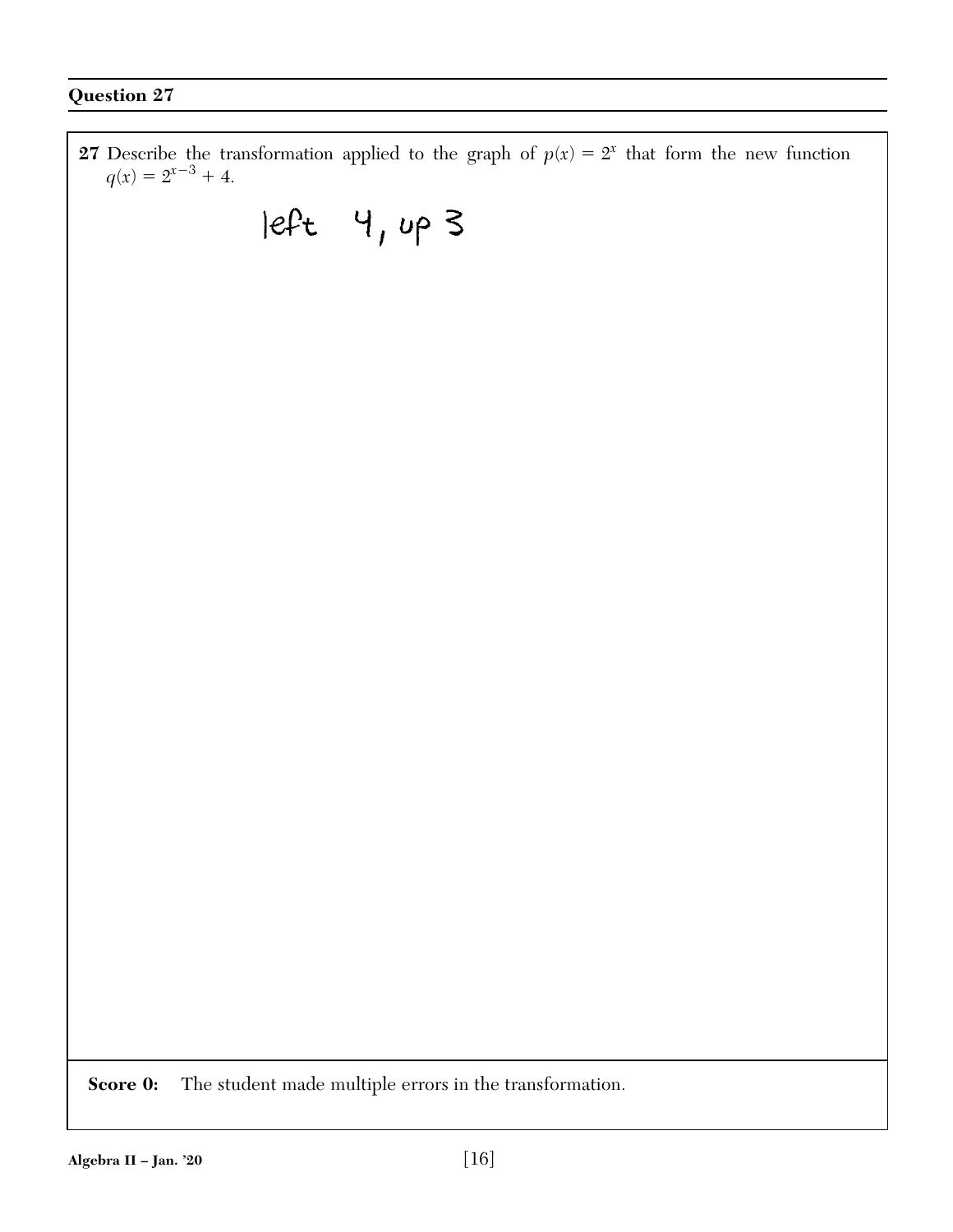![](_page_16_Figure_1.jpeg)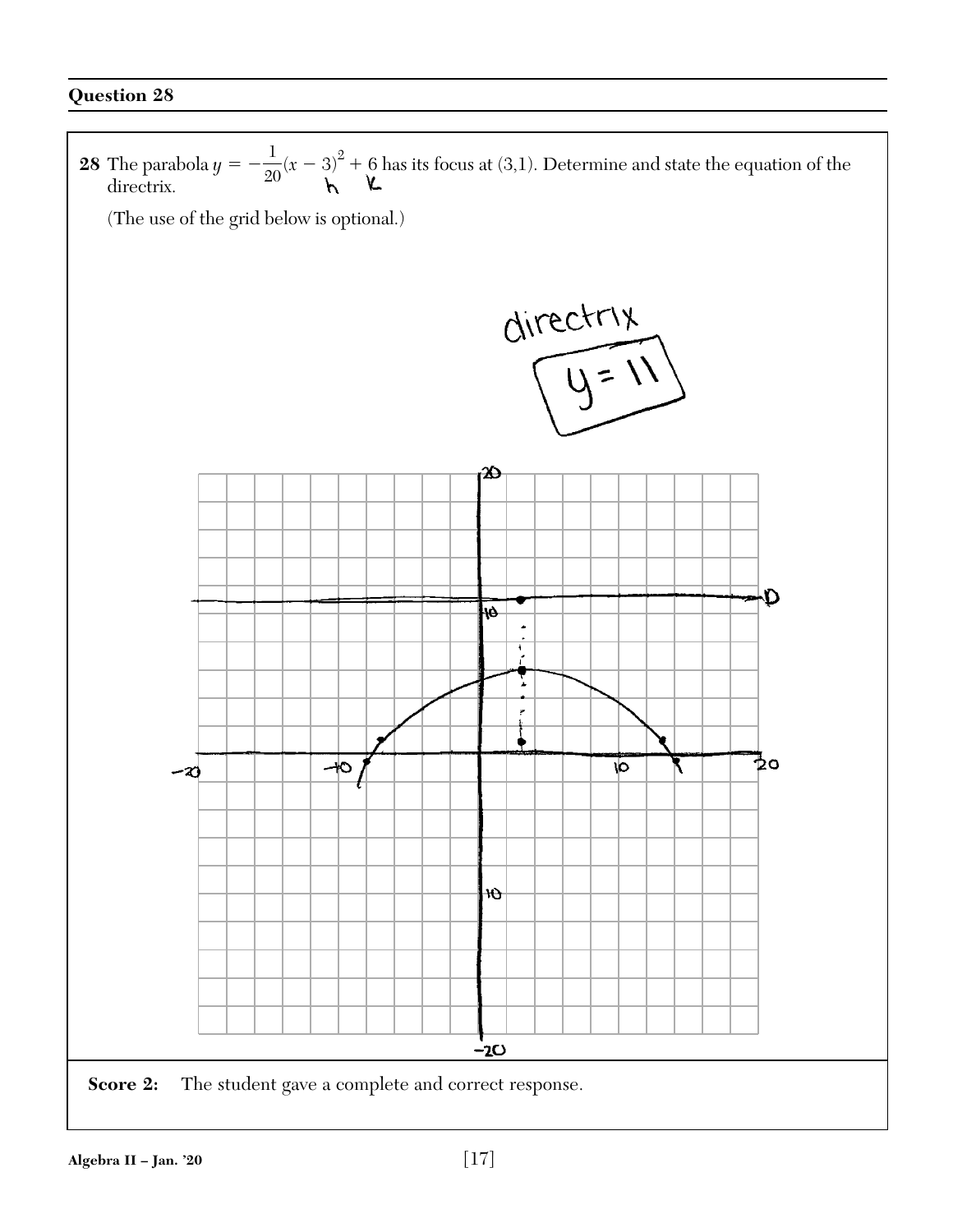![](_page_17_Picture_1.jpeg)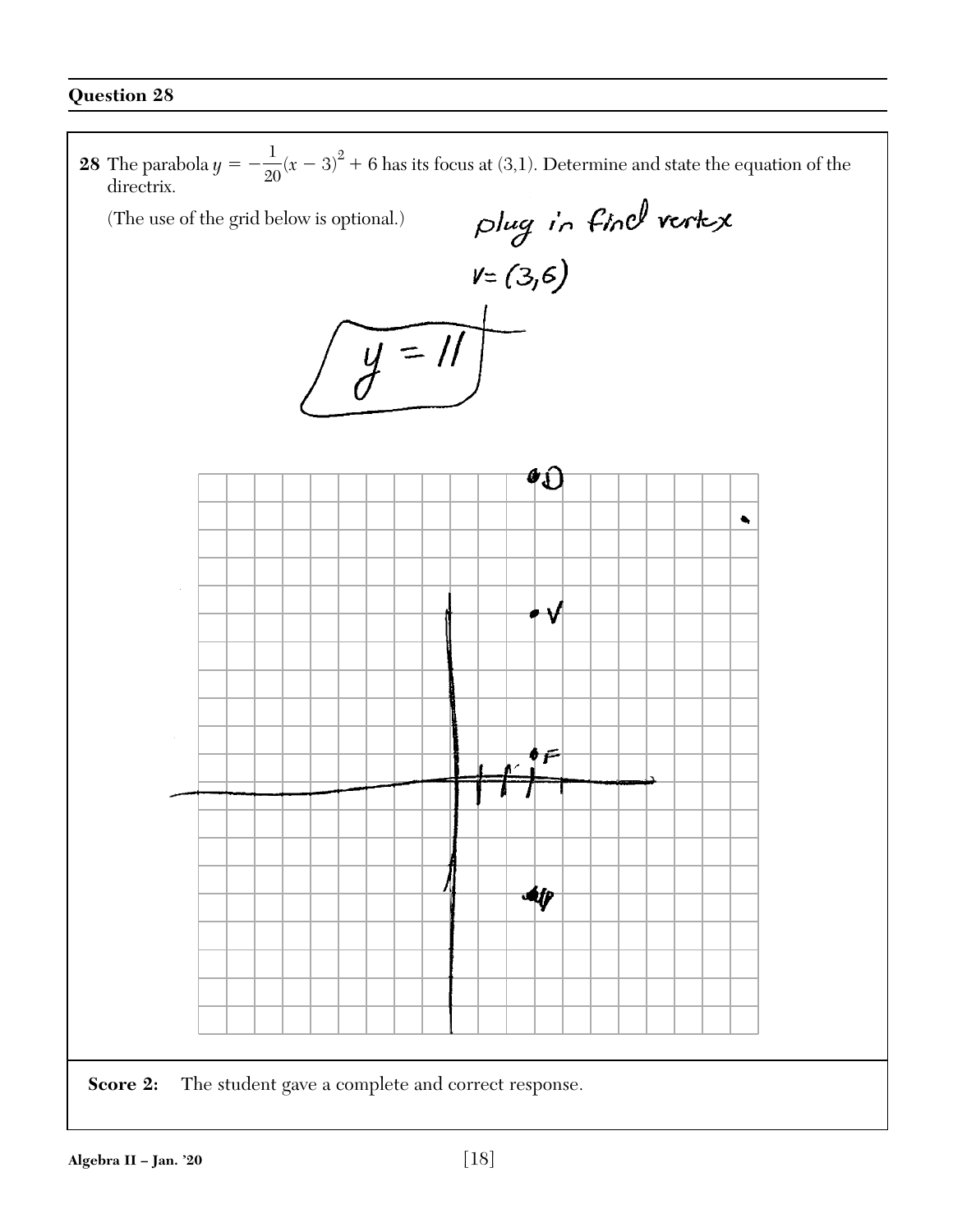![](_page_18_Figure_1.jpeg)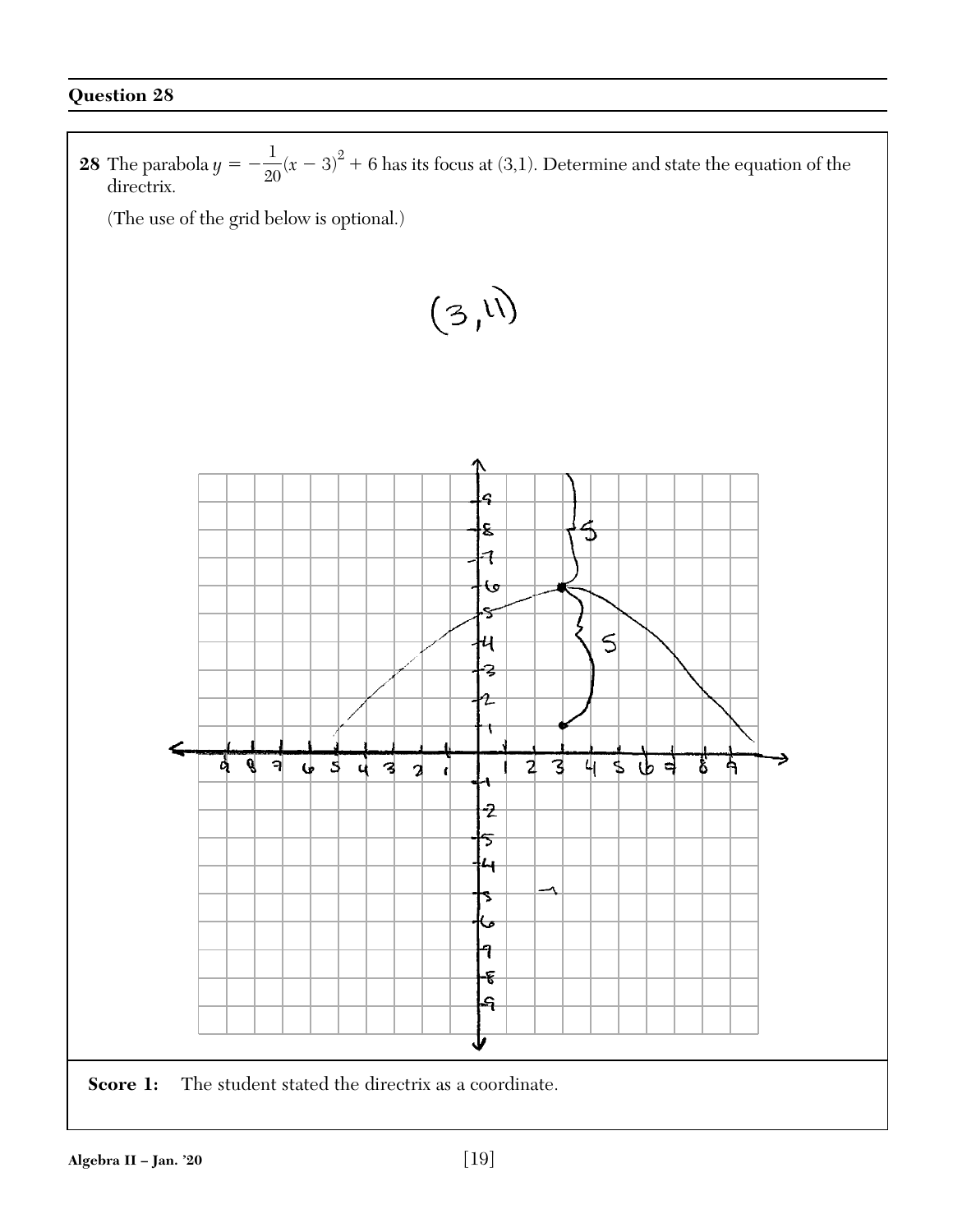![](_page_19_Figure_1.jpeg)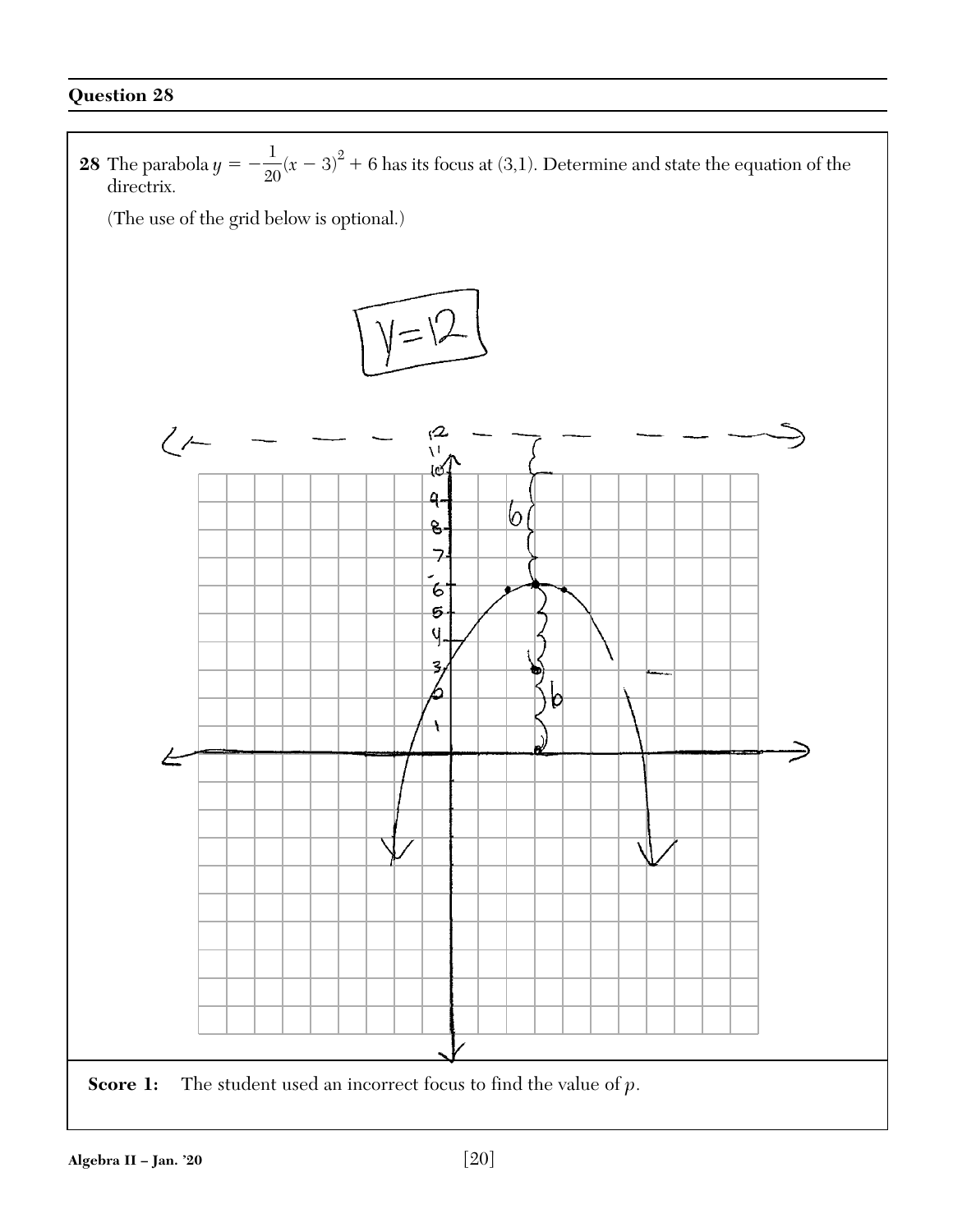![](_page_20_Figure_1.jpeg)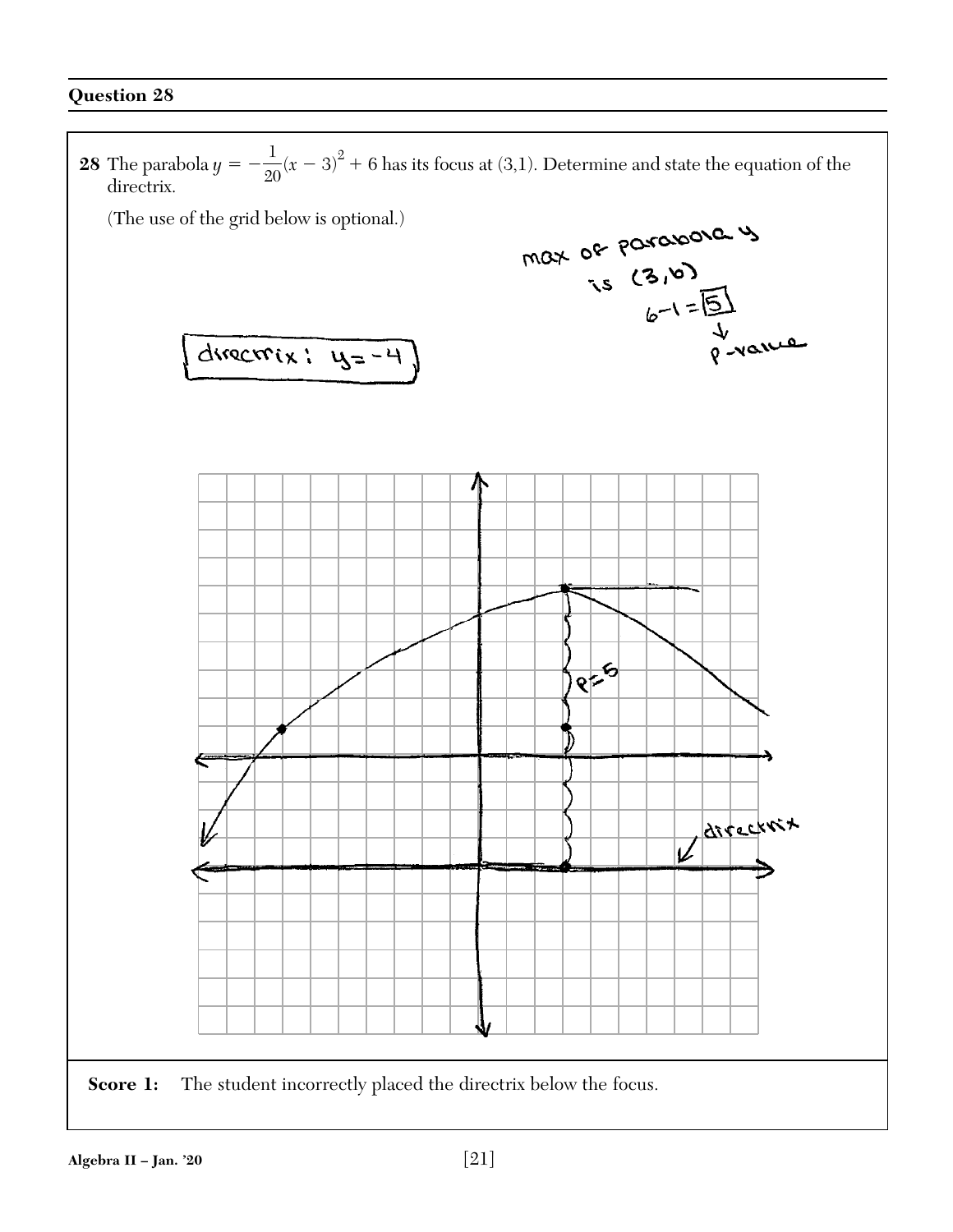r

| directrix.                                    | <b>28</b> The parabola $y = -\frac{1}{20}(x-3)^2 + 6$ has its focus at (3,1). Determine and state the equation of the |  |  |  |  |  |  |  |  |  |
|-----------------------------------------------|-----------------------------------------------------------------------------------------------------------------------|--|--|--|--|--|--|--|--|--|
| (The use of the grid below is optional.)      |                                                                                                                       |  |  |  |  |  |  |  |  |  |
|                                               | $V(3, 6)$<br>directrix $(3, 3, 5)$                                                                                    |  |  |  |  |  |  |  |  |  |
|                                               |                                                                                                                       |  |  |  |  |  |  |  |  |  |
|                                               |                                                                                                                       |  |  |  |  |  |  |  |  |  |
|                                               |                                                                                                                       |  |  |  |  |  |  |  |  |  |
|                                               |                                                                                                                       |  |  |  |  |  |  |  |  |  |
|                                               |                                                                                                                       |  |  |  |  |  |  |  |  |  |
|                                               |                                                                                                                       |  |  |  |  |  |  |  |  |  |
|                                               |                                                                                                                       |  |  |  |  |  |  |  |  |  |
|                                               |                                                                                                                       |  |  |  |  |  |  |  |  |  |
|                                               |                                                                                                                       |  |  |  |  |  |  |  |  |  |
|                                               |                                                                                                                       |  |  |  |  |  |  |  |  |  |
|                                               |                                                                                                                       |  |  |  |  |  |  |  |  |  |
|                                               |                                                                                                                       |  |  |  |  |  |  |  |  |  |
|                                               |                                                                                                                       |  |  |  |  |  |  |  |  |  |
|                                               |                                                                                                                       |  |  |  |  |  |  |  |  |  |
|                                               |                                                                                                                       |  |  |  |  |  |  |  |  |  |
|                                               |                                                                                                                       |  |  |  |  |  |  |  |  |  |
|                                               |                                                                                                                       |  |  |  |  |  |  |  |  |  |
|                                               |                                                                                                                       |  |  |  |  |  |  |  |  |  |
|                                               |                                                                                                                       |  |  |  |  |  |  |  |  |  |
|                                               |                                                                                                                       |  |  |  |  |  |  |  |  |  |
|                                               |                                                                                                                       |  |  |  |  |  |  |  |  |  |
|                                               |                                                                                                                       |  |  |  |  |  |  |  |  |  |
|                                               |                                                                                                                       |  |  |  |  |  |  |  |  |  |
| The student made multiple errors.<br>Score 0: |                                                                                                                       |  |  |  |  |  |  |  |  |  |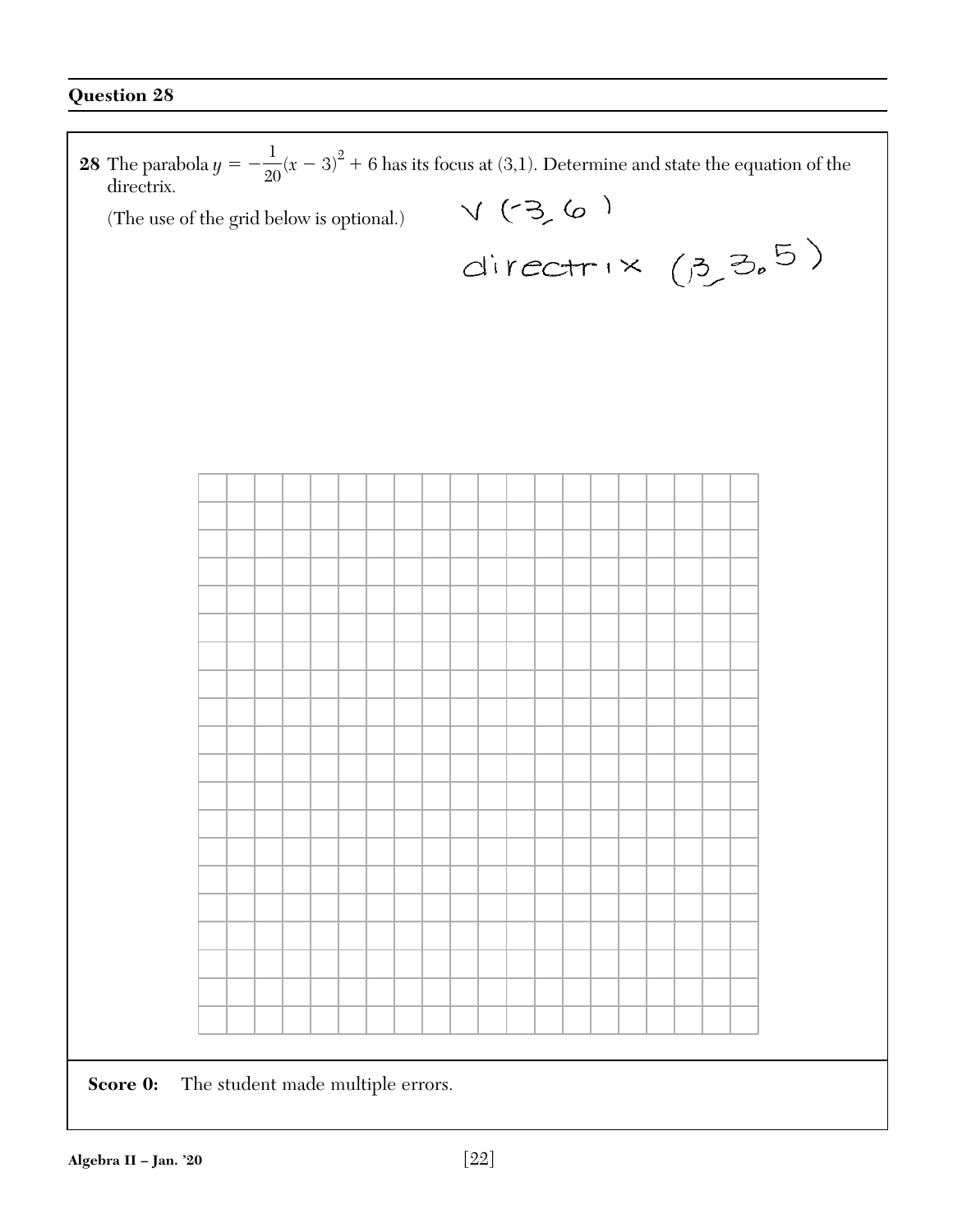**29** Given the geometric series  $300 + 360 + 432 + 518.4 + \ldots$ , write a geometric series formula,  $S_n$ , for the sum of the first *n* terms. Use the formula to find the sum of the first 10 terms, to the *nearest tenth*.

$$
S_0 = \frac{300 - 300(1.2)^n}{1 - 1.2}
$$
  

$$
S_{(10)} = \frac{300 - 300(1.2)^{10}}{1 - 1.2}
$$
  

$$
\underbrace{(S_{10} = 7.787.6)}_{}
$$

**Score 2:** The student gave a complete and correct response.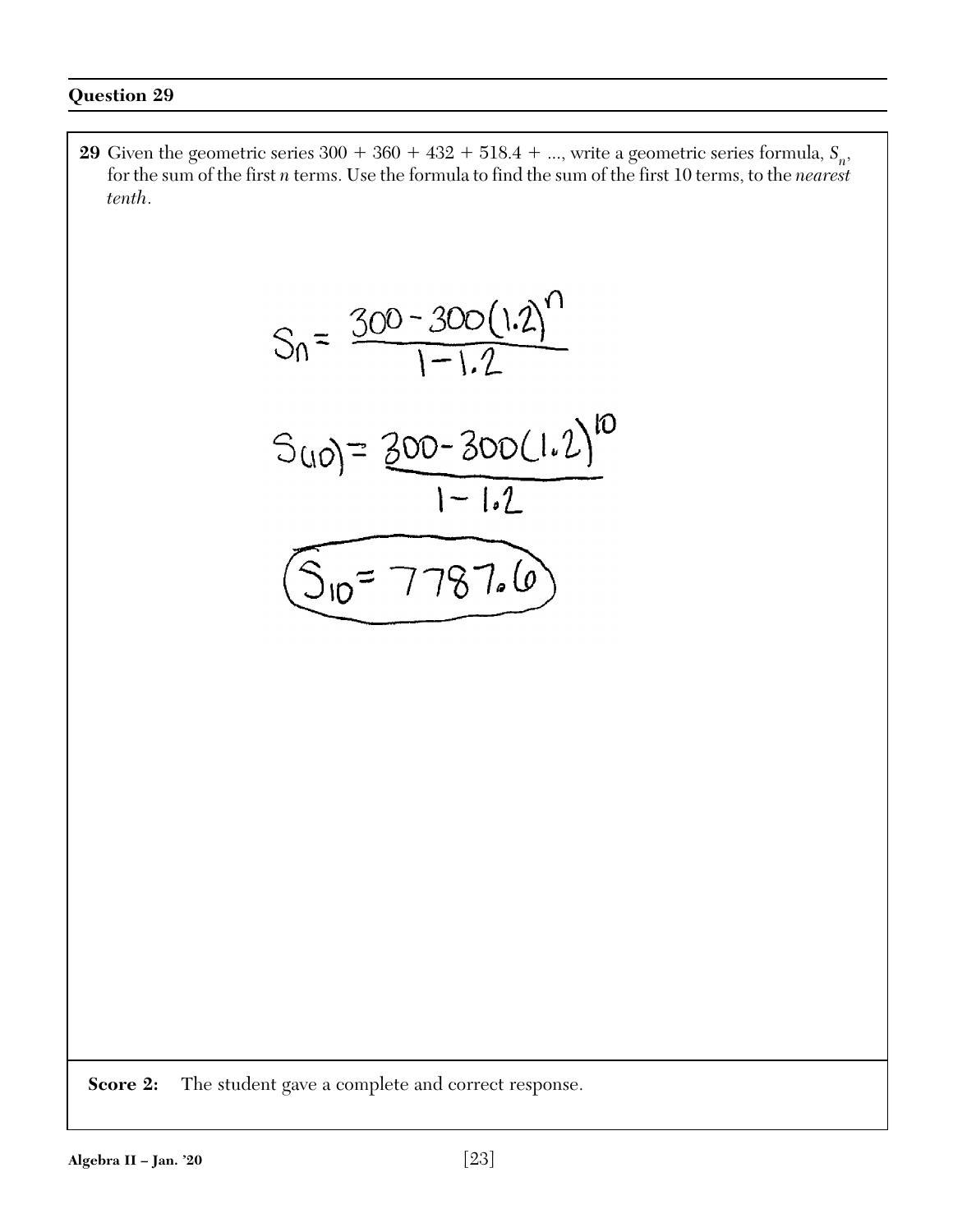**29** Given the geometric series  $300 + 360 + 432 + 518.4 + \ldots$ , write a geometric series formula,  $S_n$ , for the sum of the first *n* terms. Use the formula to find the sum of the first 10 terms, to the *nearest tenth*.

$$
S_n = \sum_{i=1}^{n} 300 (1.2)^{i-1}
$$
  

$$
S_{10} = \sum_{i=1}^{10} 300 (1.2)^{i-1} = 7787.6
$$

**Score 2:** The student gave a complete and correct response.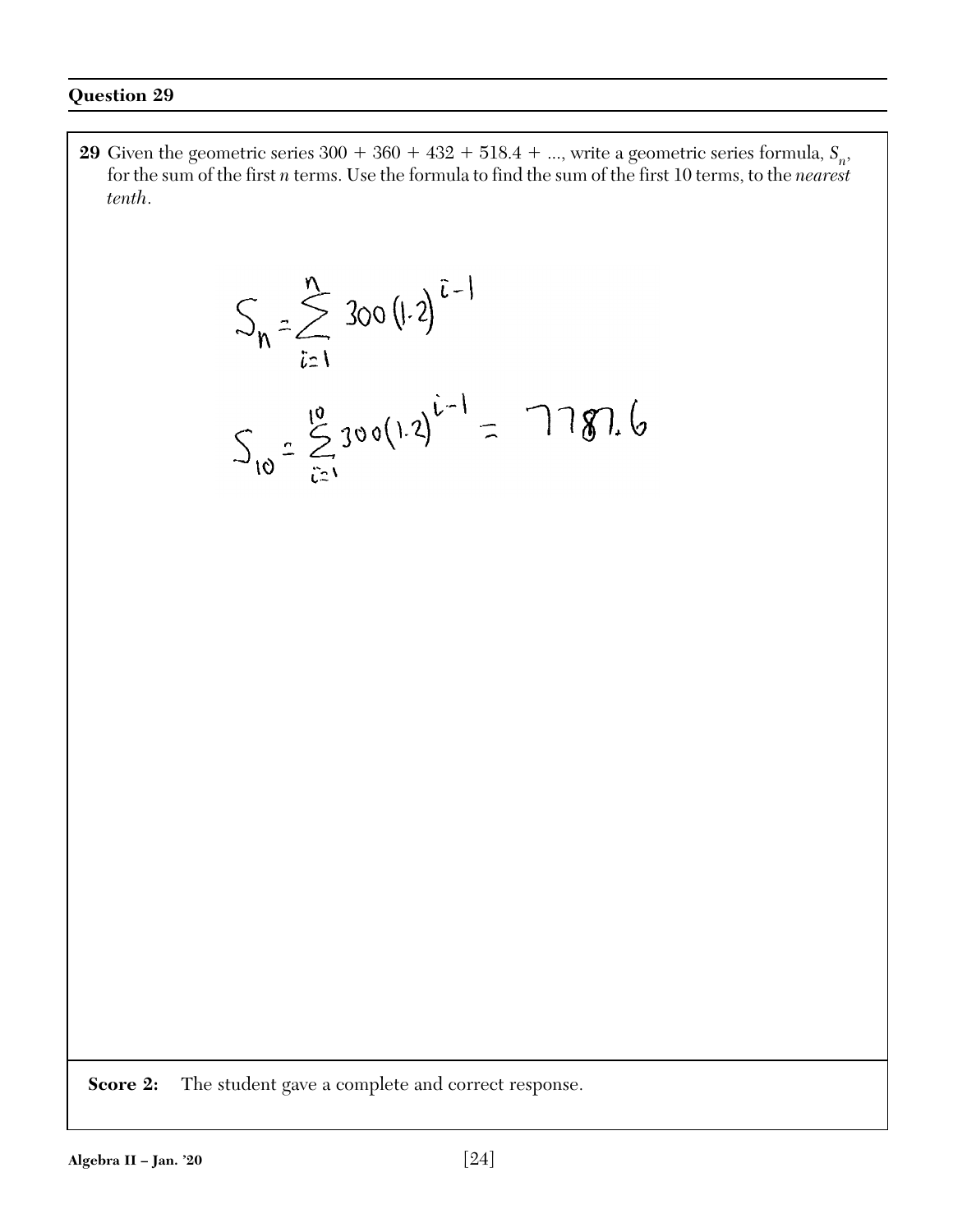**29** Given the geometric series  $300 + 360 + 432 + 518.4 + ...$ , write a geometric series formula,  $S_n$ , for the sum of the first *n* terms. Use the formula to find the sum of the first 10 terms, to the *nearest tenth*.

 $S_n = \frac{a_1 - a_1 r^n}{1 - r}$ <br> $S_n = \frac{300 - 300 {6 \choose 5}^n}{1 - \frac{6}{5}}$  $\frac{300=300.2}{300=300.4}$  $S_{10} = \frac{300-300(6/5)}{1-6/5}$ <br>-8.5252098  $S_{10} = \frac{-852520987}{-22}$  $S_{10}$  = 9287604634  $92876$ **Score 1:** The student made one computational error.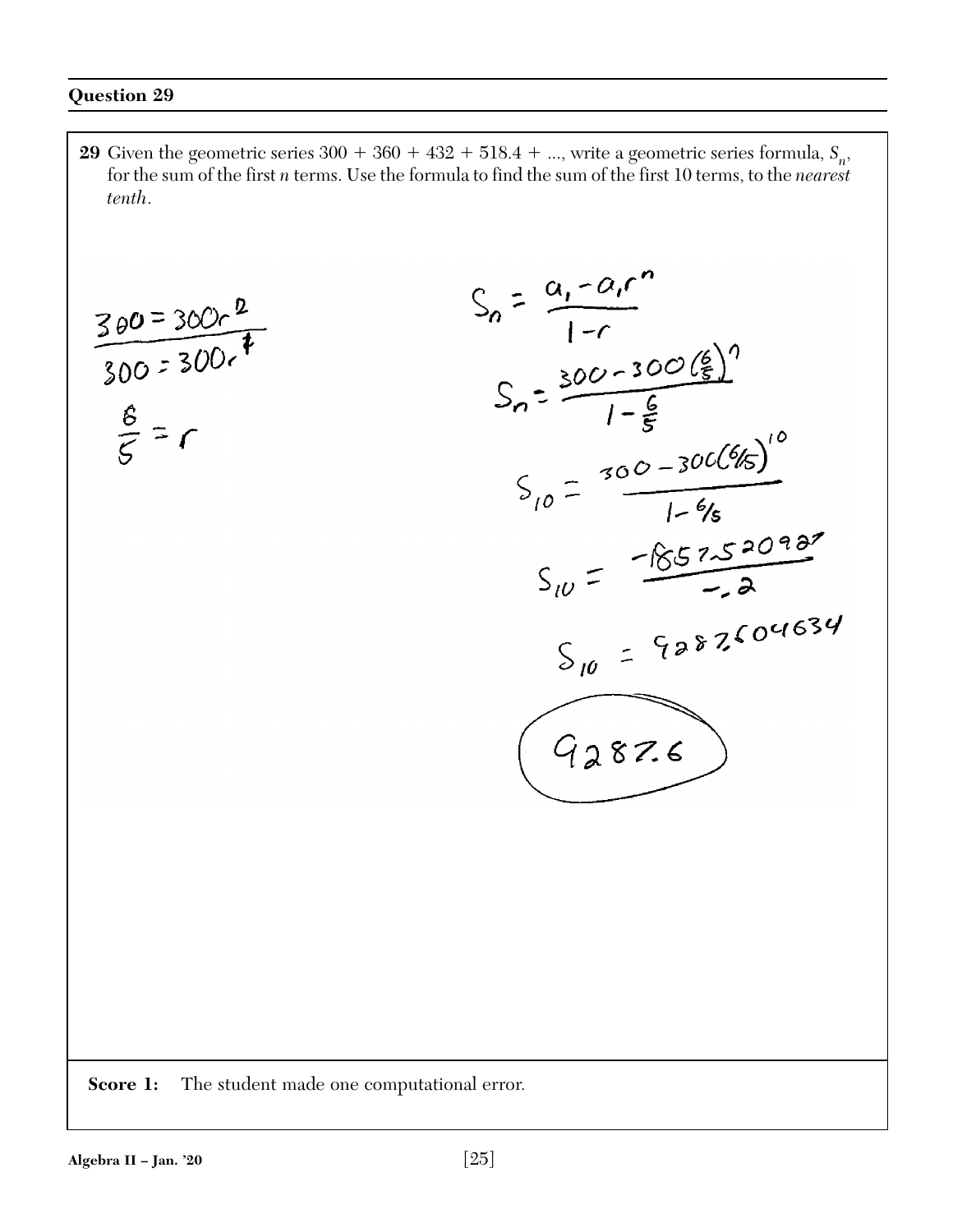**29** Given the geometric series  $300 + 360 + 432 + 518.4 + \ldots$ , write a geometric series formula,  $S_n$ , for the sum of the first *n* terms. Use the formula to find the sum of the first 10 terms, to the *nearest tenth*.

$$
S_{n} = \frac{q_{1} - q_{1}r^{n}}{1 - r_{\frac{600}{3000}r_{0}^{2} + r_{1}^{2}}}
$$
\n
$$
S_{10} = \frac{300 - 300(1.2)}{1 - 1.2}
$$
\n
$$
S_{10} = \frac{300 - 300(1.2)}{1 - 1.2}
$$
\n
$$
S_{10} = \frac{300 - 300(6.19178642)}{-.2}
$$
\n
$$
S_{10} = \frac{300 - 1857.5}{-.2} \Rightarrow S_{10} = \frac{5.781.5}{1.787.5}
$$
\n
$$
S_{10} = -\frac{1557.5}{-.2} \Rightarrow S_{10} = \frac{5.781.5}{1.787.5}
$$
\n
$$
S_{10} = \frac{1.557.5}{-.2} \Rightarrow S_{10} = \frac{5.787.5}{1.787.5}
$$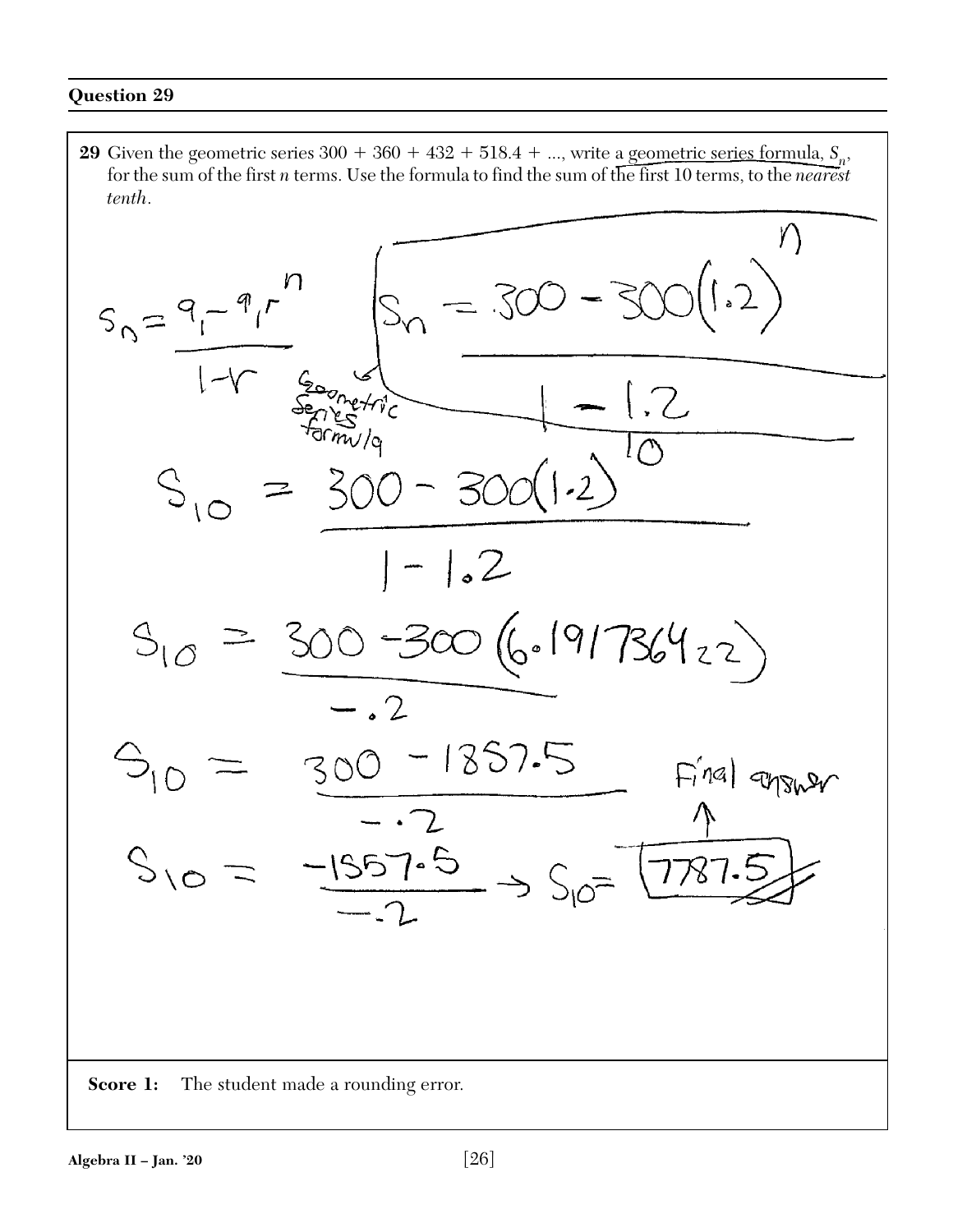**29** Given the geometric series  $300 + 360 + 432 + 518.4 + ...$ , write a geometric series formula,  $S_n$ , for the sum of the first *n* terms. Use the formula to find the sum of the first 10 terms, to the *nearest tenth*. $a_1 = 300$  $S_n = 300(n+1.2)$ 300, 360, 432, 5(8.4, 622.08, 746.496, 8 95.7952, 1074.95424, 1289.945088, 1547.934106  $7787.6046$  $\approx$  1187 **Score 0:** The student wrote an incorrect geometric series formula and made a rounding error.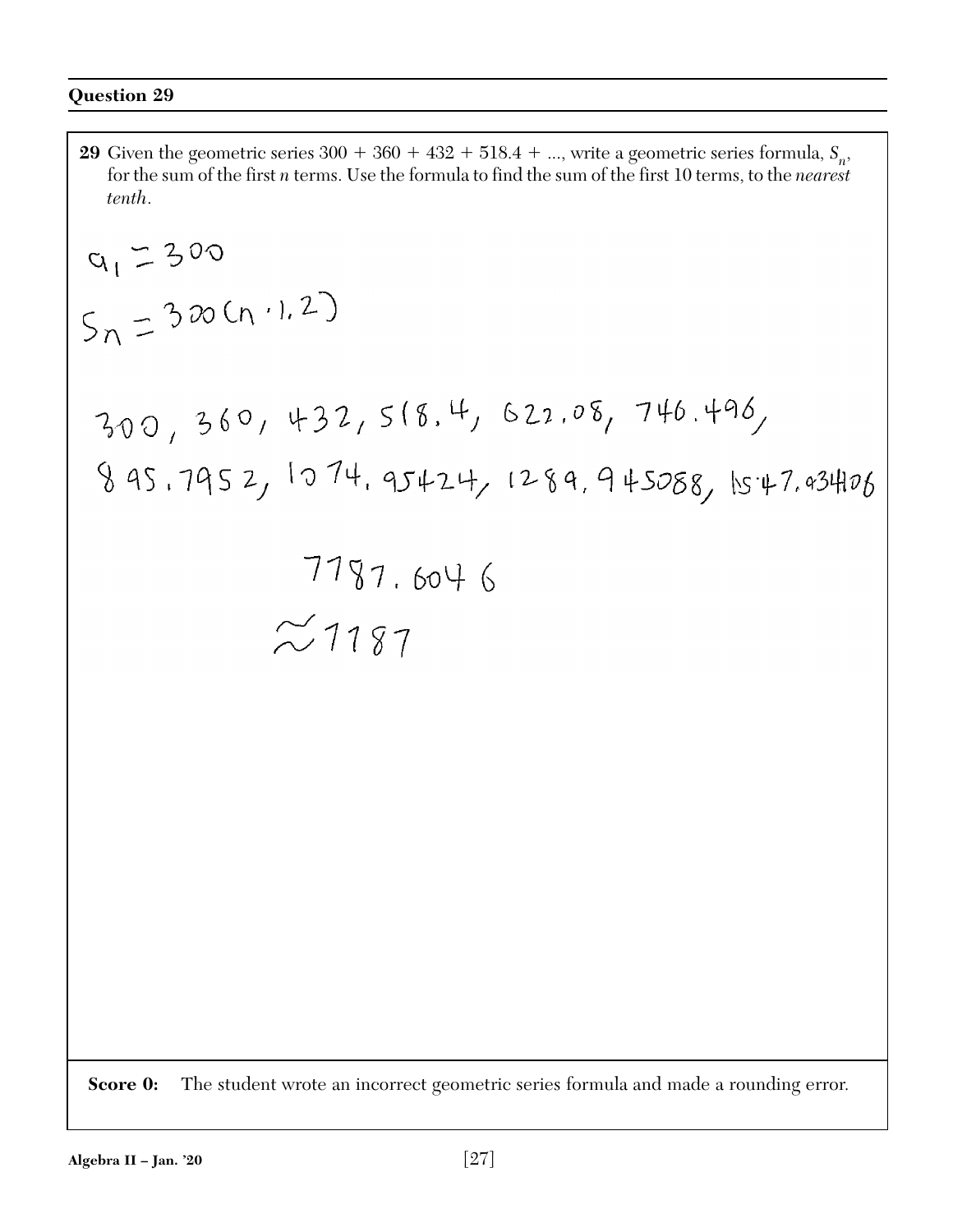**29** Given the geometric series  $300 + 360 + 432 + 518.4 + \ldots$ , write a geometric series formula,  $S_n$ , for the sum of the first *n* terms. Use the formula to find the sum of the first 10 terms, to the *nearest tenth*.

$$
S_0 = \frac{q_1 - q_1 r^n}{1 - r}
$$
  

$$
\frac{518.4 - 132 \cdot 10}{1 - 4} =
$$

**Score 0:** The student did not show enough correct work to receive any credit.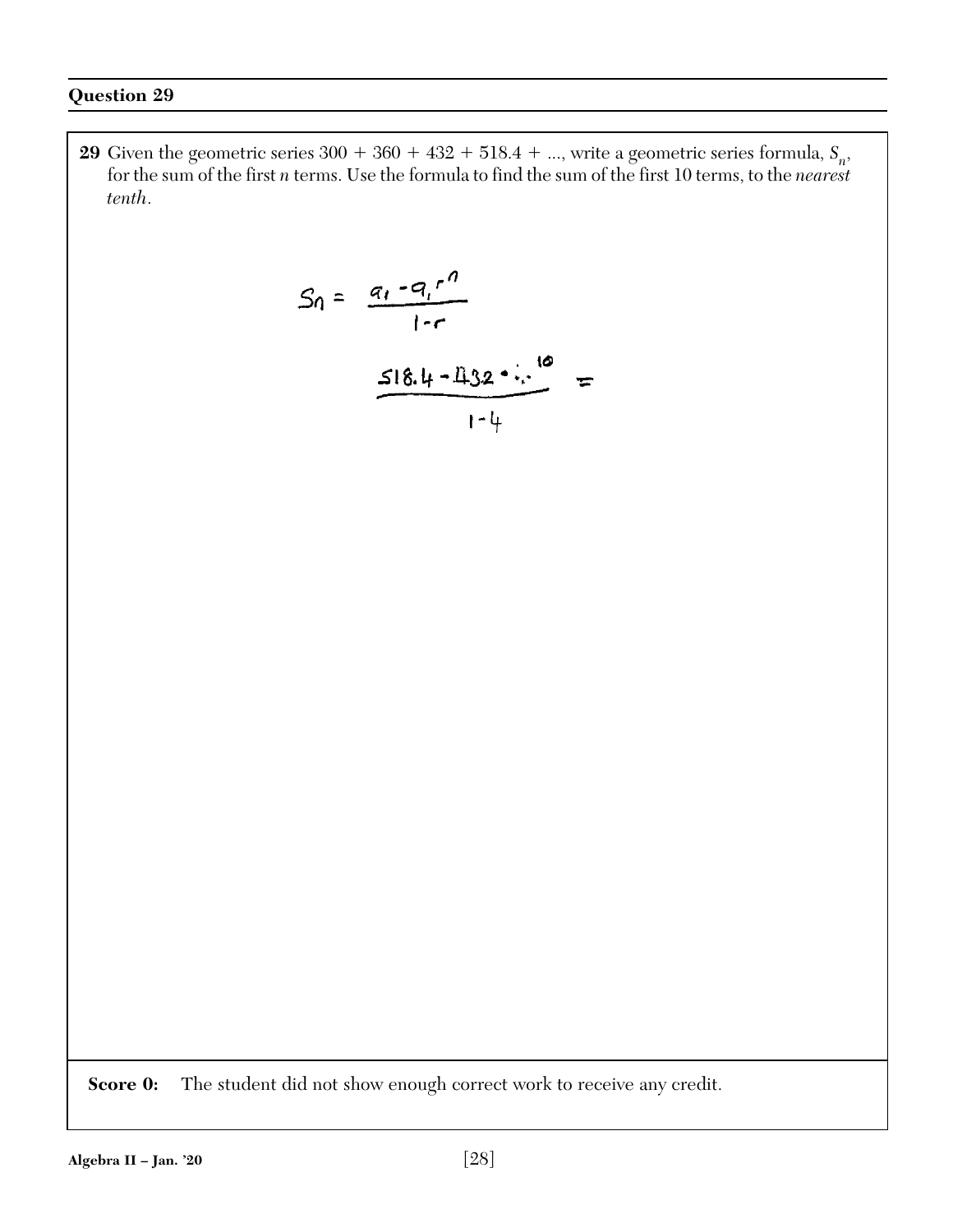![](_page_28_Figure_1.jpeg)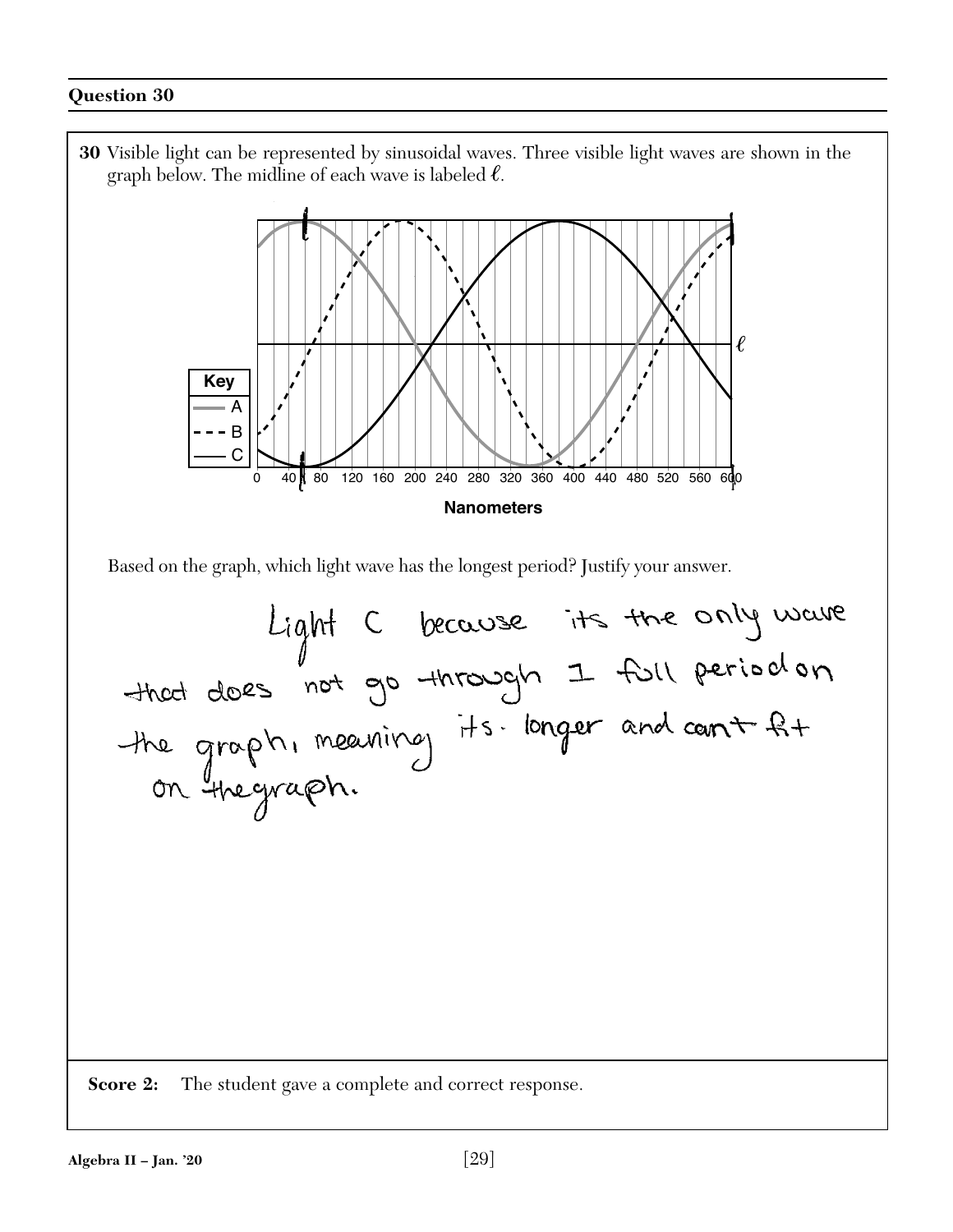![](_page_29_Figure_1.jpeg)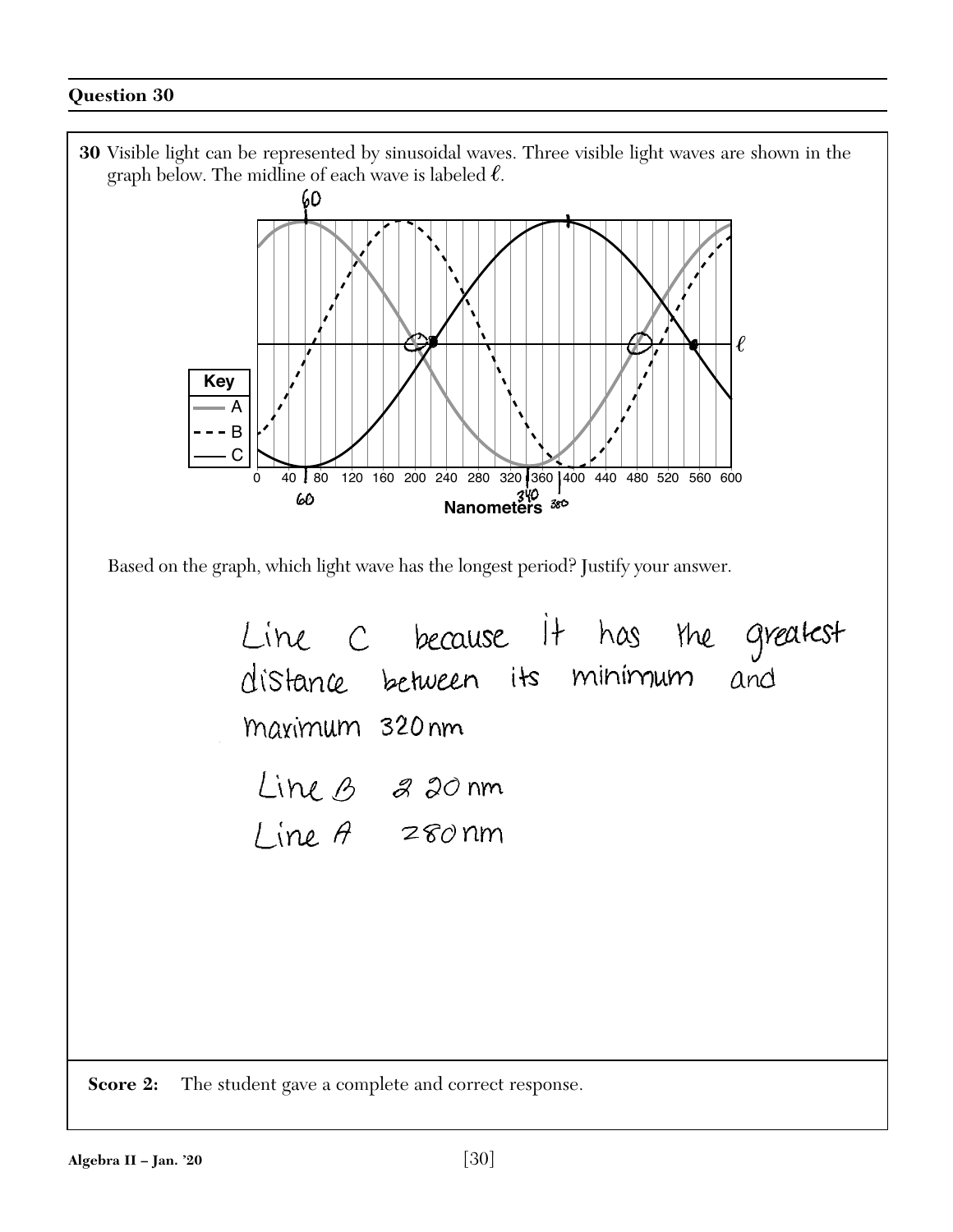![](_page_30_Figure_1.jpeg)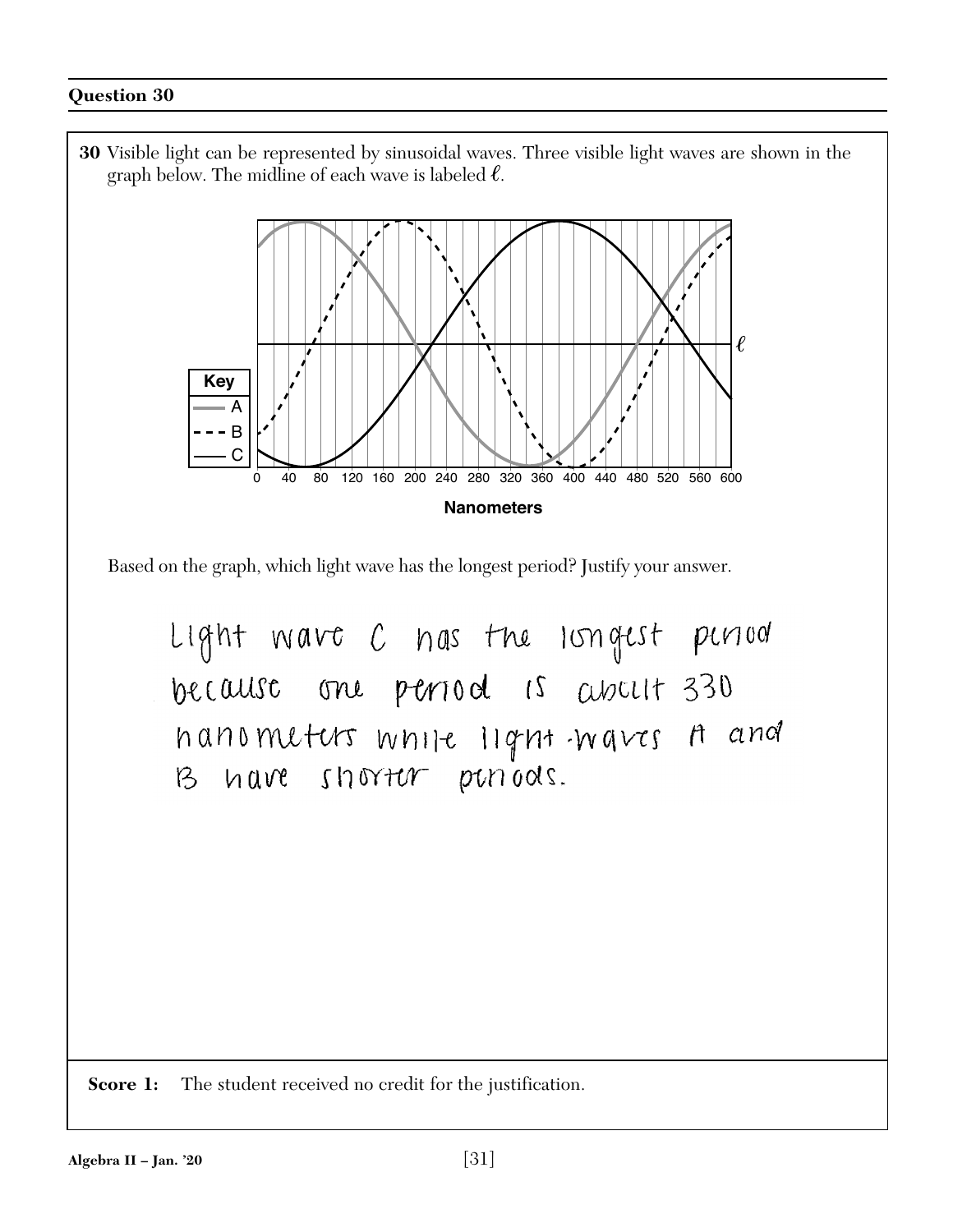![](_page_31_Figure_1.jpeg)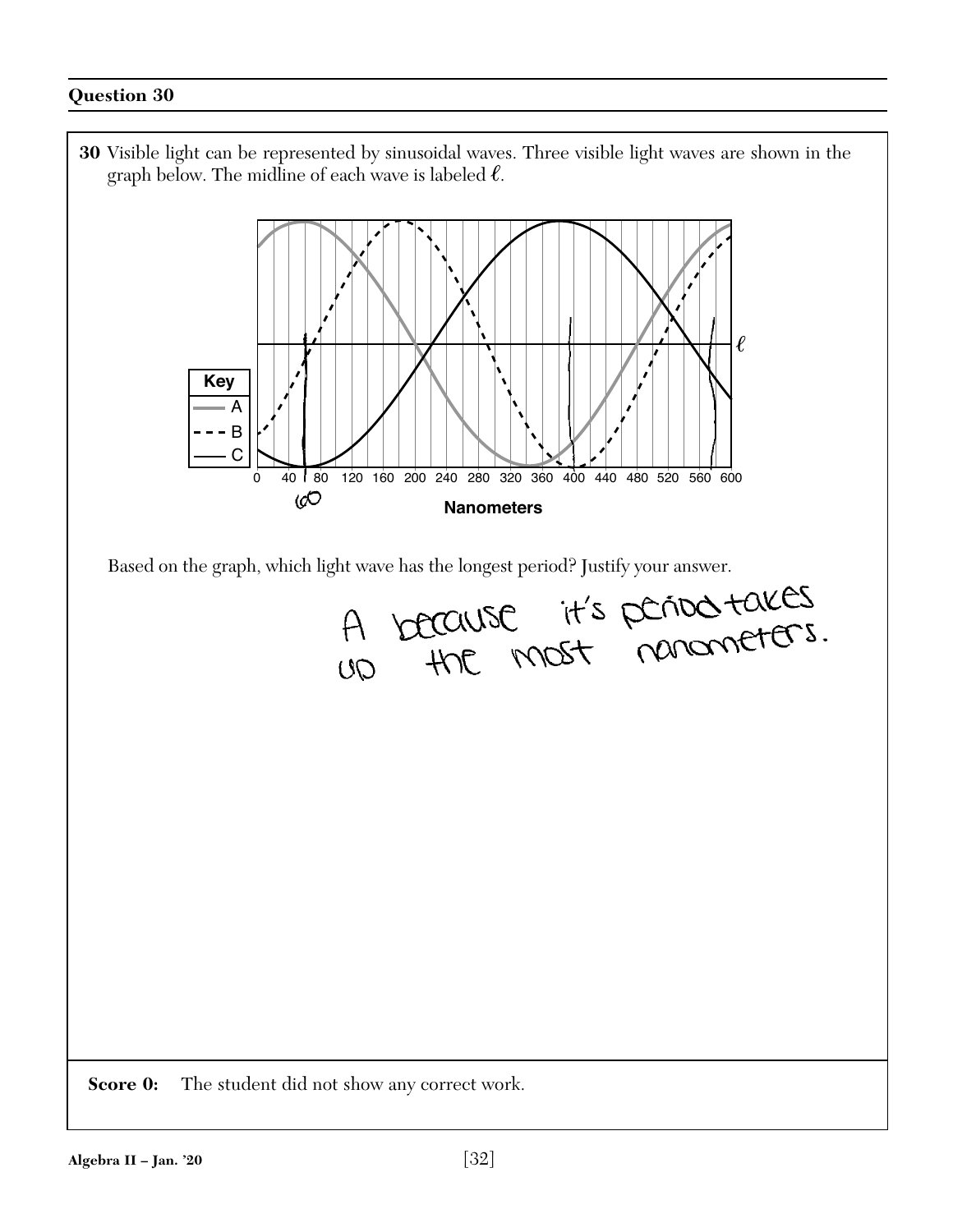**31** Biologists are studying a new bacterium. They create a culture with 100 of the bacteria and anticipate that the number of bacteria will double every 30 hours. Write an equation for the number of bacteria, *B*, in terms of the number of hours, *t*, since the experiment began. double evenit 30 hrs  $\frac{1}{2000}$  M  $\frac{1}{2000}$  $B(t)=100(2))$ **Score 2:** The student gave a complete and correct response.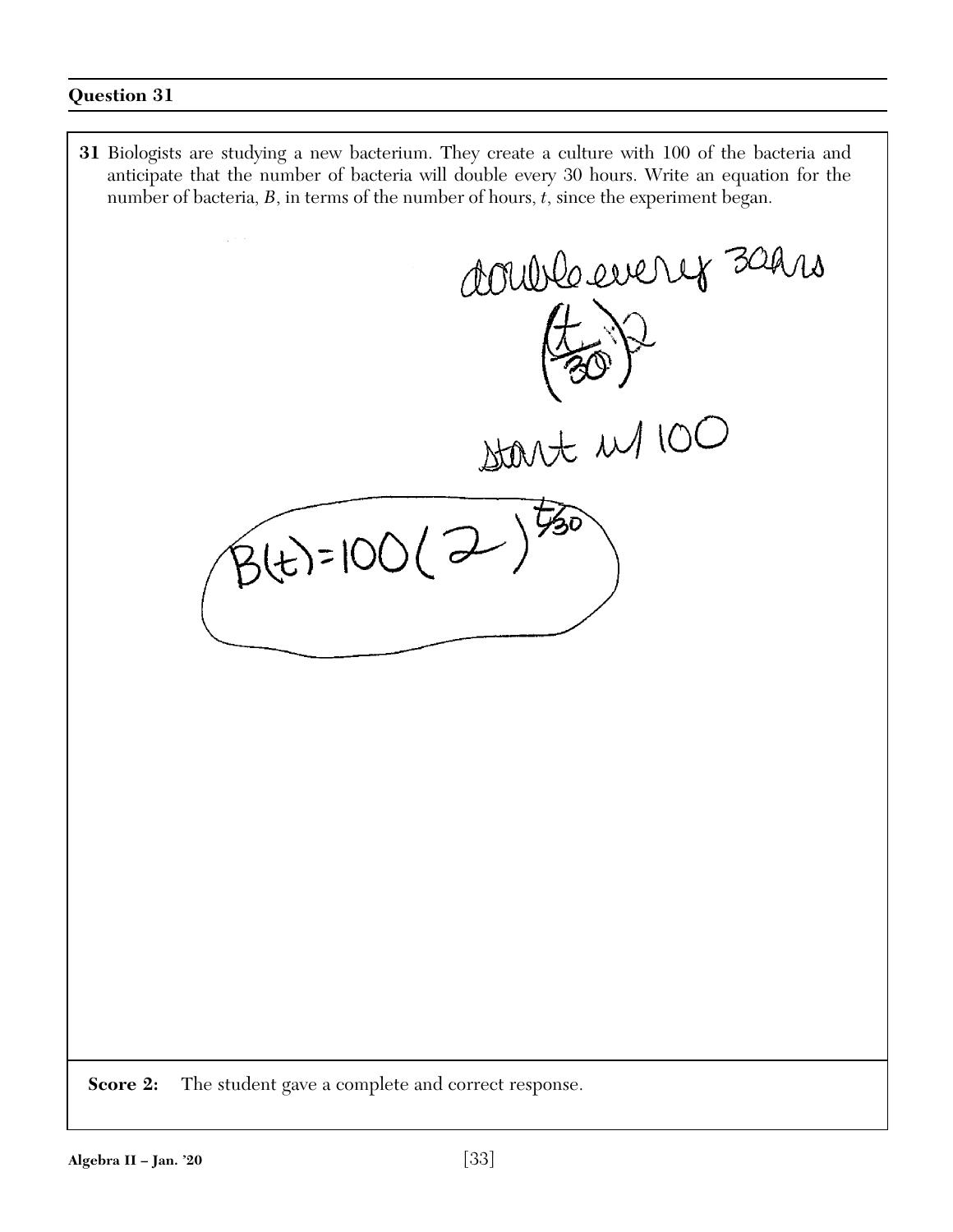**31** Biologists are studying a new bacterium. They create a culture with 100 of the bacteria and anticipate that the number of bacteria will double every 30 hours. Write an equation for the number of bacteria, *B*, in terms of the number of hours, *t*, since the experiment began.

 $200 = 100e^{e^{t/50}}$ <br>  $ln z = ln e^{s/50}$ <br>  $30 = 100e^{\frac{(hz)}{30}(t)}$ 

**Score 2:** The student gave a complete and correct response.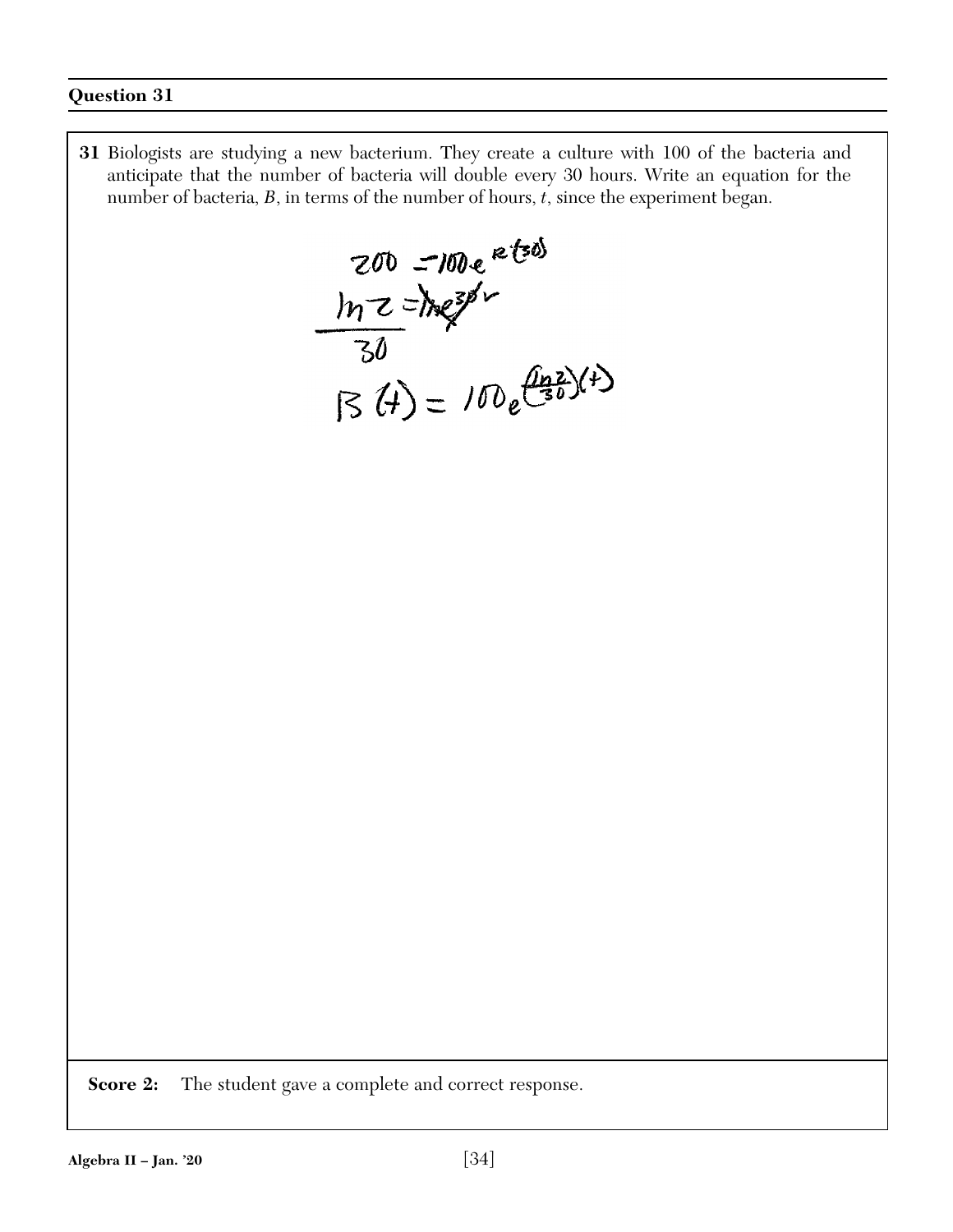**31** Biologists are studying a new bacterium. They create a culture with 100 of the bacteria and anticipate that the number of bacteria will double every 30 hours. Write an equation for the number of bacteria, *B*, in terms of the number of hours, *t*, since the experiment began.

$$
6 = 100(2)^{30+}
$$

**Score 1:** The student applied the doubling time incorrectly.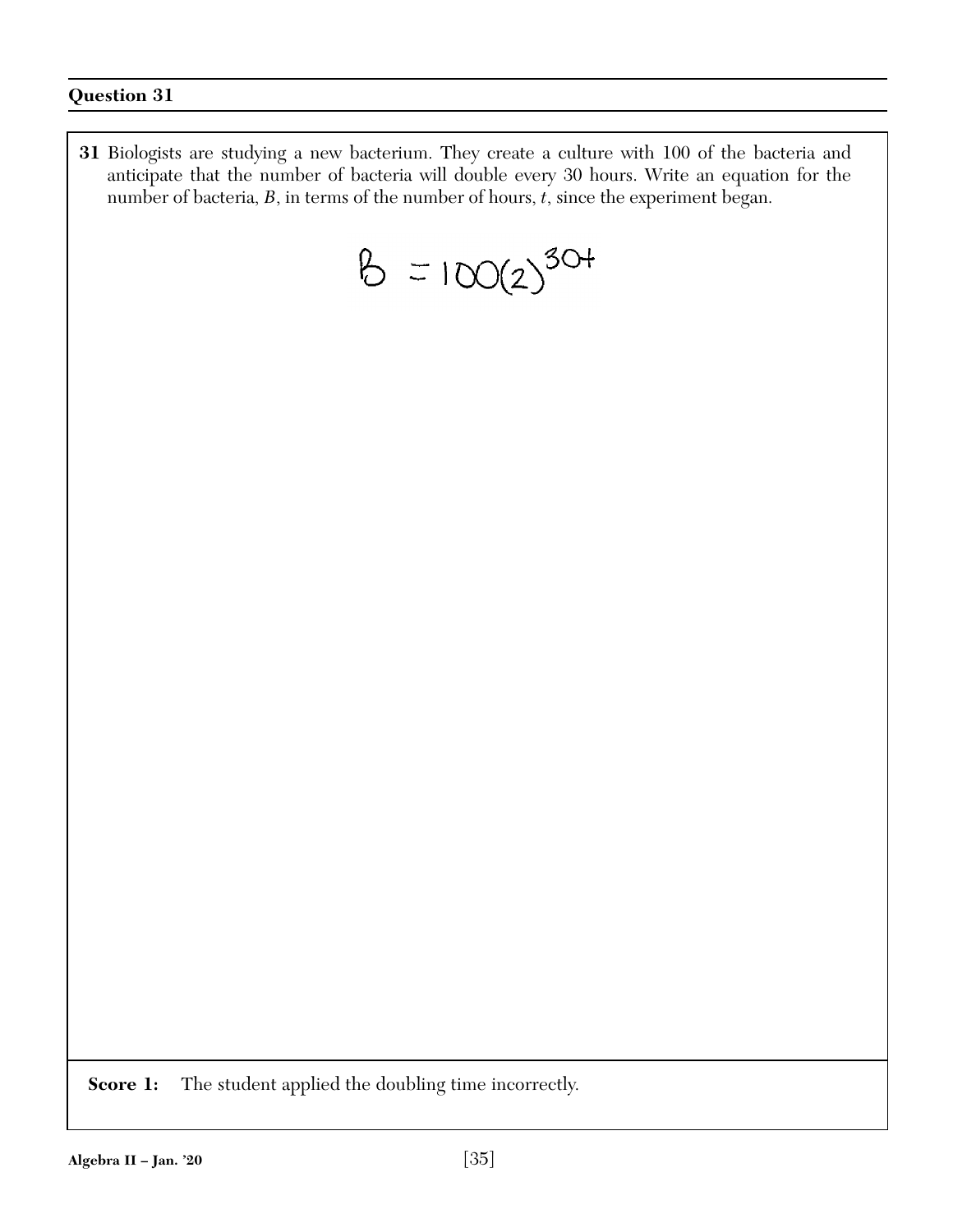**31** Biologists are studying a new bacterium. They create a culture with 100 of the bacteria and anticipate that the number of bacteria will double every 30 hours. Write an equation for the number of bacteria, *B*, in terms of the number of hours, *t*, since the experiment began.

 $100(2^{k_{10}})$  =

**Score 1:** The student made a notation error by writing an expression, not an equation.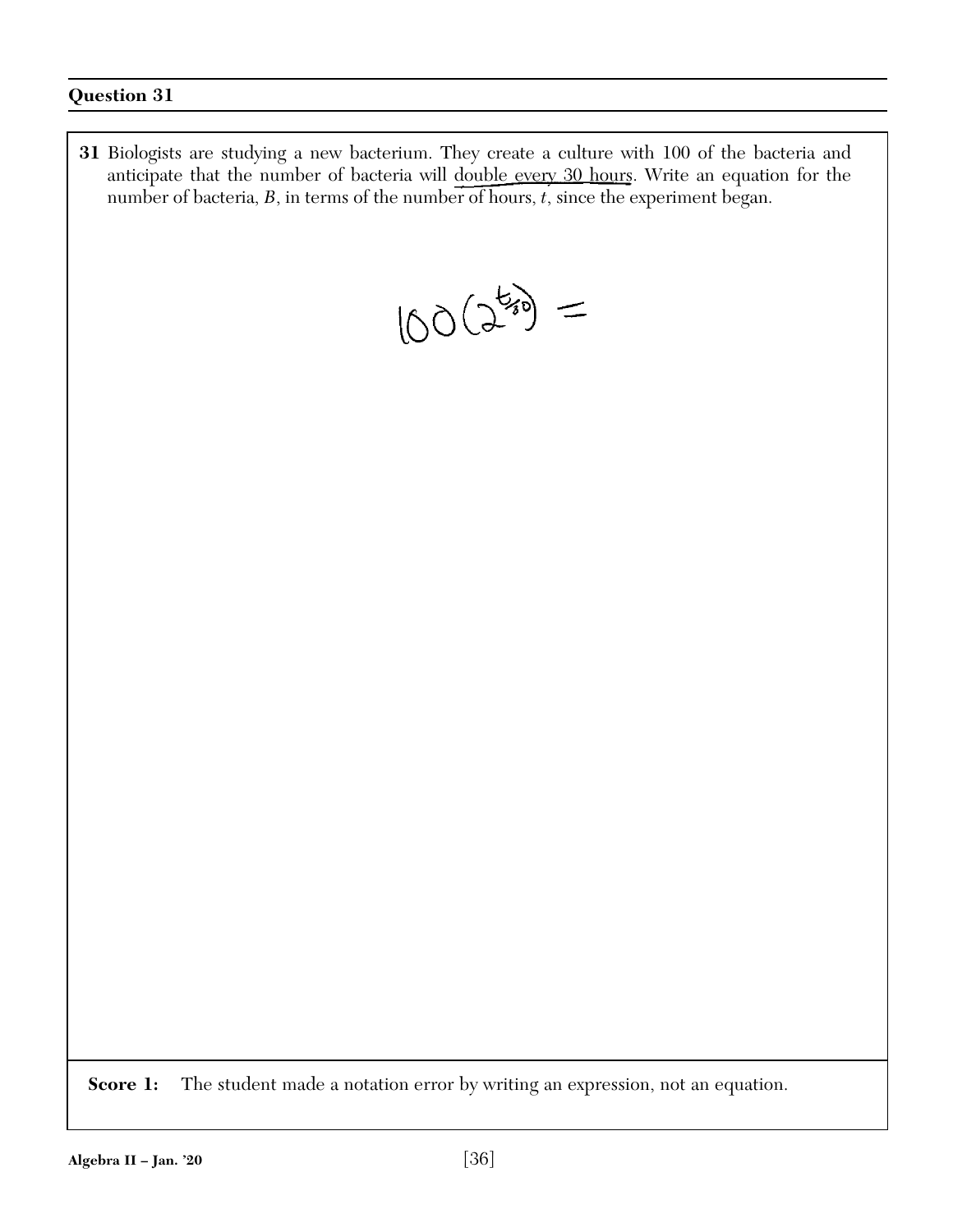**31** Biologists are studying a new bacterium. They create a culture with 100 of the bacteria and anticipate that the number of bacteria will double every 30 hours. Write an equation for the number of bacteria, *B*, in terms of the number of hours, *t*, since the experiment began.

 $y = 100 (2)^{\frac{30}{4}}$ 

**Score 0:** The student made multiple errors.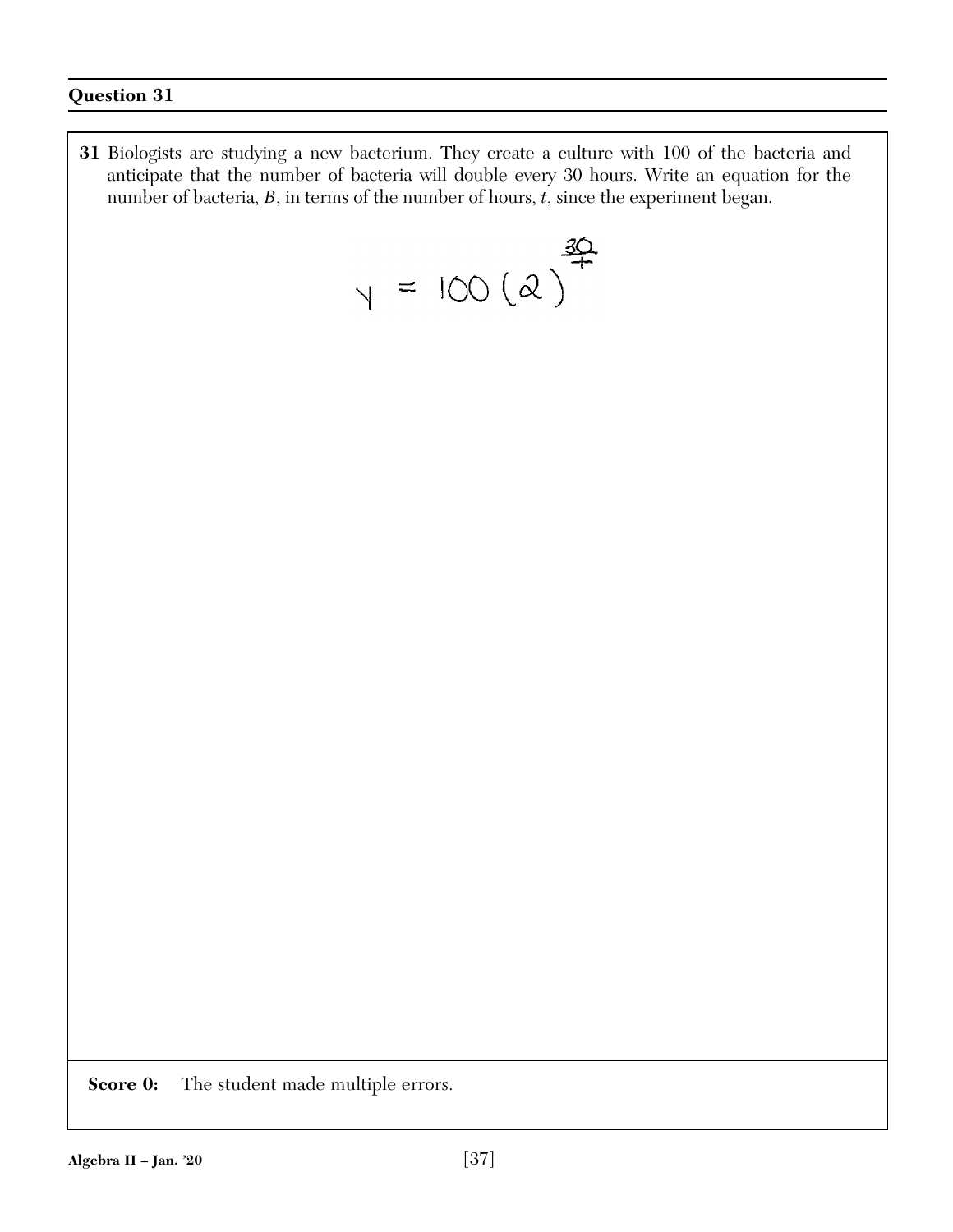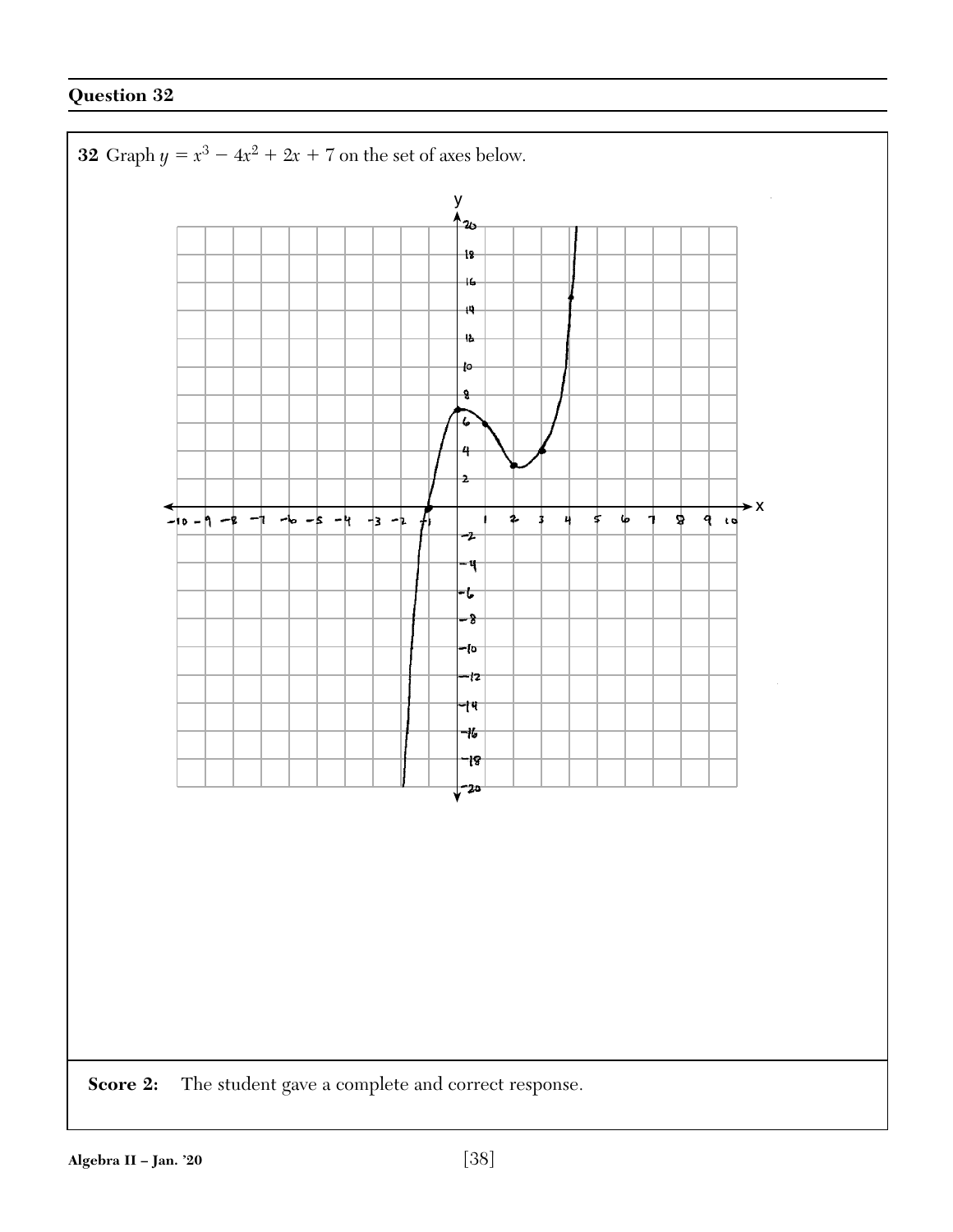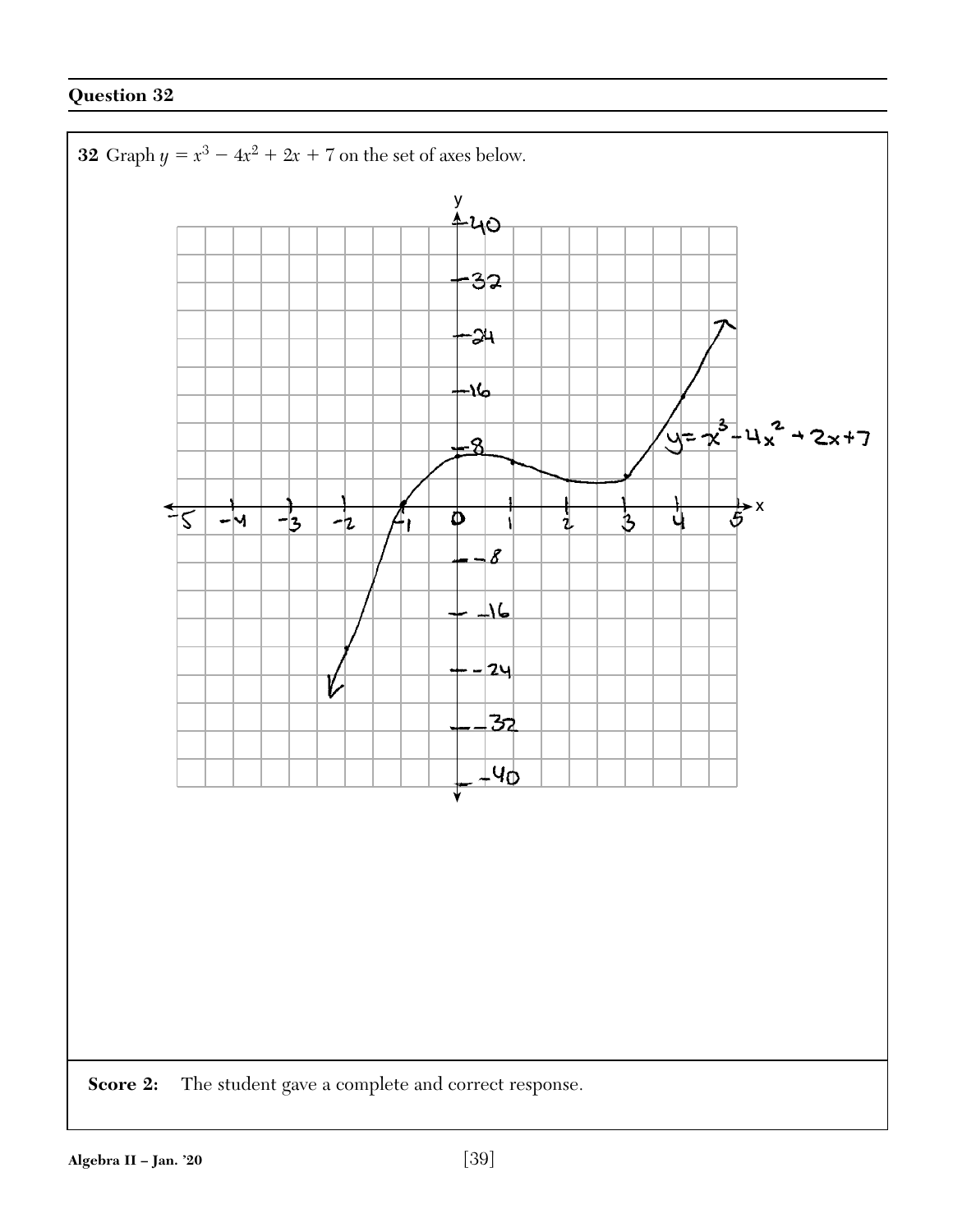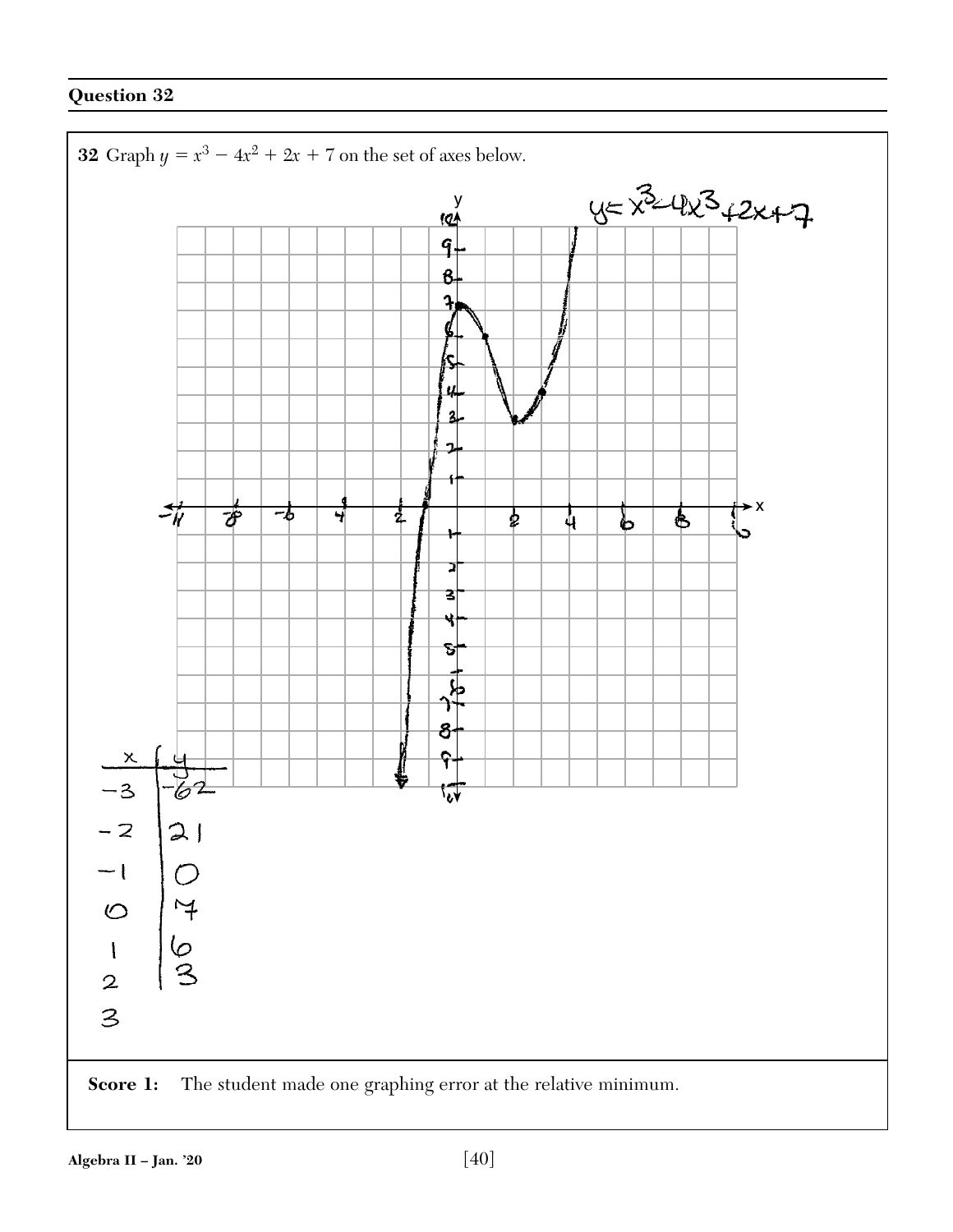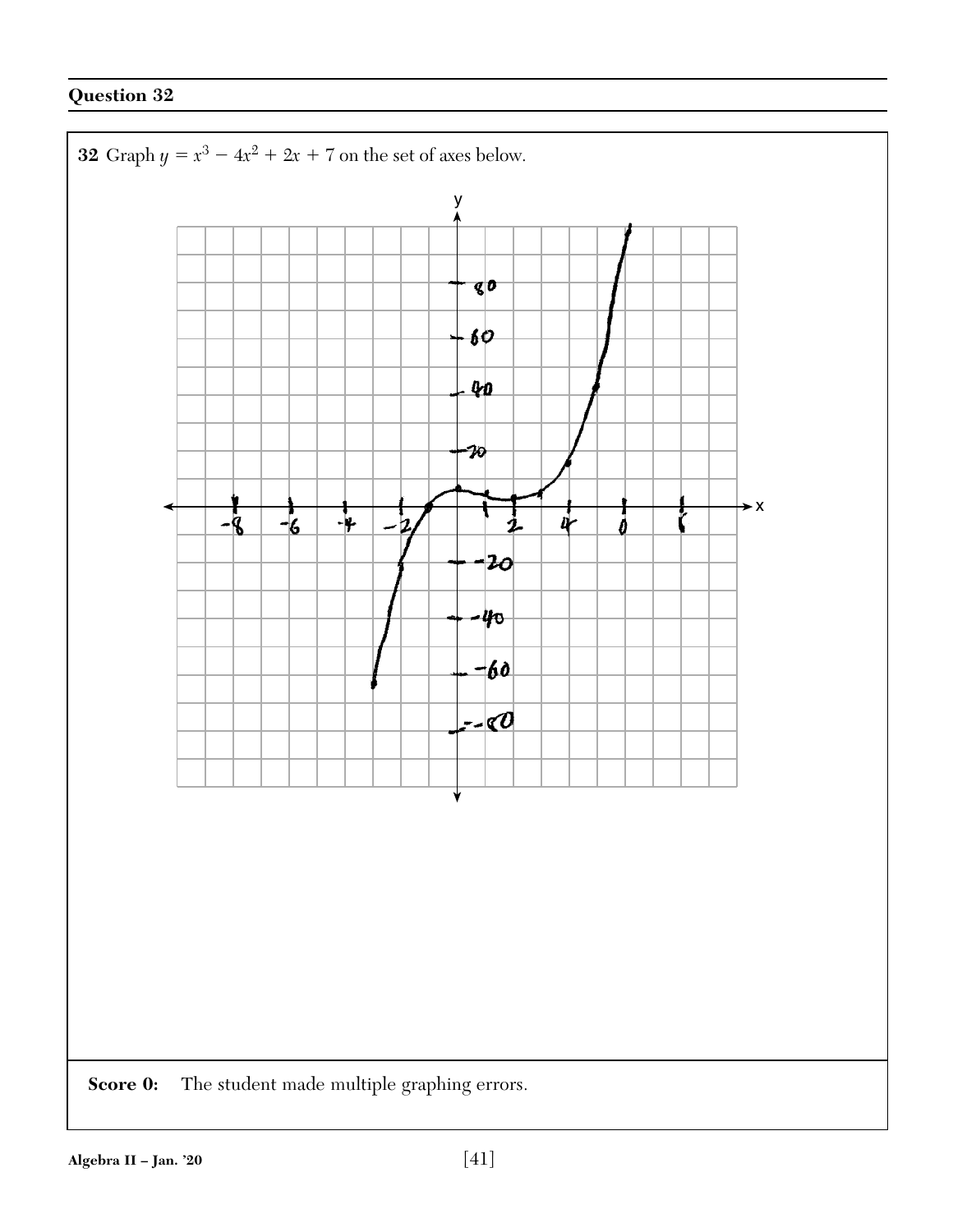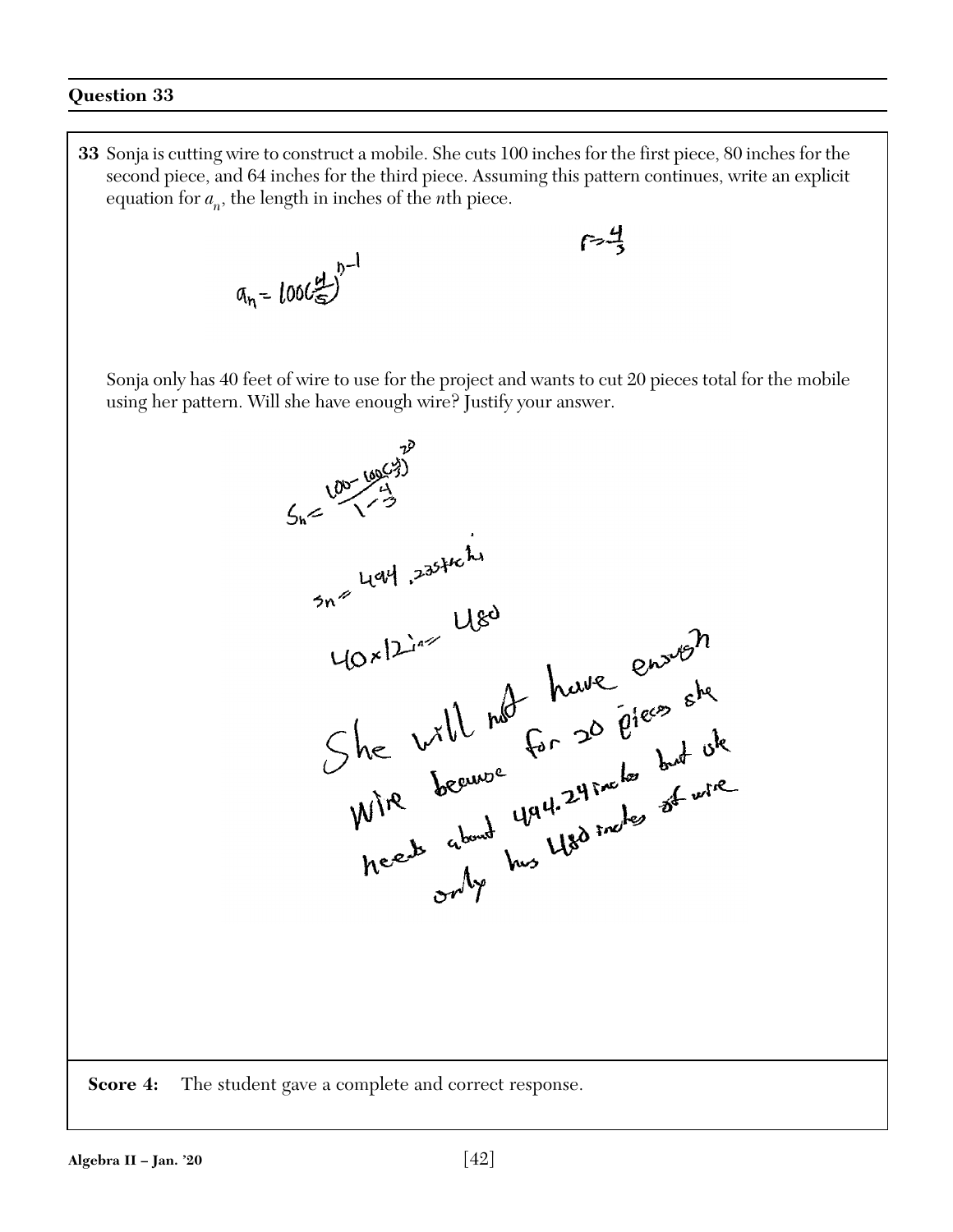**33** Sonja is cutting wire to construct a mobile. She cuts 100 inches for the first piece, 80 inches for the second piece, and 64 inches for the third piece. Assuming this pattern continues, write an explicit equation for  $a_n$ , the length in inches of the *n*th piece.

100, 80, 64  
\n
$$
\frac{100}{a_1} = \frac{80}{a_2} = \frac{64}{a_3} = \frac{64}{a_3} = 100 (0.8)^{n-1}
$$

 Sonja only has 40 feet of wire to use for the project and wants to cut 20 pieces total for the mobile using her pattern. Will she have enough wire? Justify your answer.

 $M0f4 \rightarrow 480i$ Georginic =  $\frac{100 - 100(0.8)^n}{1 - 0.8}$  $1 - 0.8$  $100 - 100(0,8)^{20}$  $\overline{\phantom{m}}$  $O.4$  $= 494.2353925$ She will not have enough, she needs<br>494 inches of wire and she only nos 480in.

**Score 4:** The student gave a complete and correct response.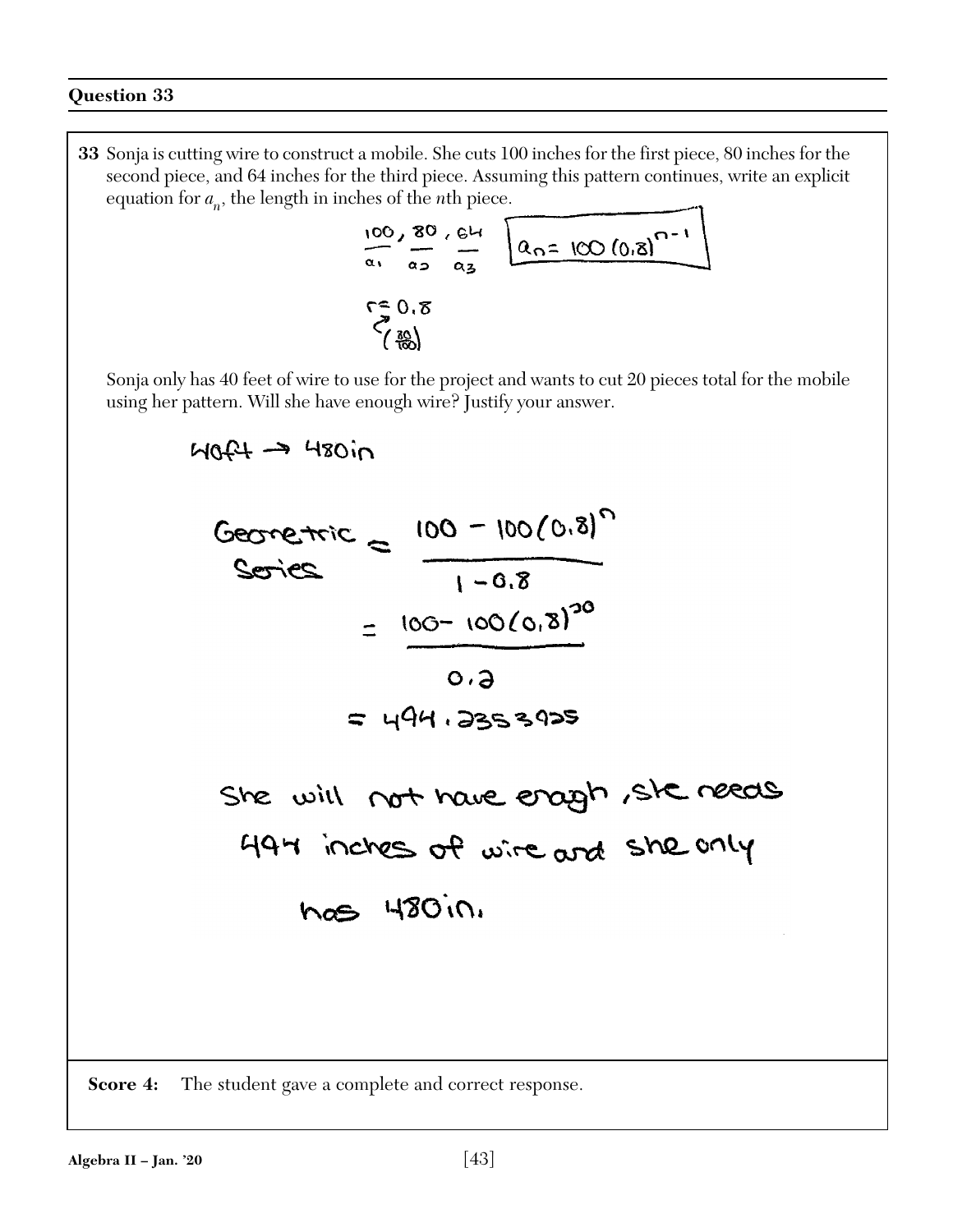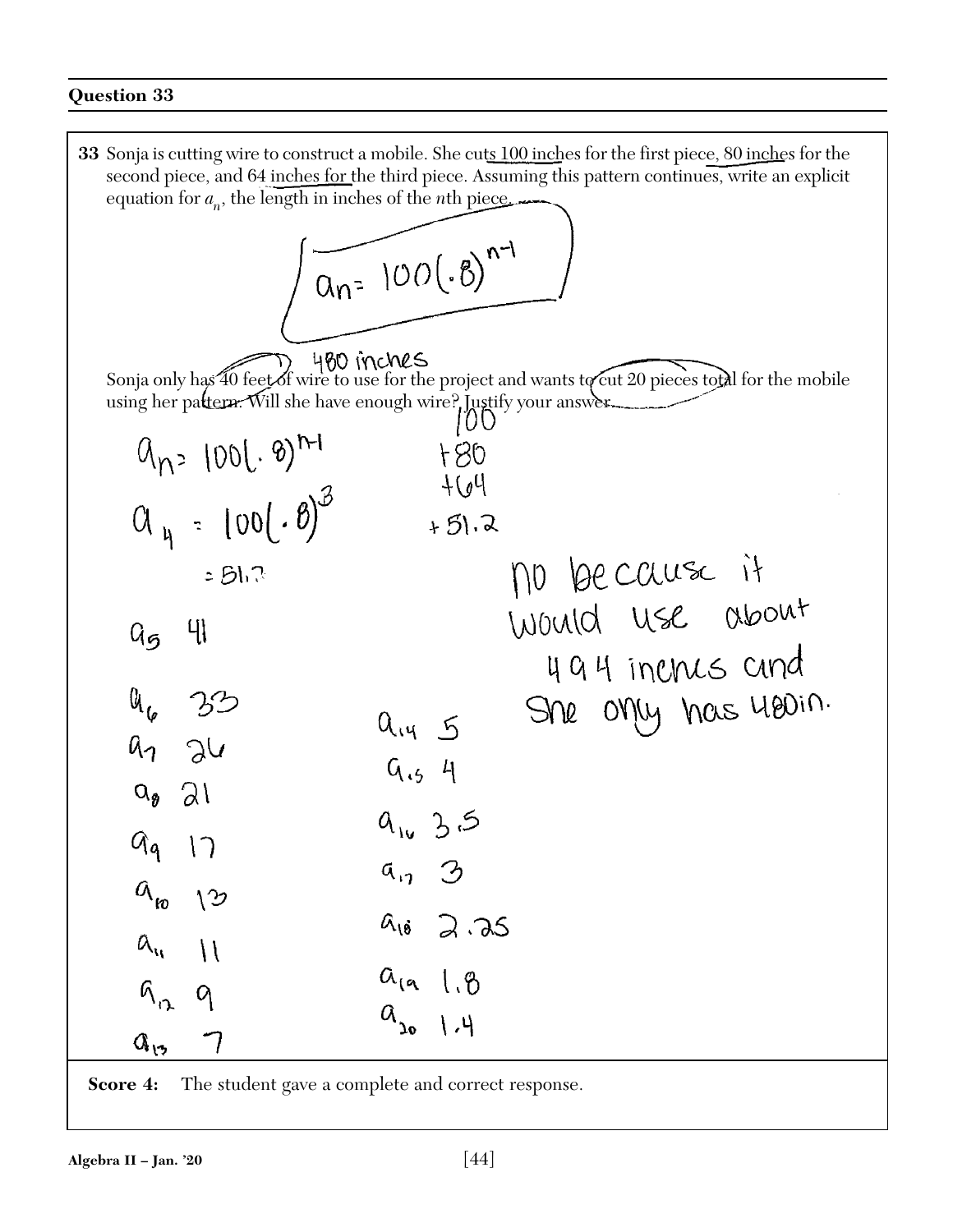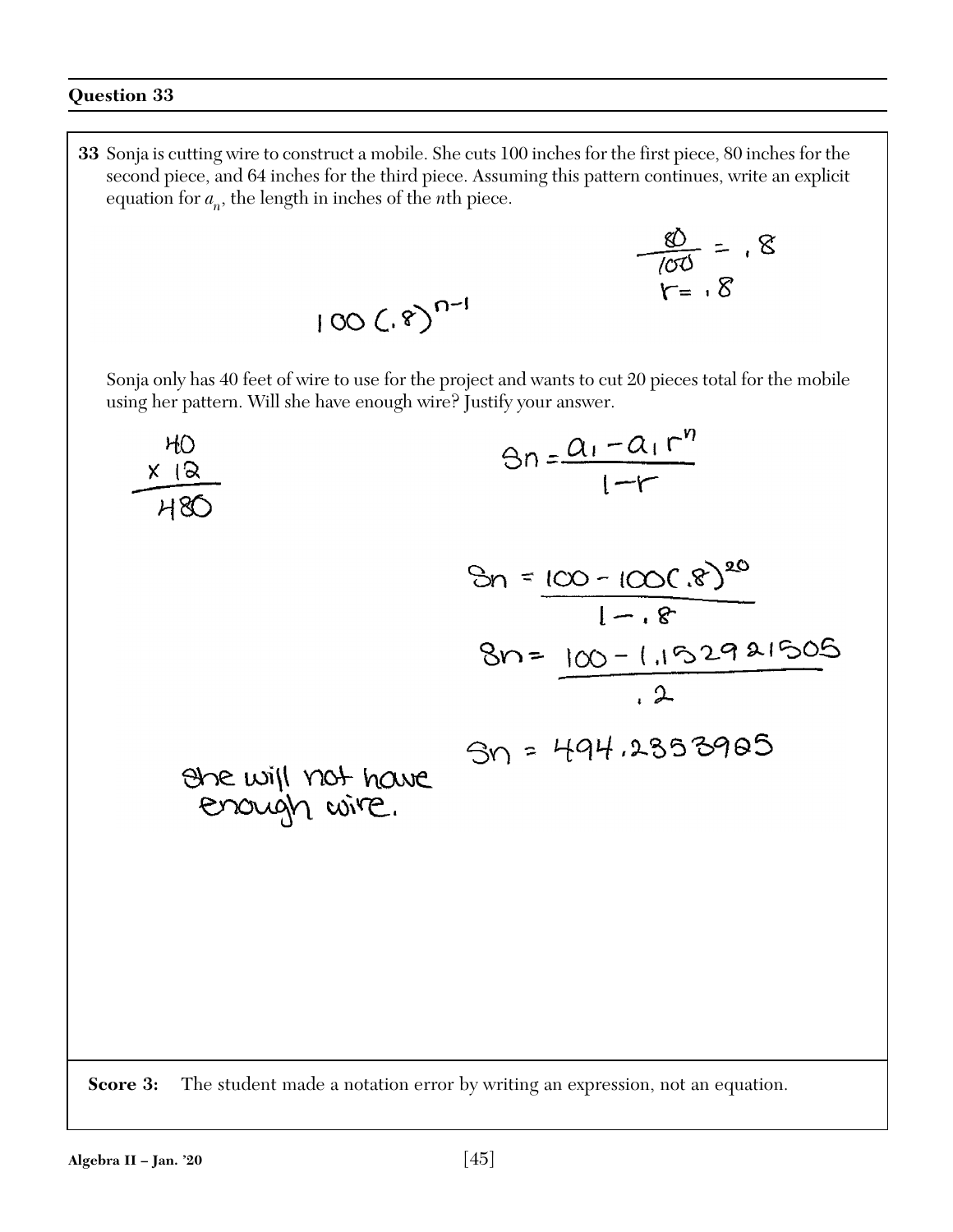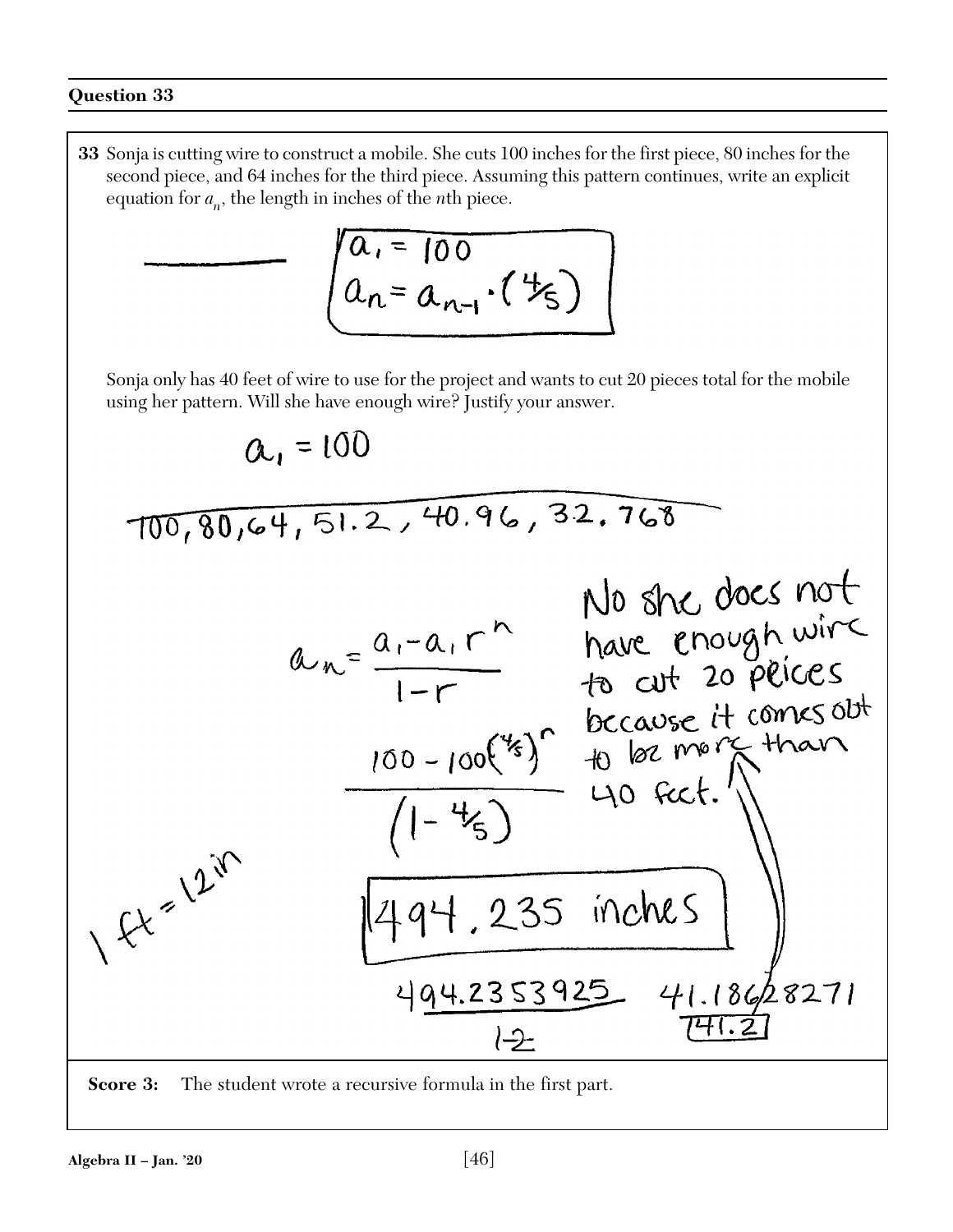**33** Sonja is cutting wire to construct a mobile. She cuts 100 inches for the first piece, 80 inches for the second piece, and 64 inches for the third piece. Assuming this pattern continues, write an explicit equation for  $a_n$ , the length in inches of the *n*th piece.

 Sonja only has 40 feet of wire to use for the project and wants to cut 20 pieces total for the mobile using her pattern. Will she have enough wire? Justify your answer.

$$
Qn = 100(.8)^{19}
$$

**Score 2:** The student answered the first part correctly.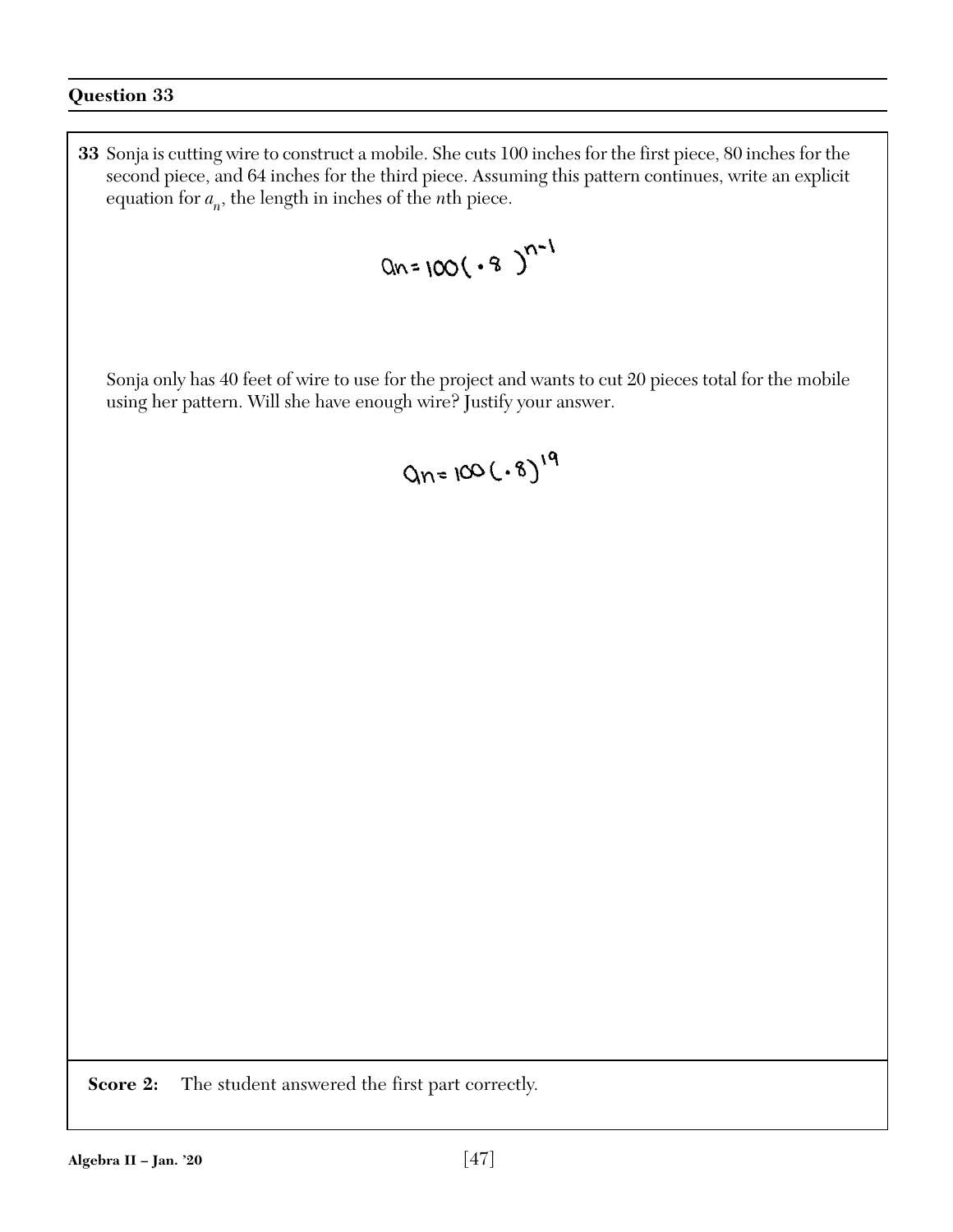**33** Sonja is cutting wire to construct a mobile. She cuts 100 inches for the first piece, 80 inches for the second piece, and 64 inches for the third piece. Assuming this pattern continues, write an explicit equation for  $a_n$ , the length in inches of the *n*th piece.

$$
a_n = a_{n-1} (0.8)
$$

 Sonja only has 40 feet of wire to use for the project and wants to cut 20 pieces total for the mobile using her pattern. Will she have enough wire? Justify your answer.

$$
S_{10} = \frac{a_{1} - a_{1}r^{1}}{1 - r}
$$
  

$$
S_{20} = \frac{100 - 100(0.8)}{1 - 0.8}
$$
  

$$
= 494.2
$$

**Score 1:** The student earned credit for correctly finding the amount of wire needed.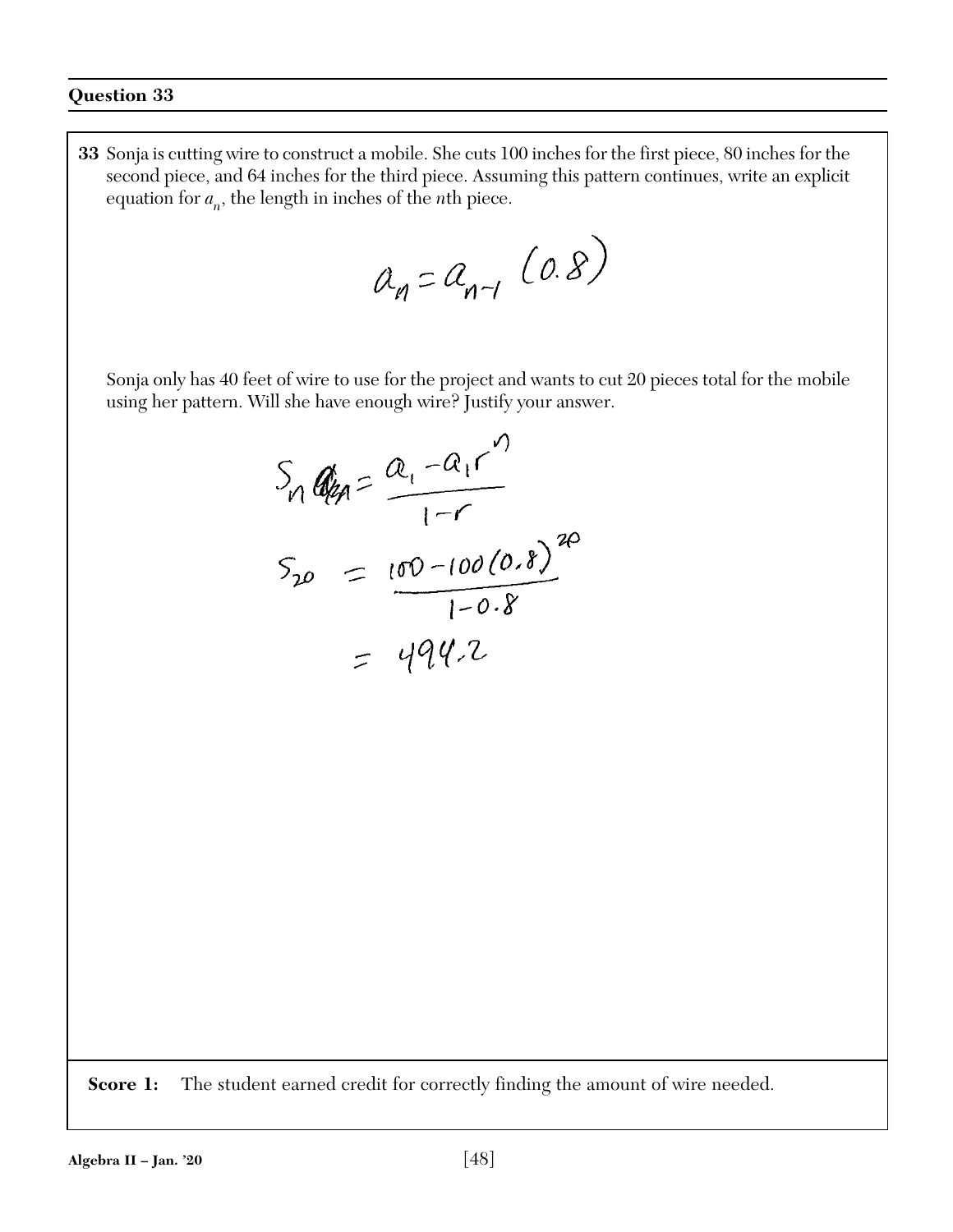**33** Sonja is cutting wire to construct a mobile. She cuts 100 inches for the first piece, 80 inches for the second piece, and 64 inches for the third piece. Assuming this pattern continues, write an explicit equation for  $a_n$ , the length in inches of the *n*th piece.  $100, 80, 64$  $a_n = a_n + (n-1)c!$  $ln 7$ ?  $Q_n = 100 + (n+1)d$  $0.100$  $Q_2 = 80$  $42 = 64$  Sonja only has 40 feet of wire to use for the project and wants to cut 20 pieces total for the mobile using her pattern. Will she have enough wire? Justify your answer.NO because according to the geometric sequence formula.<br>1+ won't be enough. **Score 0:** The student did not do enough correct work to receive any credit. **Algebra II – Jan. '20** [49]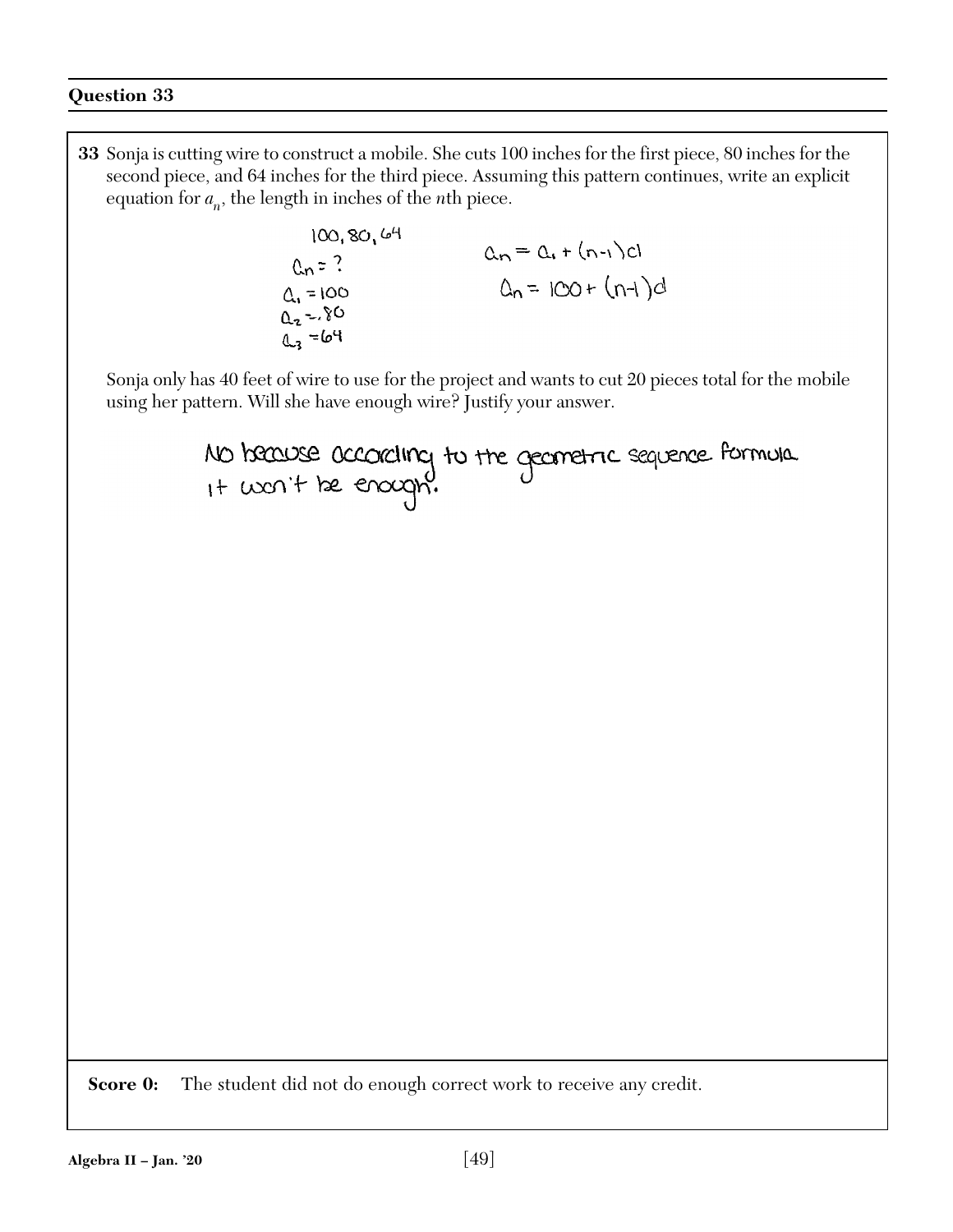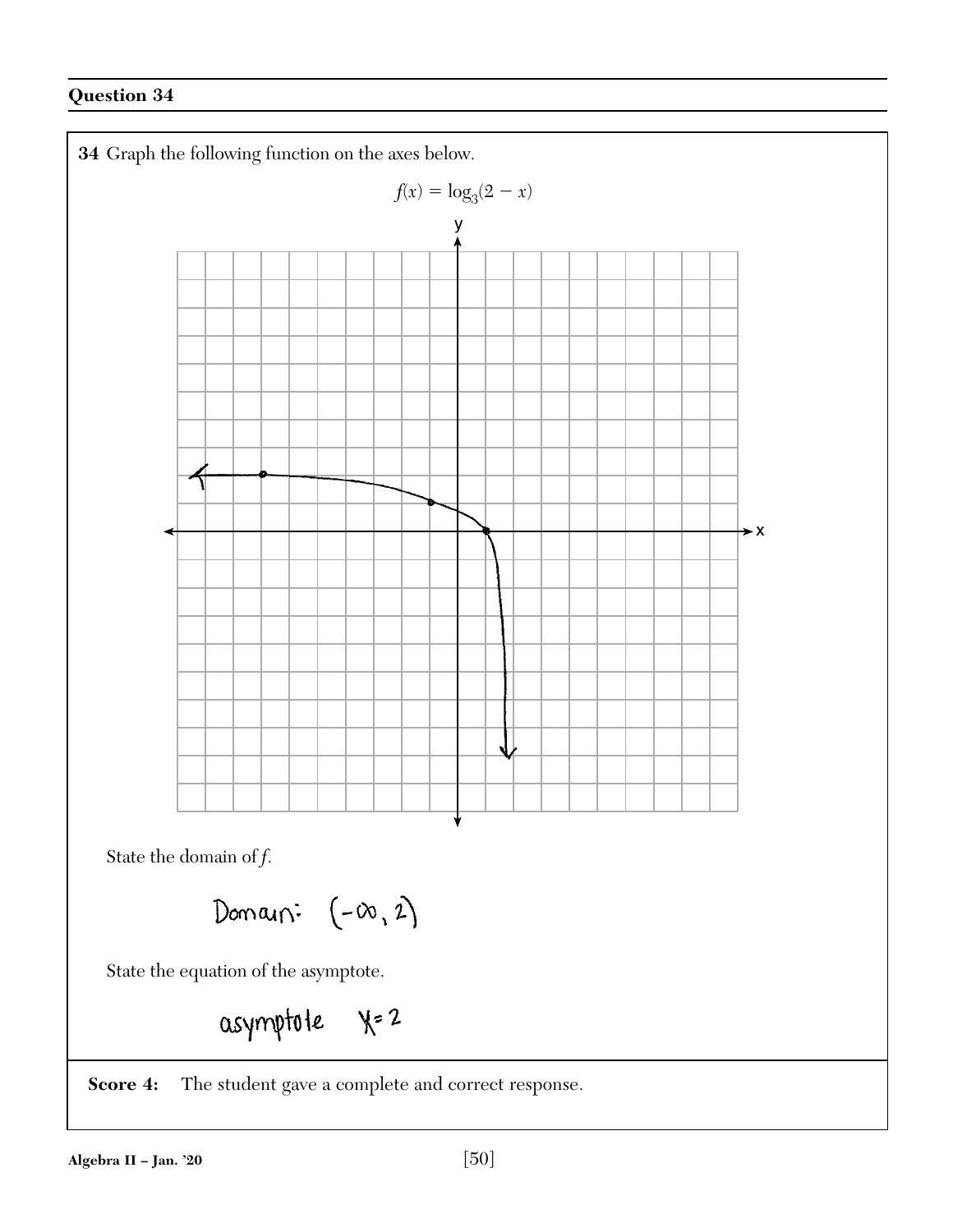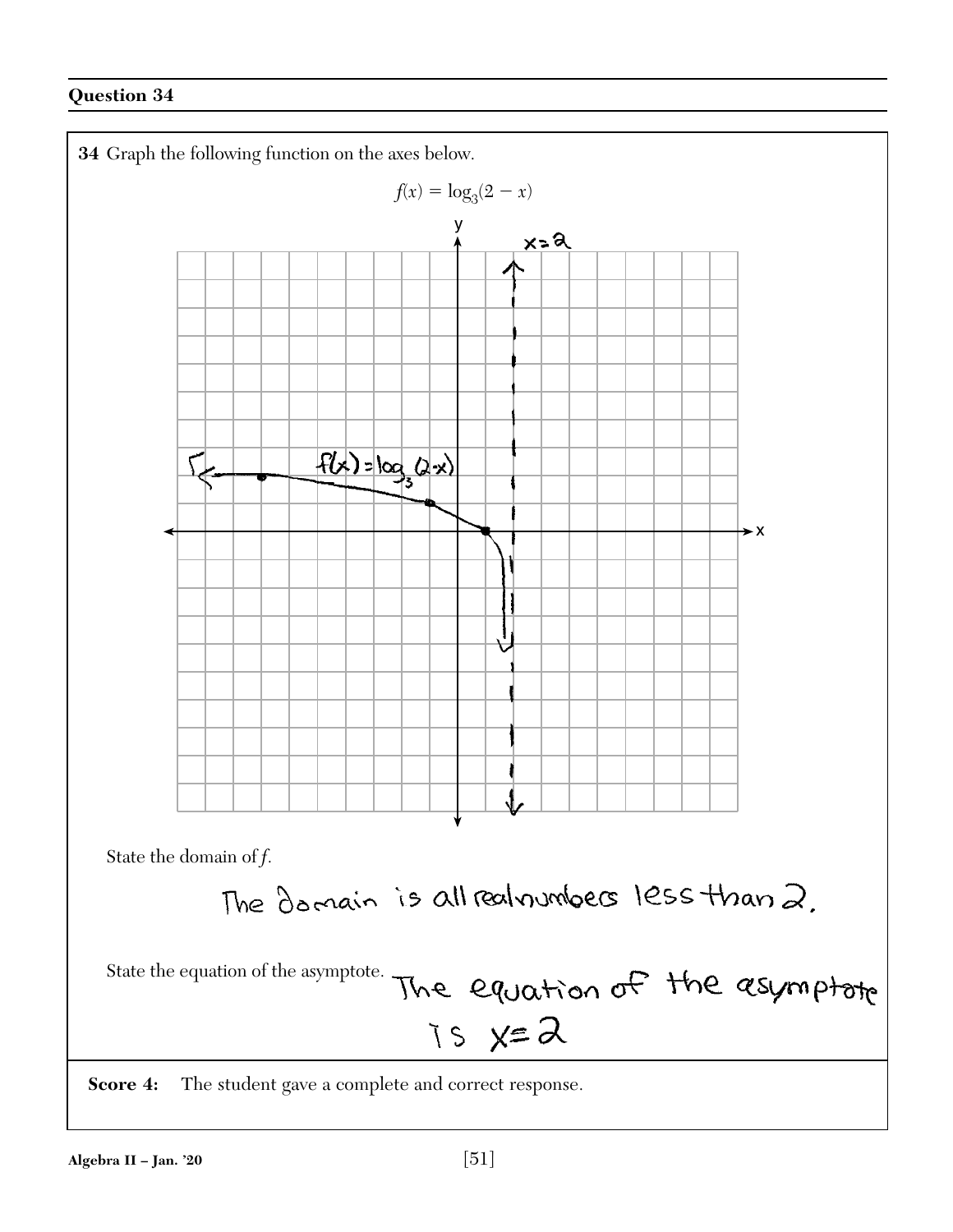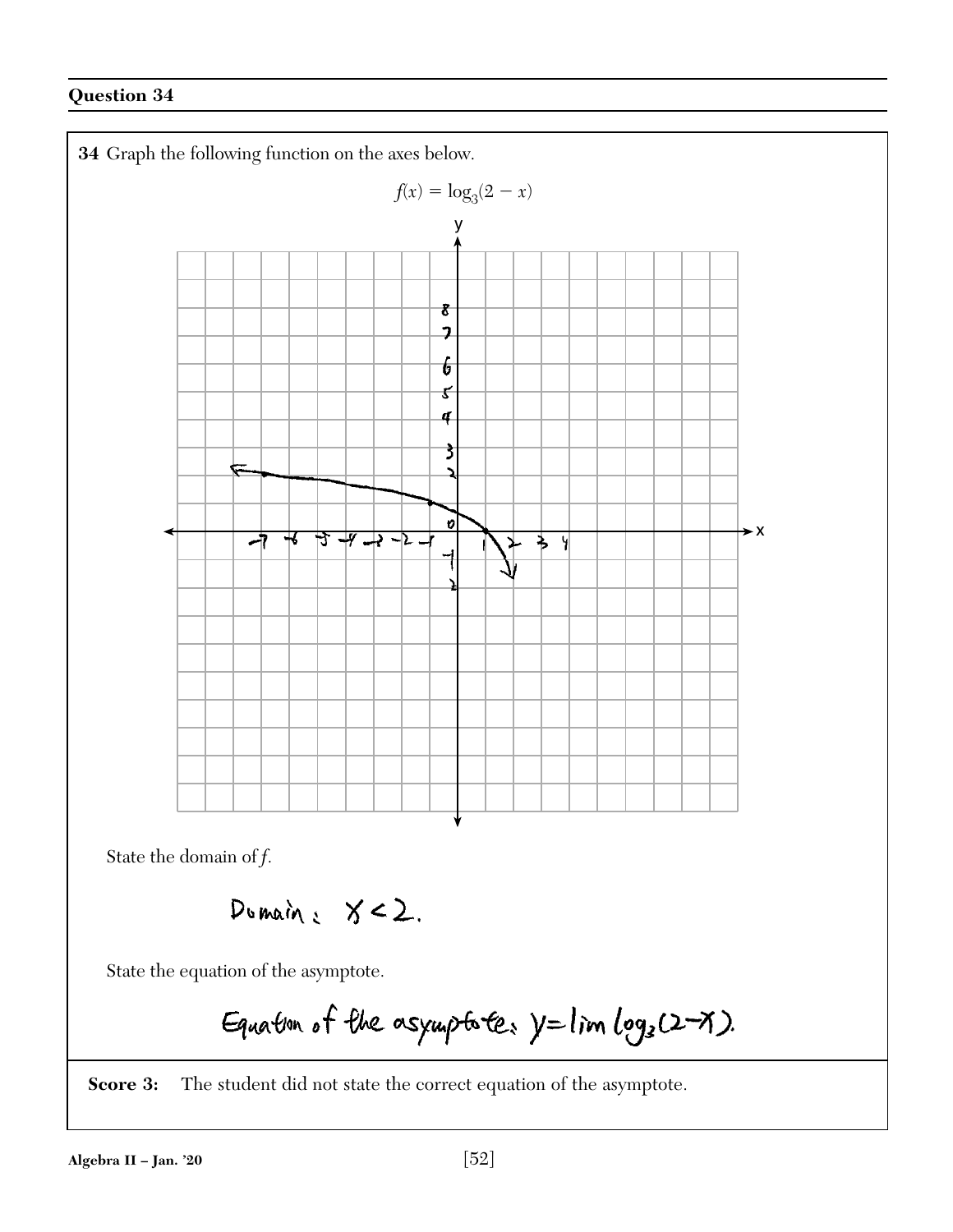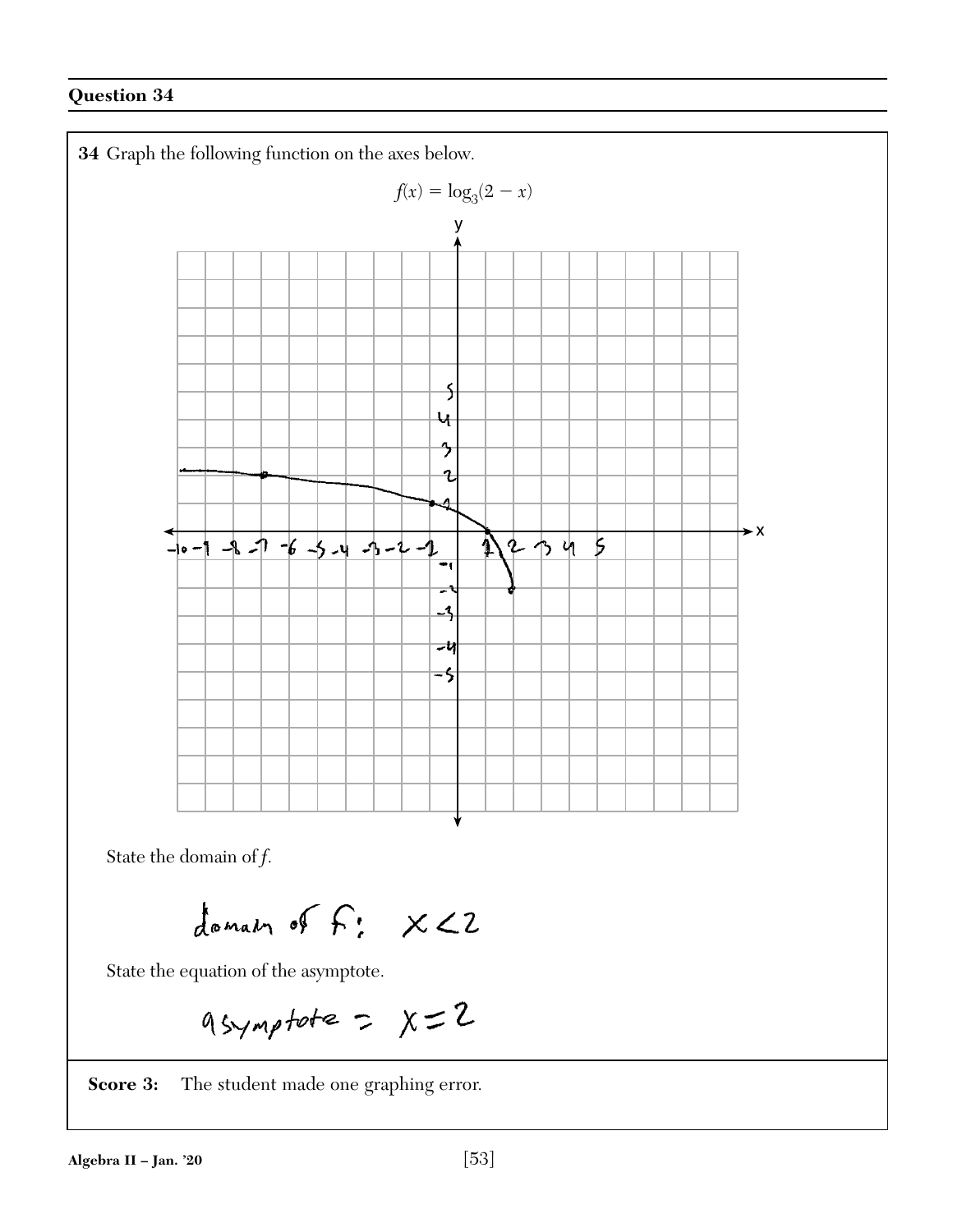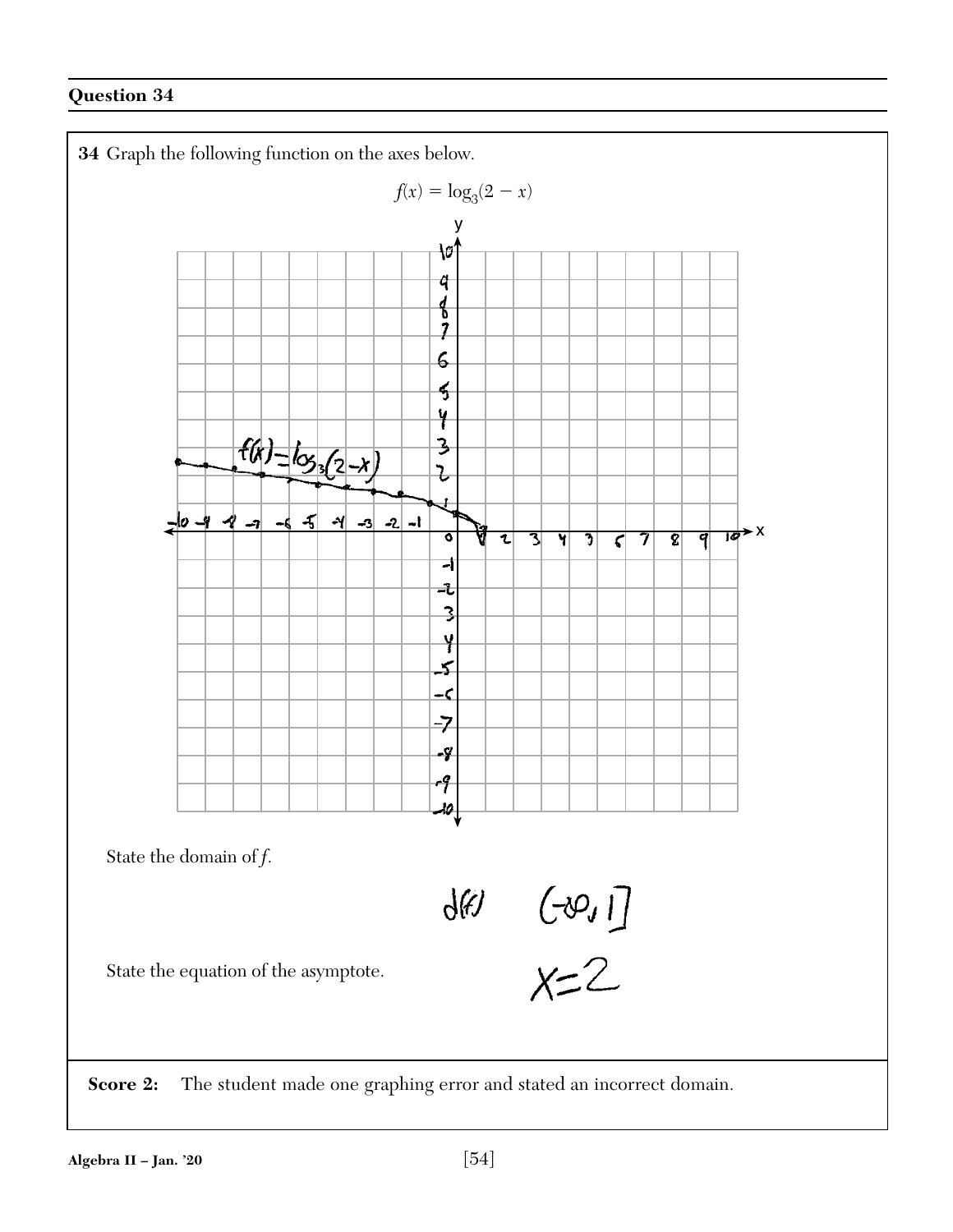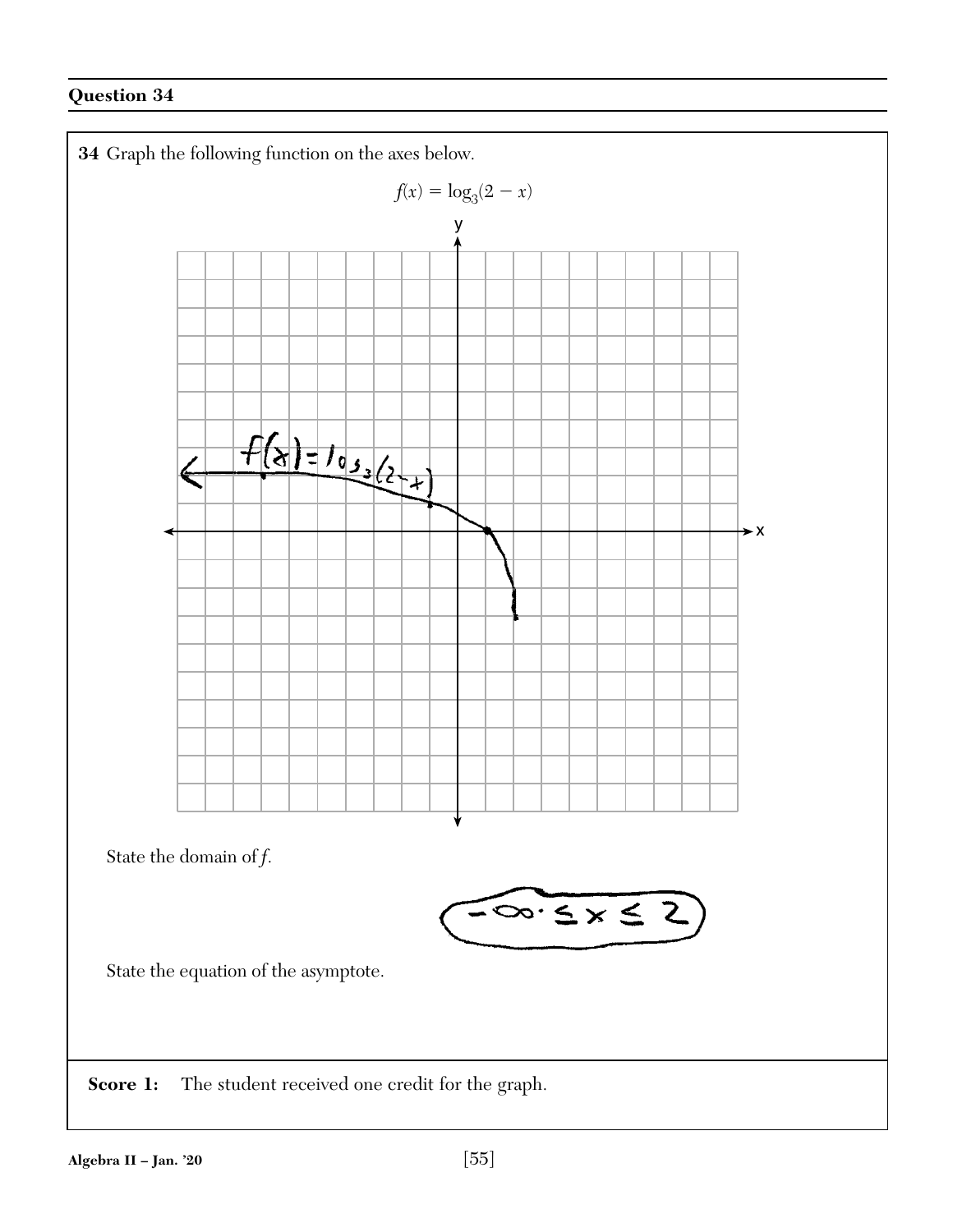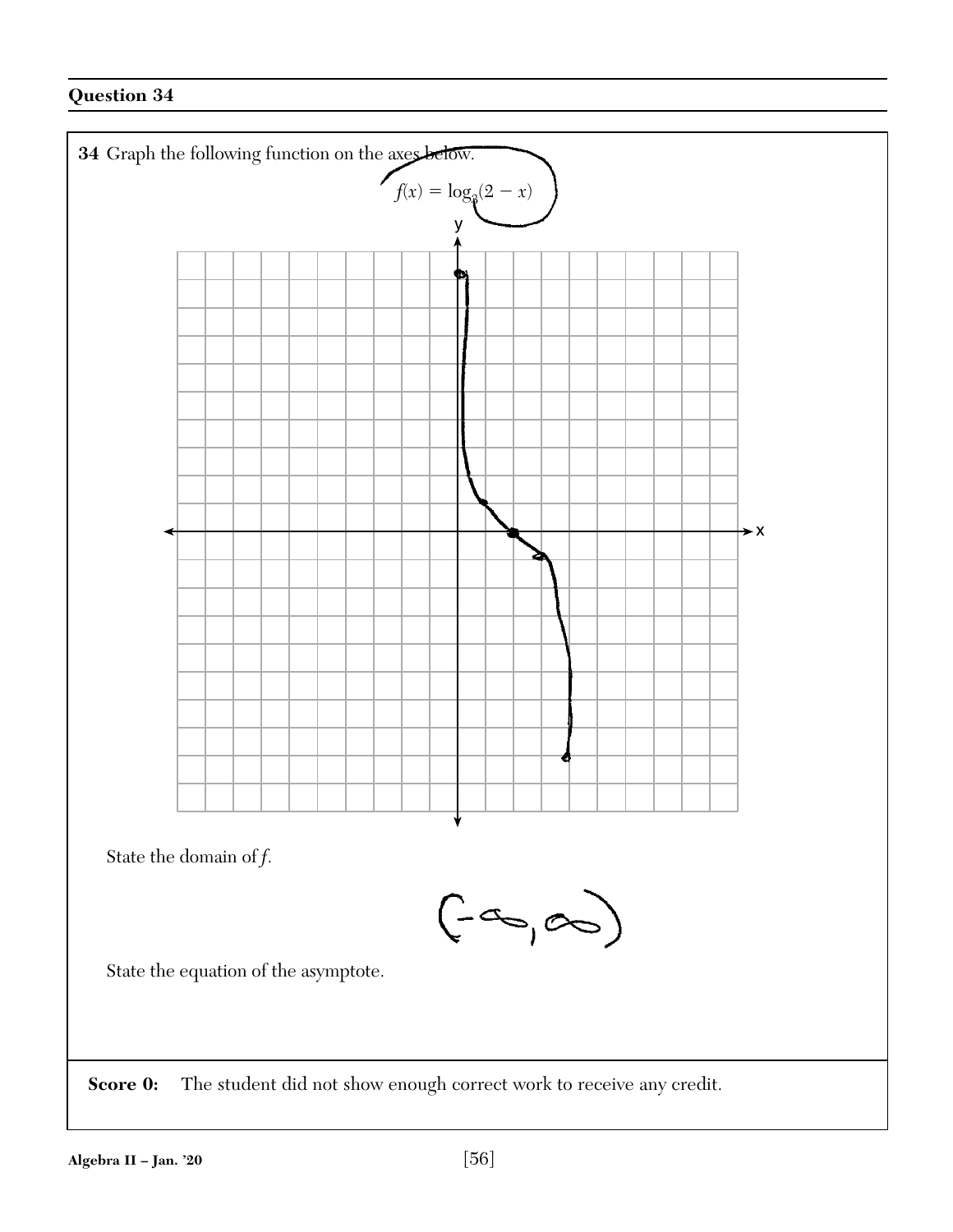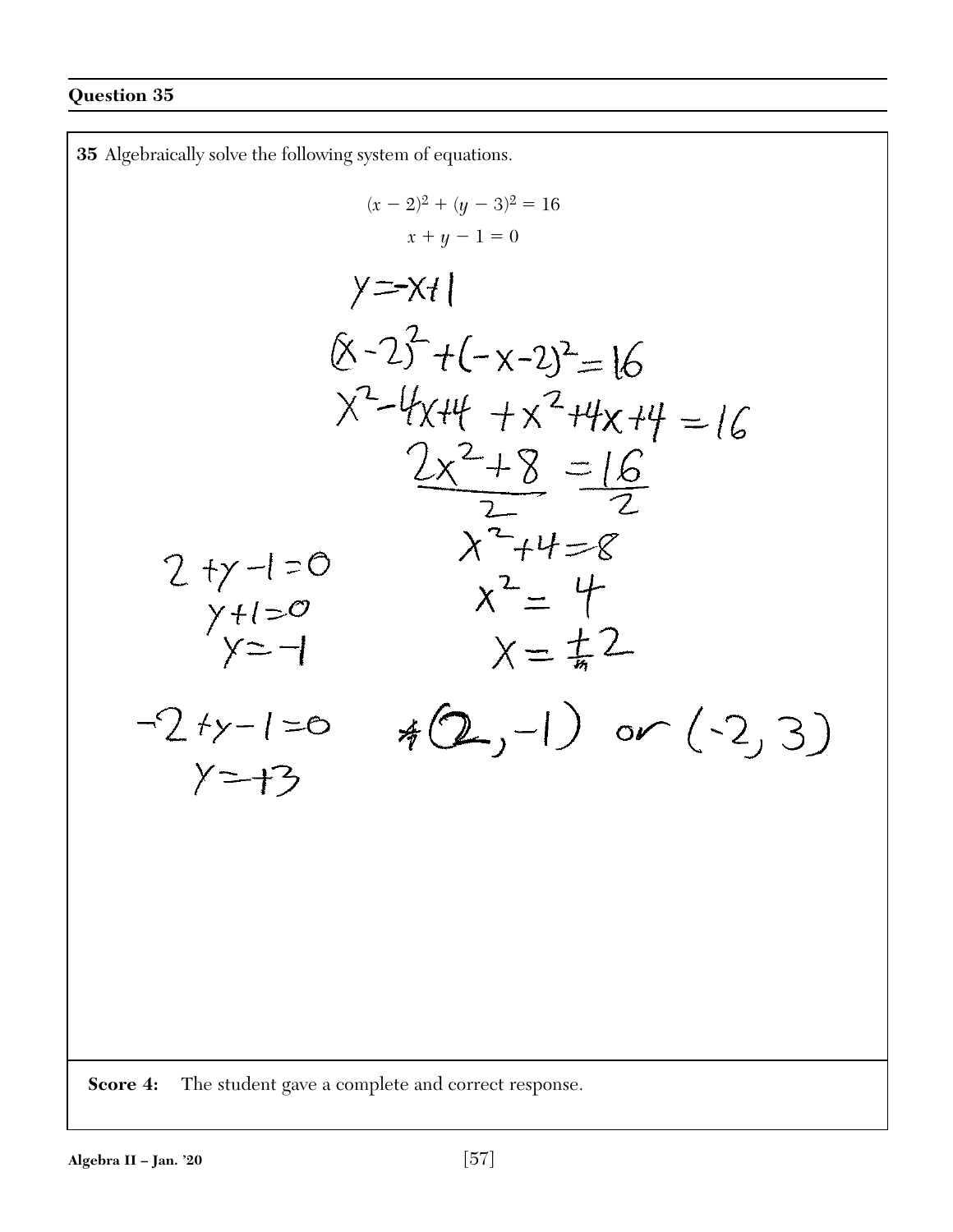35 Algebraically solve the following system of equations.  
\n
$$
(x-2)^2 + (y-3)^2 = 16
$$
\n
$$
(x-2)^2 + (y-3)^2 = 16
$$
\n
$$
(x-4)^3 + (y-3)^2 = 16
$$
\n
$$
(x-5)^4 + (y-3)^2 = 16
$$
\n
$$
(x-4)^3 + (y-3)^2 = 16
$$
\n
$$
(x-5)^4 + (y-3)^2 = 16
$$
\n
$$
(x-4)^3 + (y-3)^2 = 16
$$
\n
$$
(x-4)^3 + (y-3)^2 = 16
$$
\n
$$
(x-5)^4 + (y-3)^2 = 16
$$
\n
$$
(x-4)^2 + (y-3)^2 = 16
$$
\n
$$
(x-5)^4 + (y-3)^2 = 16
$$
\n
$$
(x-4)^3 + (y-3)^2 = 16
$$
\n
$$
(x-5)^2 + (y-3)^2 = 16
$$
\n
$$
(x-5)^2 + (y-3)^2 = 16
$$
\n
$$
(x-5)^2 + (y-3)^2 = 16
$$
\n
$$
(x-5)^2 + (y-3)^2 = 16
$$
\n
$$
(x-5)^2 + (y-3)^2 = 16
$$
\n
$$
(x-5)^2 + (y-3)^2 = 16
$$
\n
$$
(x-5)^2 + (y-3)^2 = 16
$$
\n
$$
(x-5)^2 + (y-3)^2 = 16
$$
\n
$$
(x-5)^2 + (y-3)^2 = 16
$$
\n
$$
(x-5)^2 + (y-3)^2 = 16
$$
\n
$$
(x-5)^2 + (y-3)^2 = 16
$$
\n
$$
(x-5)^2 + (y-3)^2 = 16
$$
\n
$$
(x-5)^2 + (y-3)^2 = 16
$$
\n
$$
(x-5)^2 + (y-3)^2 = 16
$$
\n
$$
(x-5)^2 + (y-3)^2 = 16
$$
\n
$$
(x-5)^2 + (y-3)^2 = 16
$$
\n
$$
(x-5)^2 + (y-3)^2 = 16
$$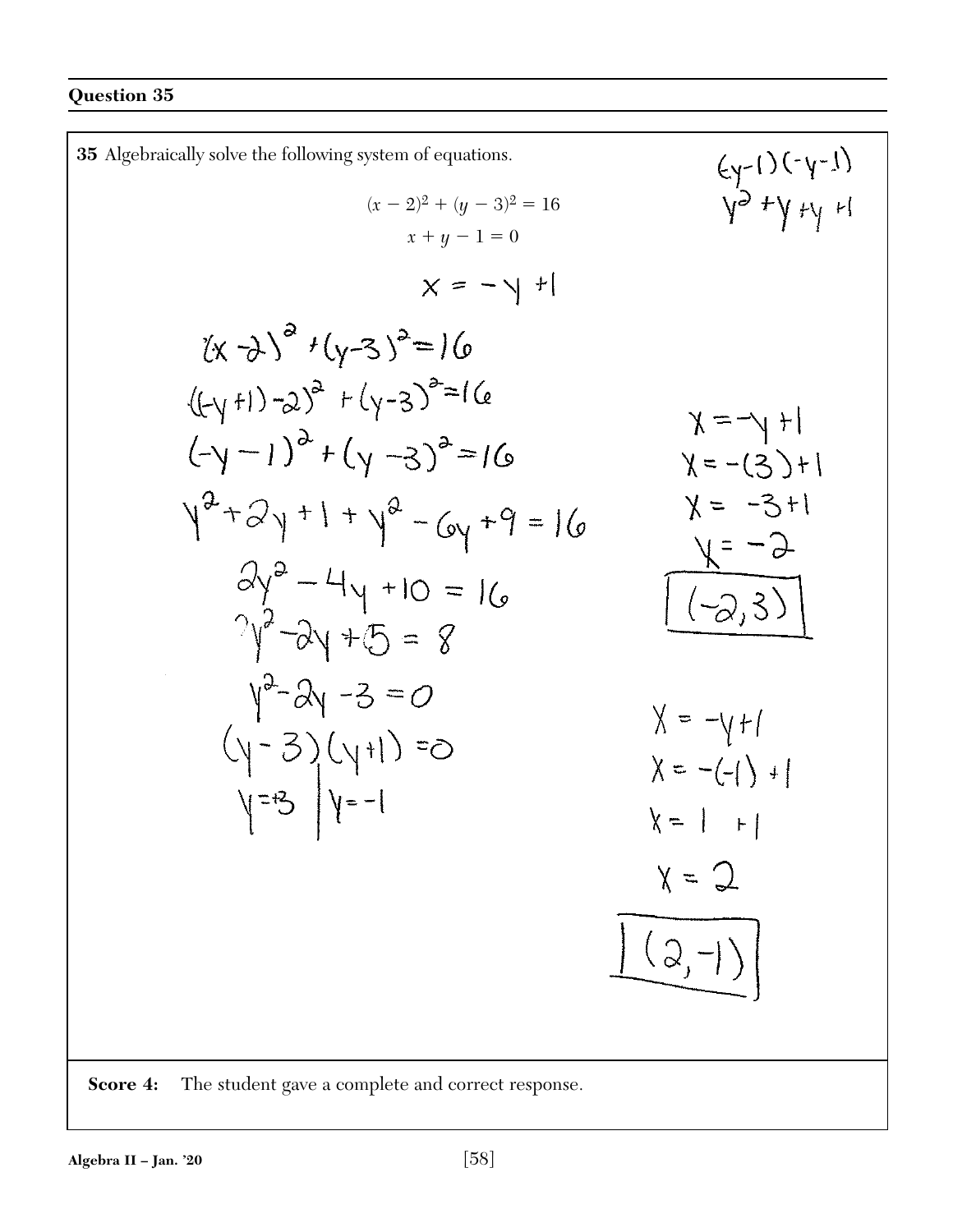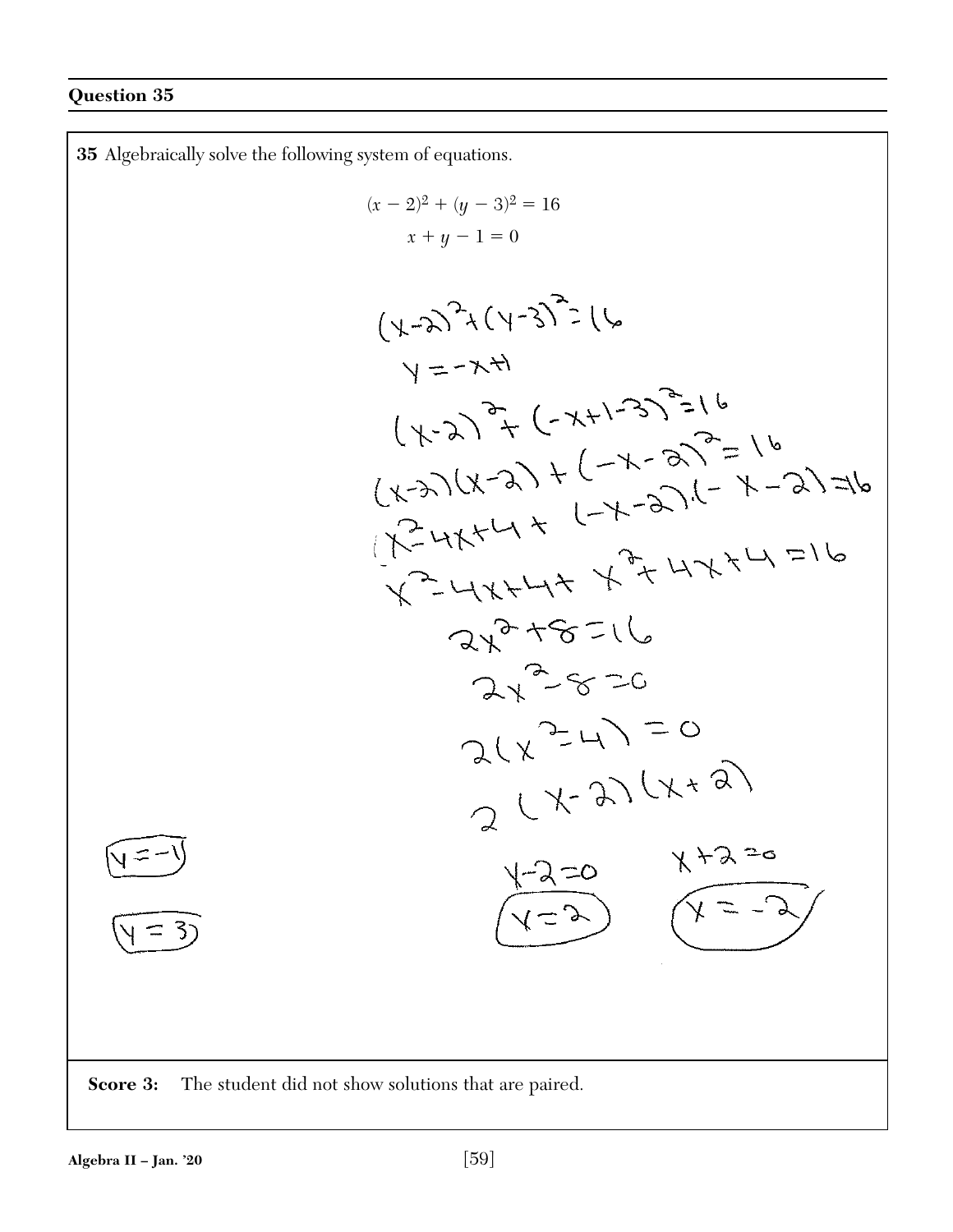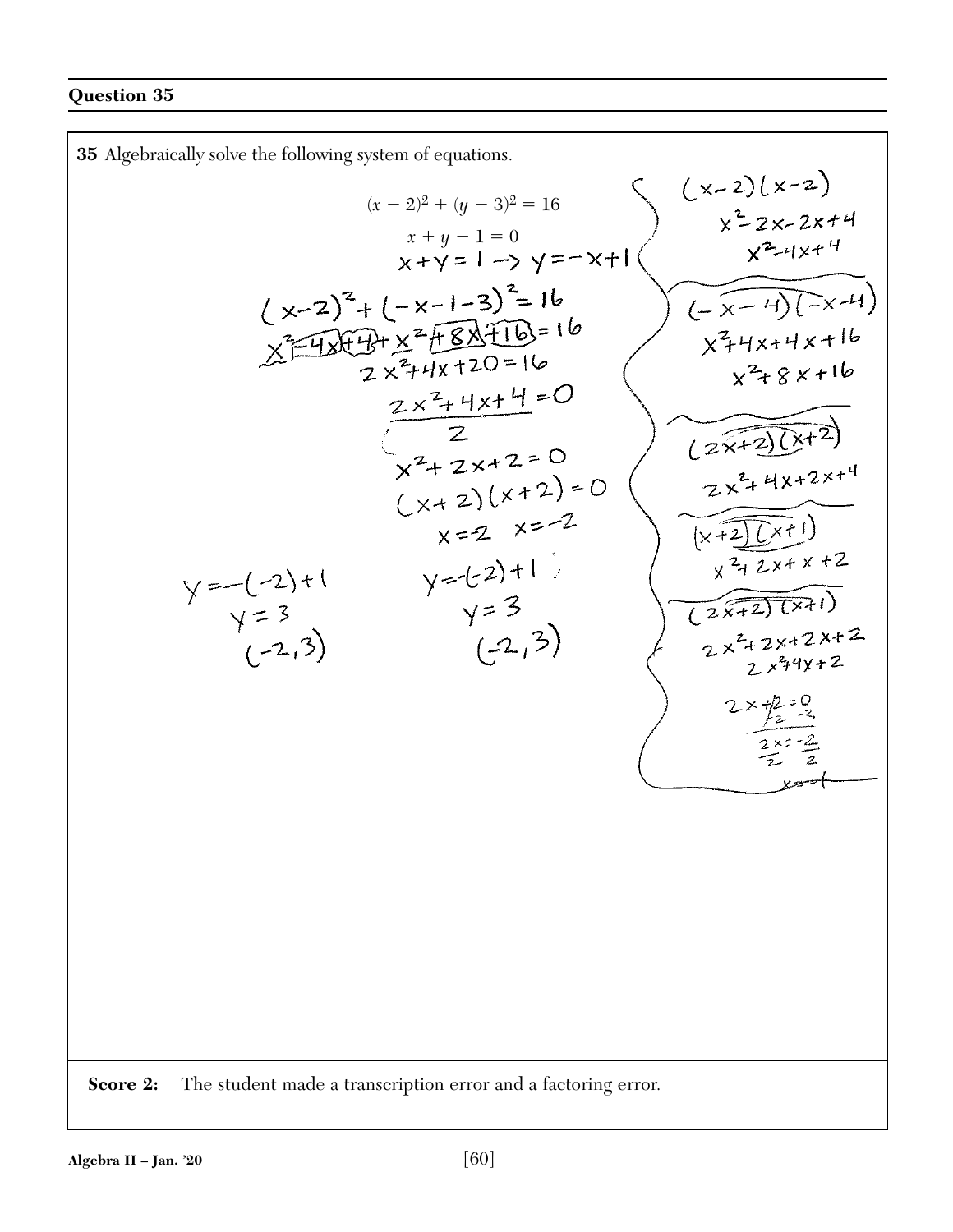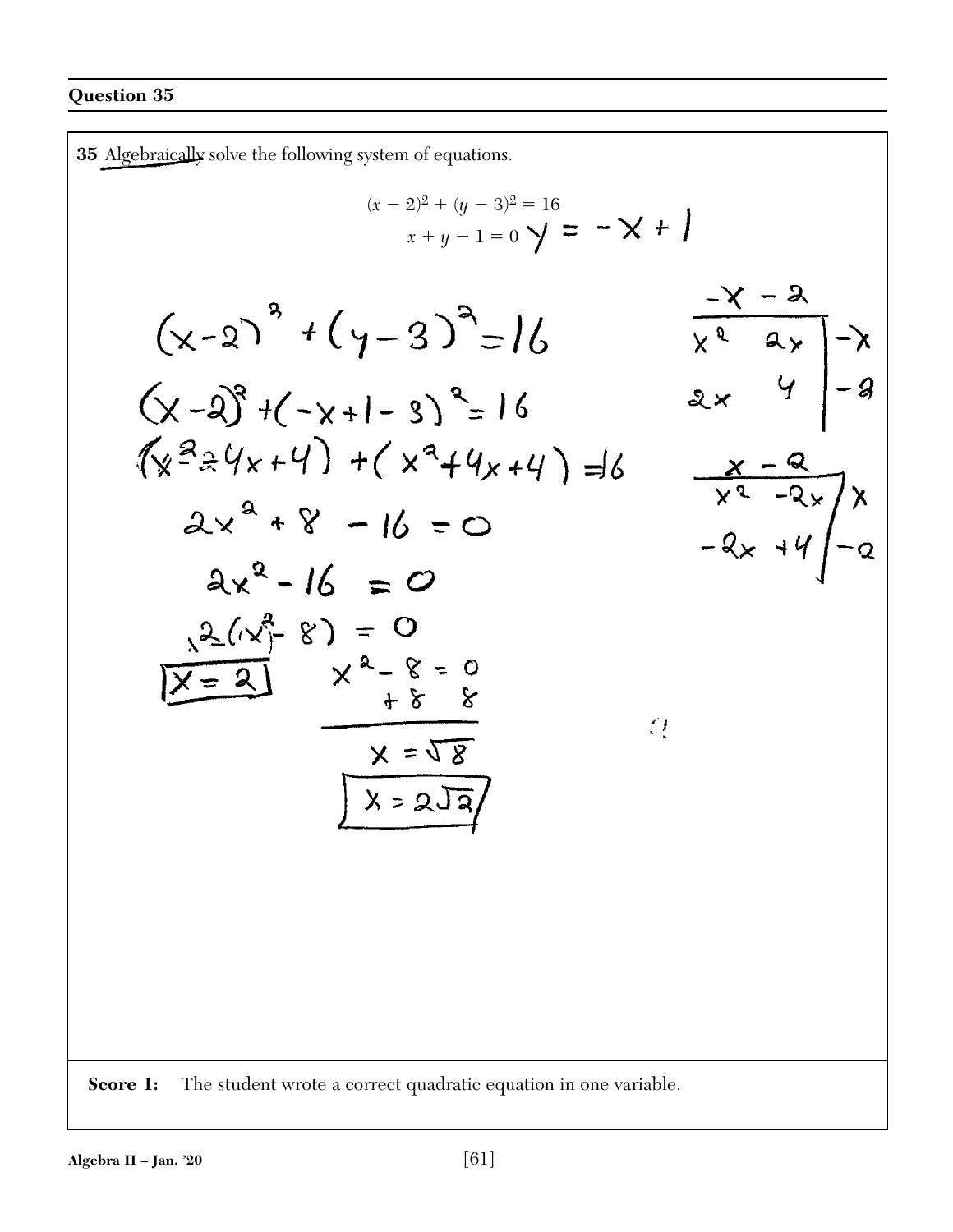**35** Algebraically solve the following system of equations.

$$
(x - 2)^2 + (y - 3)^2 = 16
$$
  

$$
x + y - 1 = 0
$$

$$
x^{2}+4+y^{2}-9=16
$$
  
\n $x^{2}+y^{2}-9=20$   
\n $x^{2}+y^{2}-9=20$   
\n $x^{2}+y^{2}=29$ 

**Score 0:** The student did not show any relevant correct work.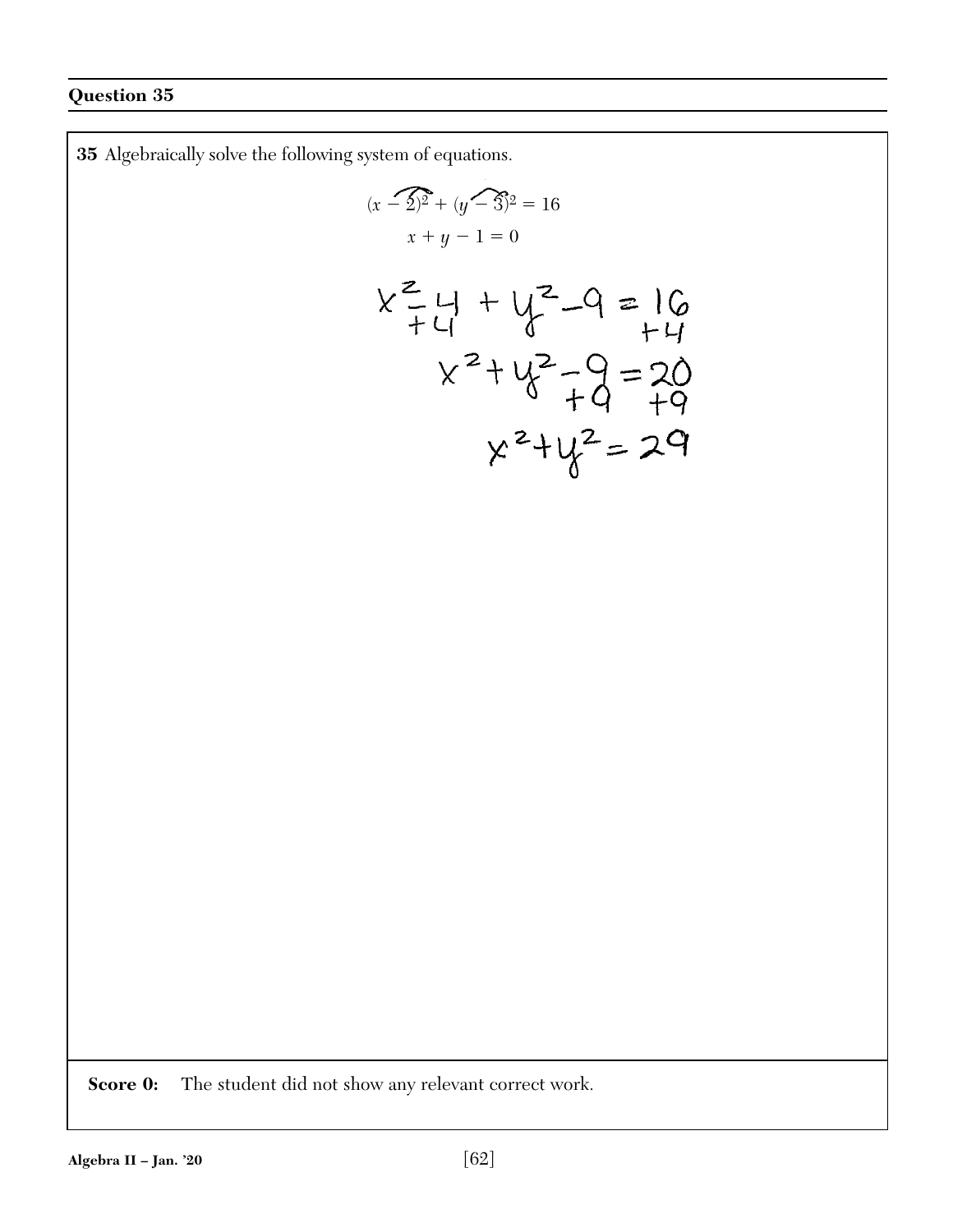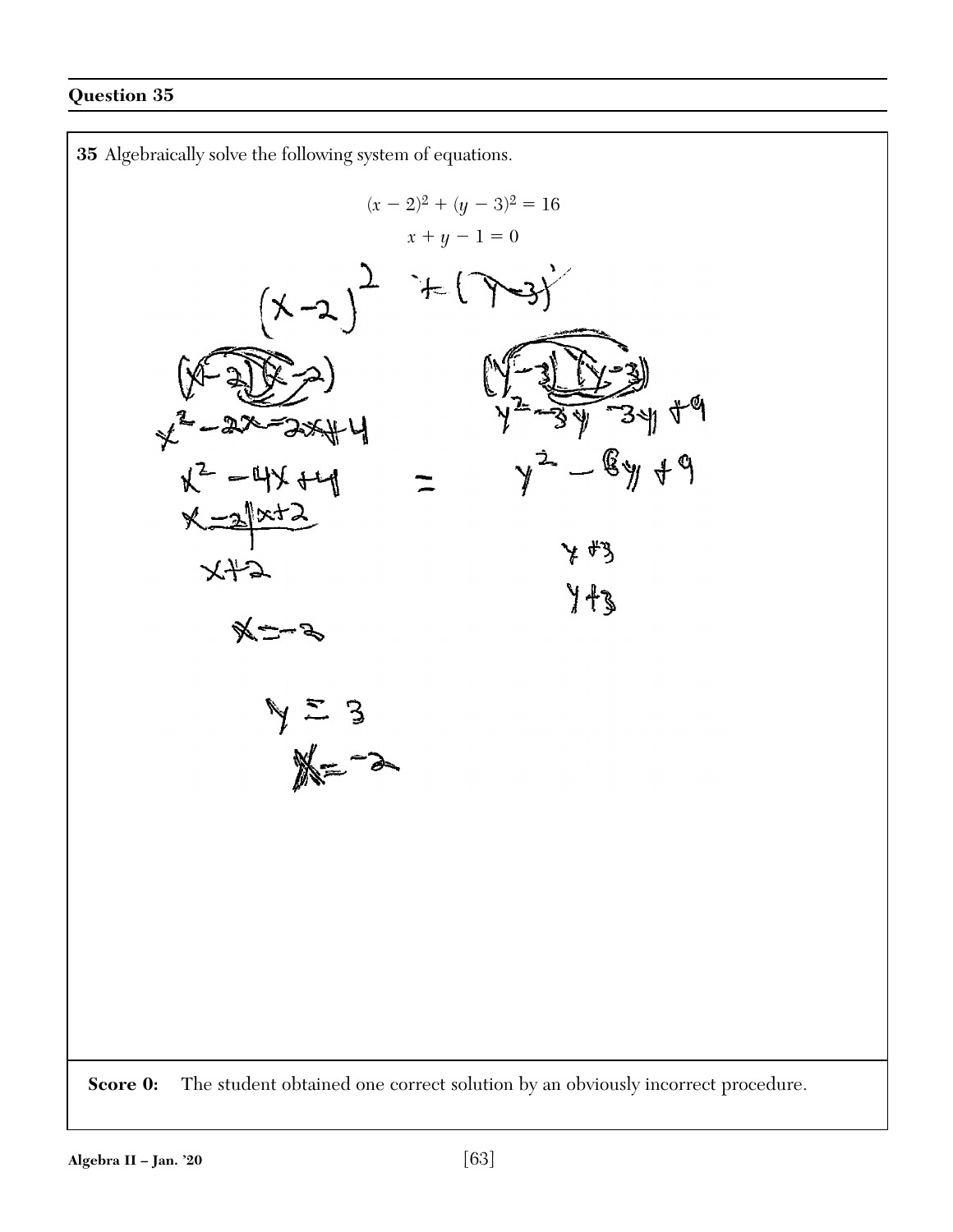**36** The table below gives air pressures in kPa at selected altitudes above sea level measured in kilometers.

| Y | Altitude (km)      |  |  |  |     |
|---|--------------------|--|--|--|-----|
|   | Air Pressure (kPa) |  |  |  | .54 |
|   |                    |  |  |  |     |

Write an exponential regression equation that models these data rounding all values to the *nearest thousandth*.

$$
y = 101.523 \times .883^x
$$

Use this equation to algebraically determine the altitude, to the *nearest hundredth* of a kilometer, when the air pressure is 29 kPa.

where air pressure is 29 kPa, a Hiltude  
\nis 10.07 (km)  
\n
$$
\frac{29}{101.523101.523} \times .883^{x}
$$
\n
$$
\frac{29 \times 101.523 \times .883^{x}}{101.523101.523}
$$
\n
$$
\frac{109(.28565) \times 109(.883)}{109(.883)} = \frac{109(.883)}{109(.883)}
$$

**Score 4:** The student gave a complete and correct response.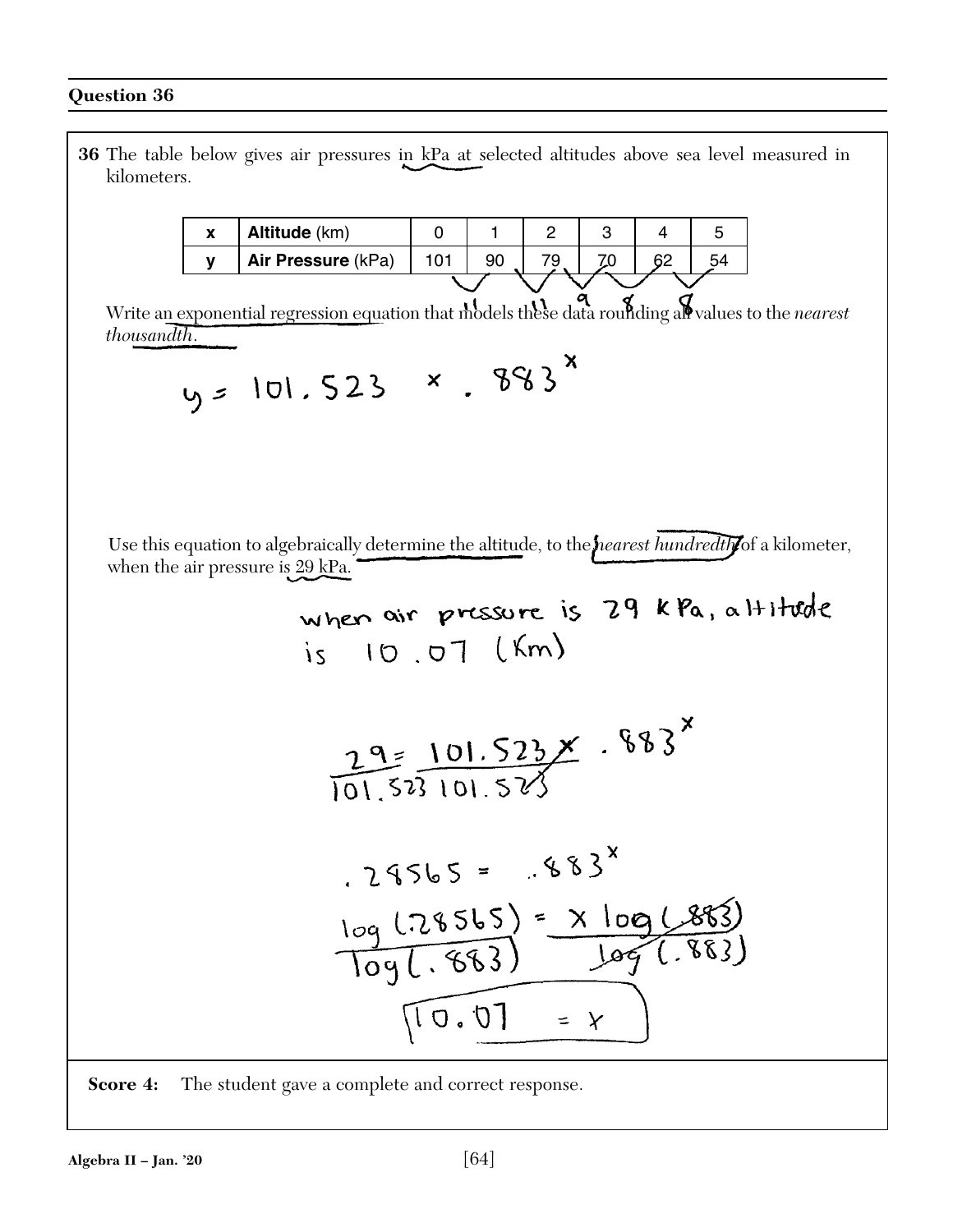**36** The table below gives air pressures in kPa at selected altitudes above sea level measured in kilometers.

| Altitude (km)      |  |  |  |
|--------------------|--|--|--|
| Air Pressure (kPa) |  |  |  |

Write an exponential regression equation that models these data rounding all values to the *nearest* thousandth.<br>
Stat, CalC, C\*Q re<sup>0</sup> *thousandth*.

 Use this equation to algebraically determine the altitude, to the *nearest hundredth* of a kilometer, when the air pressure is 29 kPa.

$$
\frac{29}{101.523} \times \frac{101.5231.883^{4}}{101.523}
$$
\n
$$
2856 \times 2856
$$
\n
$$
x = 109.883^{22856}
$$
\n
$$
x = 109.883^{22856}
$$

**Score 4:** The student gave a complete and correct response.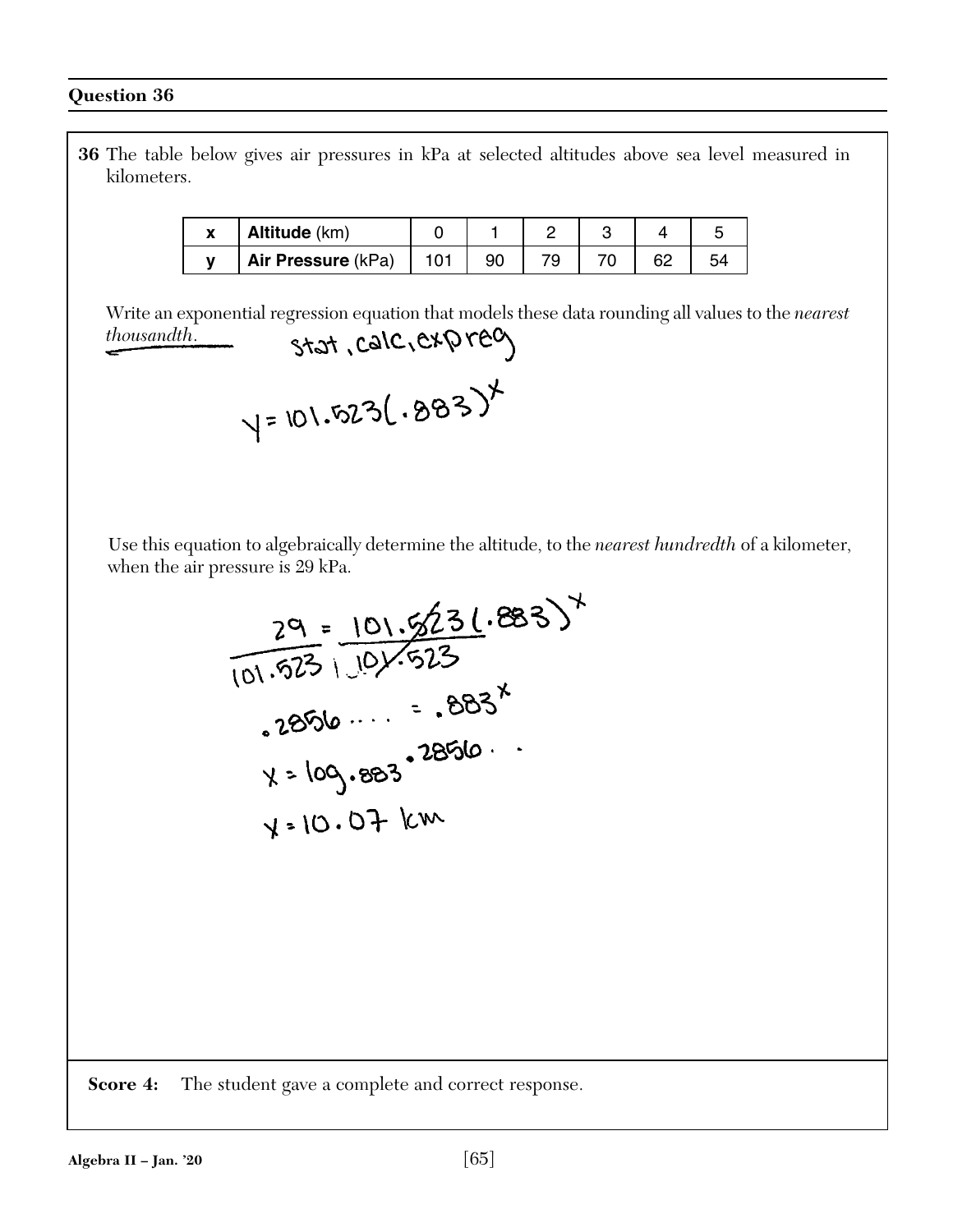**36** The table below gives air pressures in kPa at selected altitudes above sea level measured in kilometers.

| $\mathbf{v}$ | Altitude (km)      |  |  |  |
|--------------|--------------------|--|--|--|
|              | Air Pressure (kPa) |  |  |  |

 Write an exponential regression equation that models these data rounding all values to the *nearest thousandth*.

$$
|0|, 523 (.883)^x
$$

 Use this equation to algebraically determine the altitude, to the *nearest hundredth* of a kilometer, when the air pressure is 29 kPa.



**Score 3:** The student made a notation error by writing an expression, not an equation.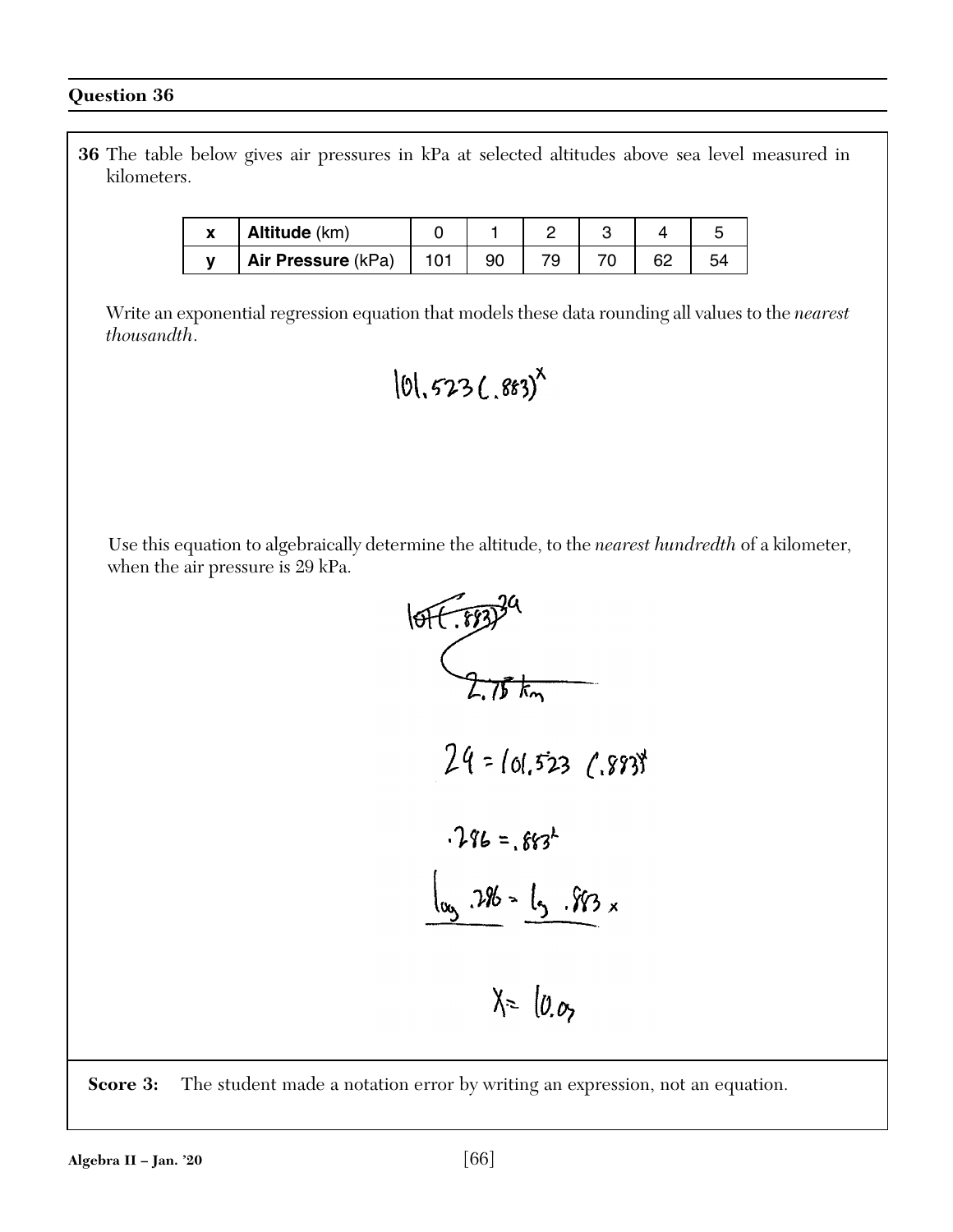**36** The table below gives air pressures in kPa at selected altitudes above sea level measured in kilometers.

| Altitude (km)      |  |  |  |
|--------------------|--|--|--|
| Air Pressure (kPa) |  |  |  |

 Write an exponential regression equation that models these data rounding all values to the *nearest thousandth*.

$$
y = 101.623 (0.883)^{x}
$$

 Use this equation to algebraically determine the altitude, to the *nearest hundredth* of a kilometer, when the air pressure is 29 kPa.

$$
y = 101.523(0.883)^{x}
$$
  
\n19 = 101.523(0.883)^{x}  
\n101.523  
\n2856 = X log.88  
\nlog.2856 = X log.882  
\nlog.883

**Score 3:** The student made a rounding error.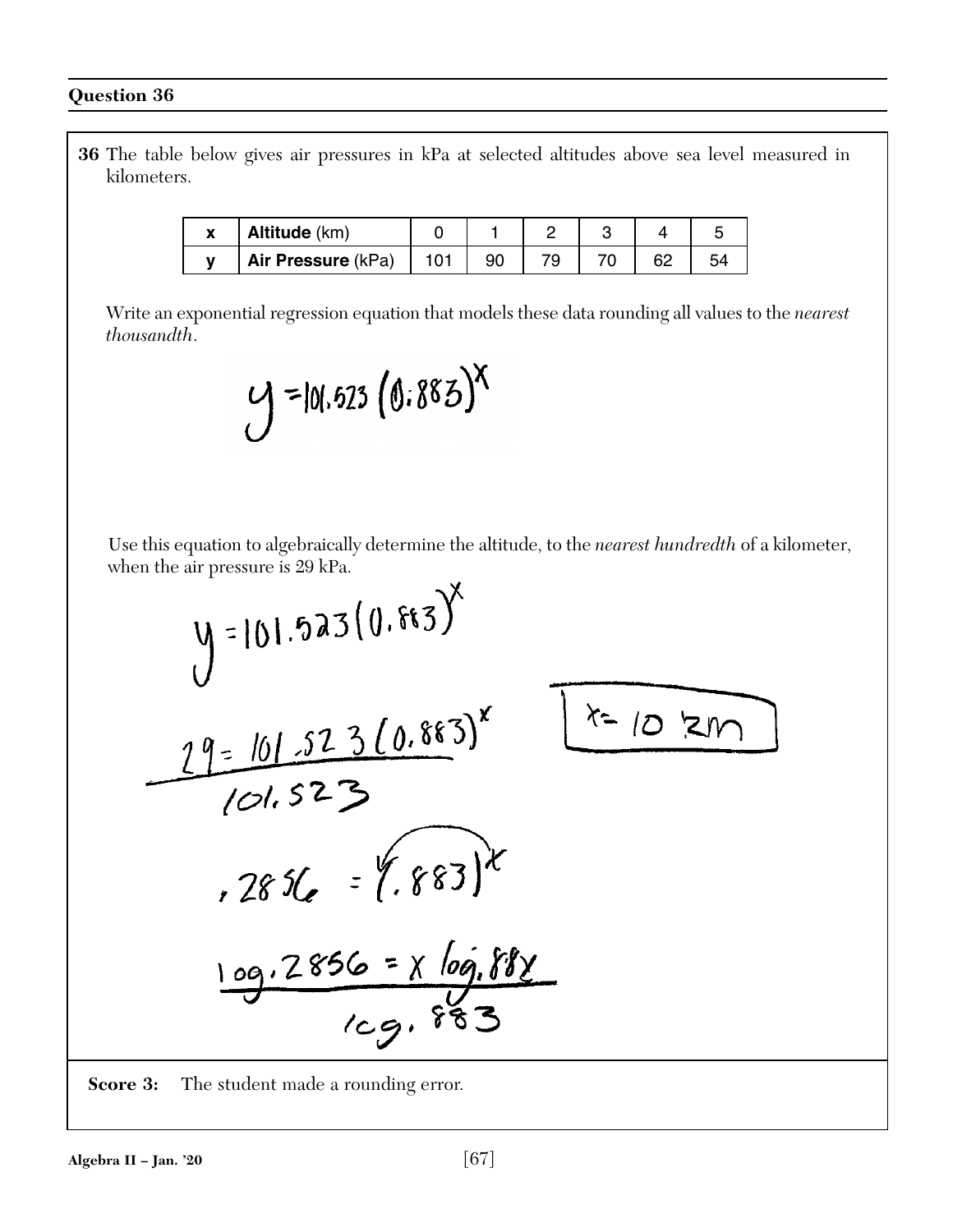**36** The table below gives air pressures in kPa at selected altitudes above sea level measured in kilometers.

|   | Altitude (km)      |  |  |  |
|---|--------------------|--|--|--|
| v | Air Pressure (kPa) |  |  |  |

Write an *exponential regression* equation that models these data rounding all values to the *nearest*  $y = 101.523(0.883)^{x}$ 

thousandth.  $a = 101.523$  $b = 0.893$ 

 Use this equation to algebraically determine the altitude, to the *nearest hundredth* of a kilometer, when the air pressure is 29 kPa.

$$
y = 101,523(0.883)^{x}
$$
  
\n
$$
2q = 101.523(0.883)^{x}
$$
  
\n101.523 (0.883)^{x}  
\n0.286 = (0.883)^{x}  
\n101 0.286 = M x 0.883  
\n100.883 101 0.883  
\n
$$
x = 10.06
$$
 100

**Score 2:** The student made one rounding error and one notation error writing the logarithm.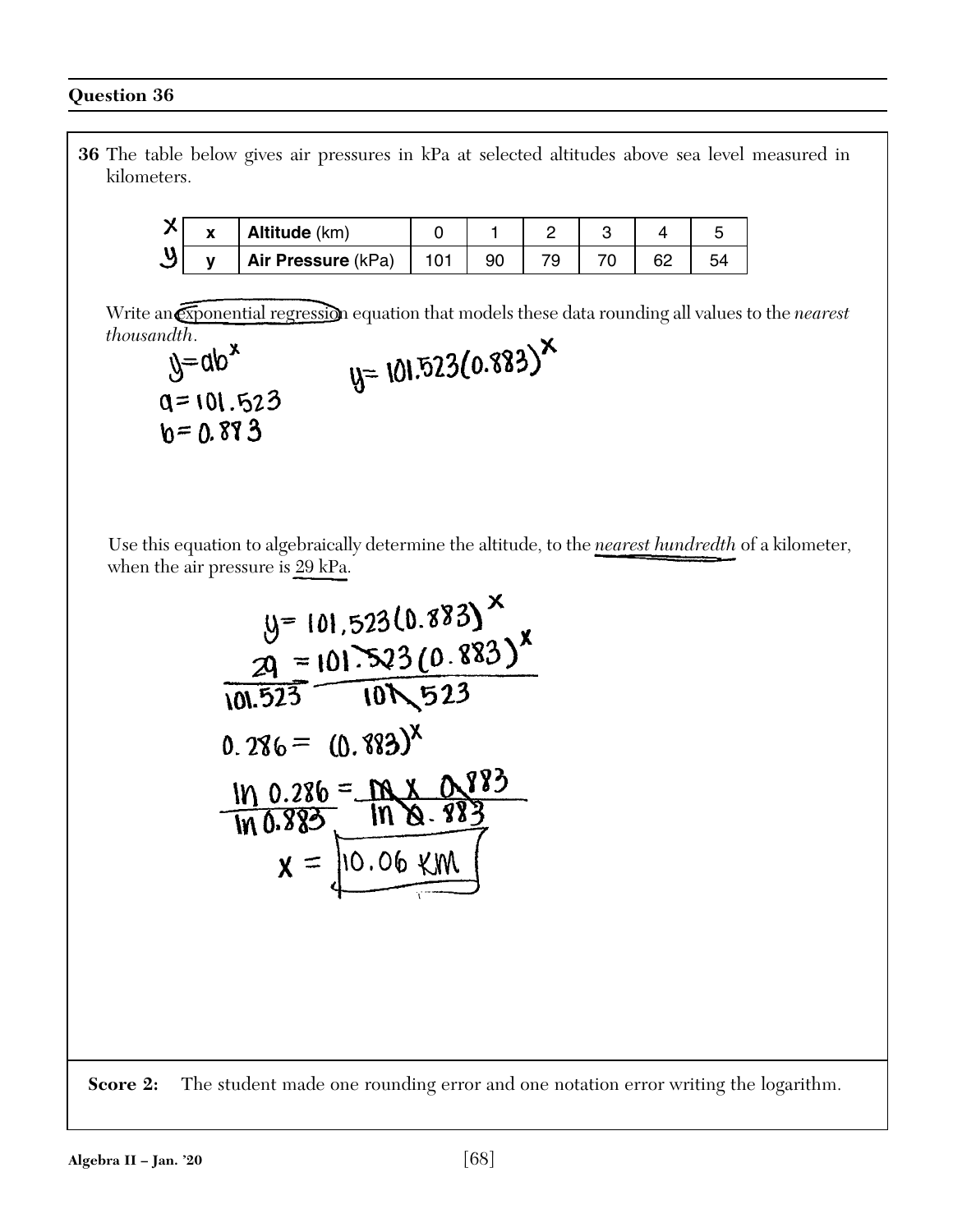**36** The table below gives air pressures in kPa at selected altitudes above sea level measured in kilometers.

| Altitude (km)      |  |  |  |
|--------------------|--|--|--|
| Air Pressure (kPa) |  |  |  |

 Write an exponential regression equation that models these data rounding all values to the *nearest thousandth*.



 Use this equation to algebraically determine the altitude, to the *nearest hundredth* of a kilometer, when the air pressure is 29 kPa.



**Score 2:** The student earned credit for the correct exponential regression equation.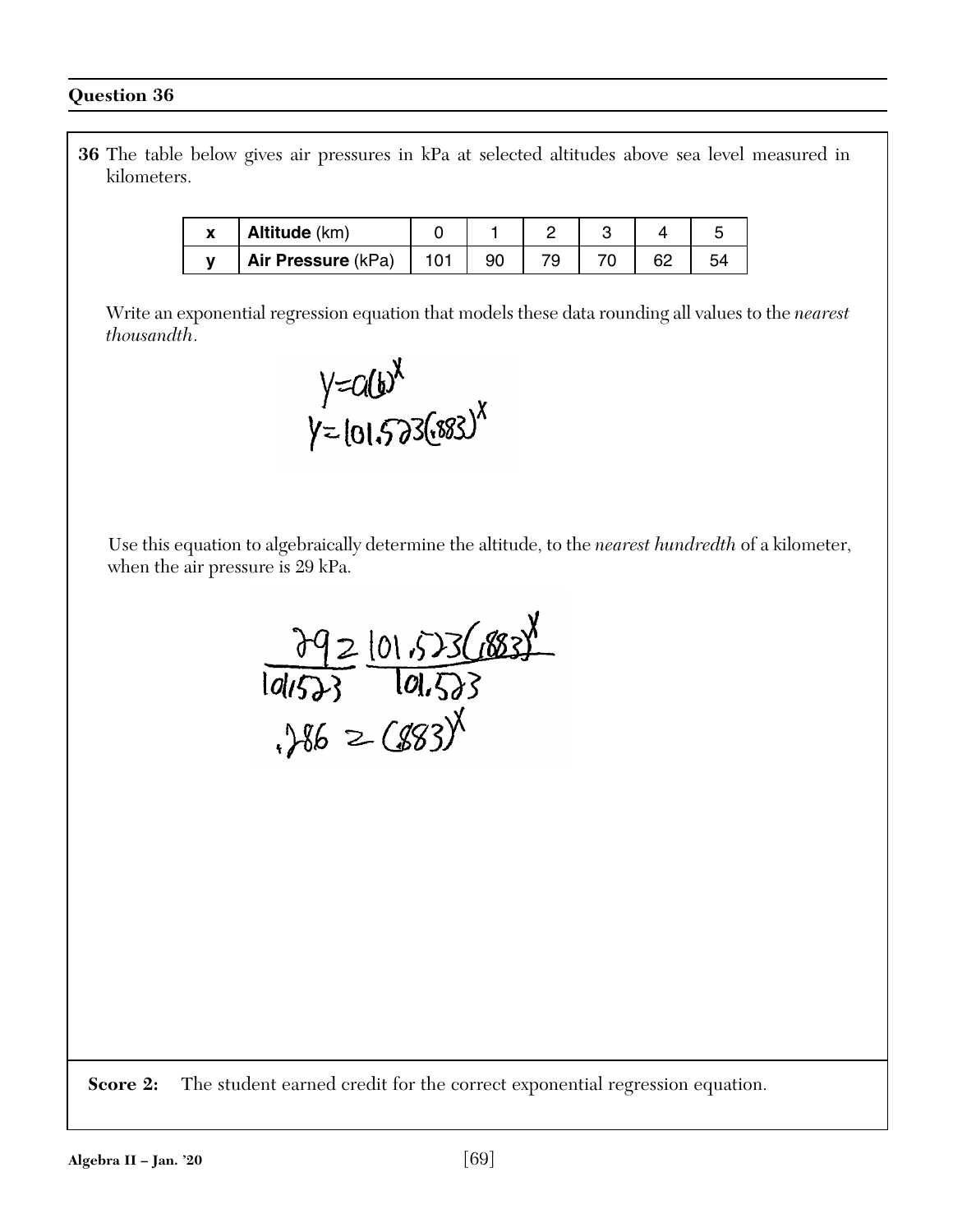**36** The table below gives air pressures in kPa at selected altitudes above sea level measured in kilometers.

| ~ | Altitude (km)      |    |  |  |
|---|--------------------|----|--|--|
|   | Air Pressure (kPa) | 9ſ |  |  |

 Write an exponential regression equation that models these data rounding all values to the *nearest thousandth*.

$$
y = 01.438(-883)^{x}
$$
  
 $y = 101.438(-883)^{x}$ 

 Use this equation to algebraically determine the altitude, to the *nearest hundredth* of a kilometer, when the air pressure is 29 kPa.



**Score 1:** The student made a computation error in the first part and earned no credit for the second part.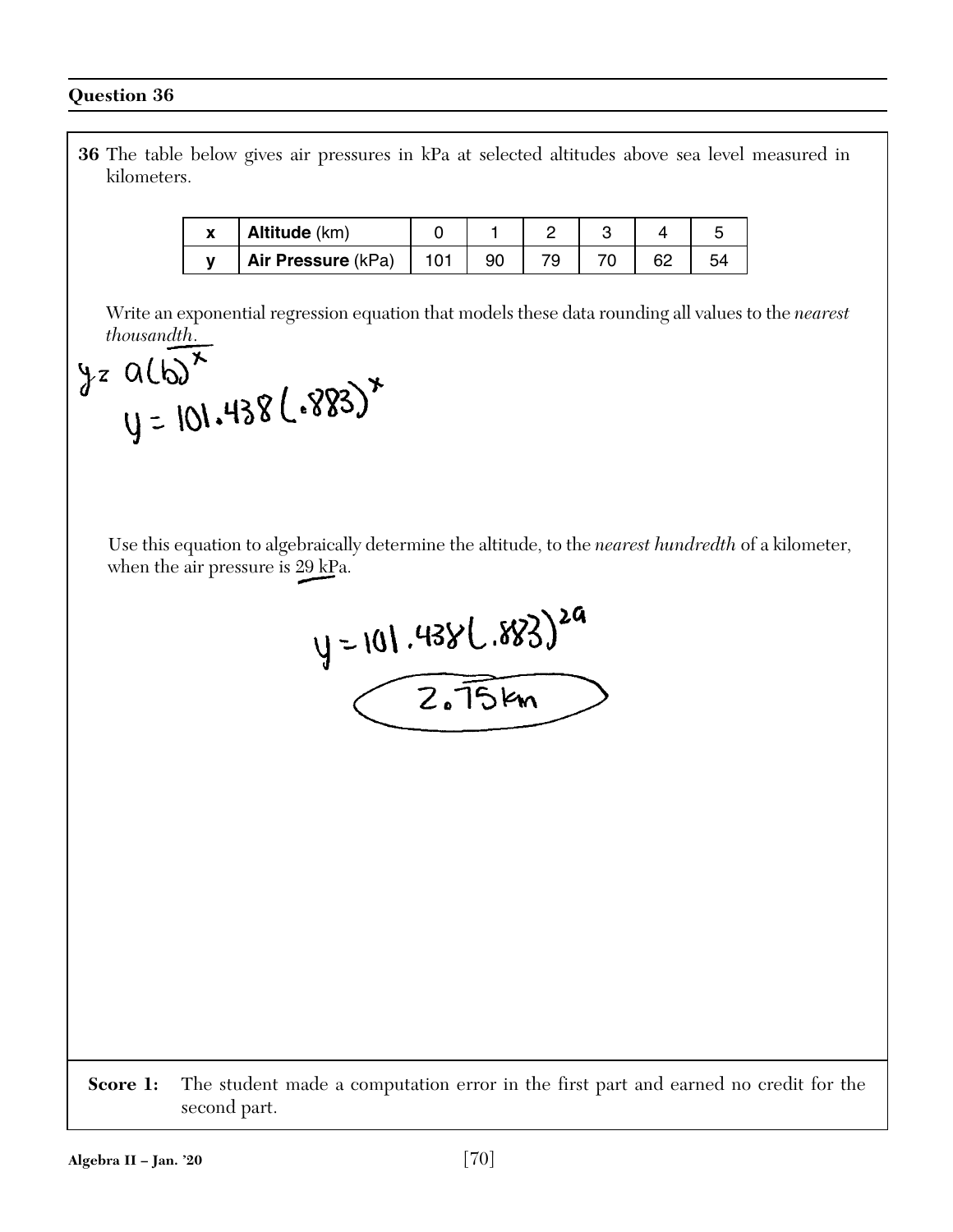**36** The table below gives air pressures in kPa at selected altitudes above sea level measured in kilometers.

| Altitude (km)      |  |  |  |
|--------------------|--|--|--|
| Air Pressure (kPa) |  |  |  |

 Write an exponential regression equation that models these data rounding all values to the *nearest thousandth*.

 $y=-9.37x+99.43$ 

 Use this equation to algebraically determine the altitude, to the *nearest hundredth* of a kilometer, when the air pressure is 29 kPa.

$$
\gamma = -9.37(20) + 99.43
$$

$$
y=-172.3
$$

**Score 0:** The student did not show enough correct relevant work to receive any credit.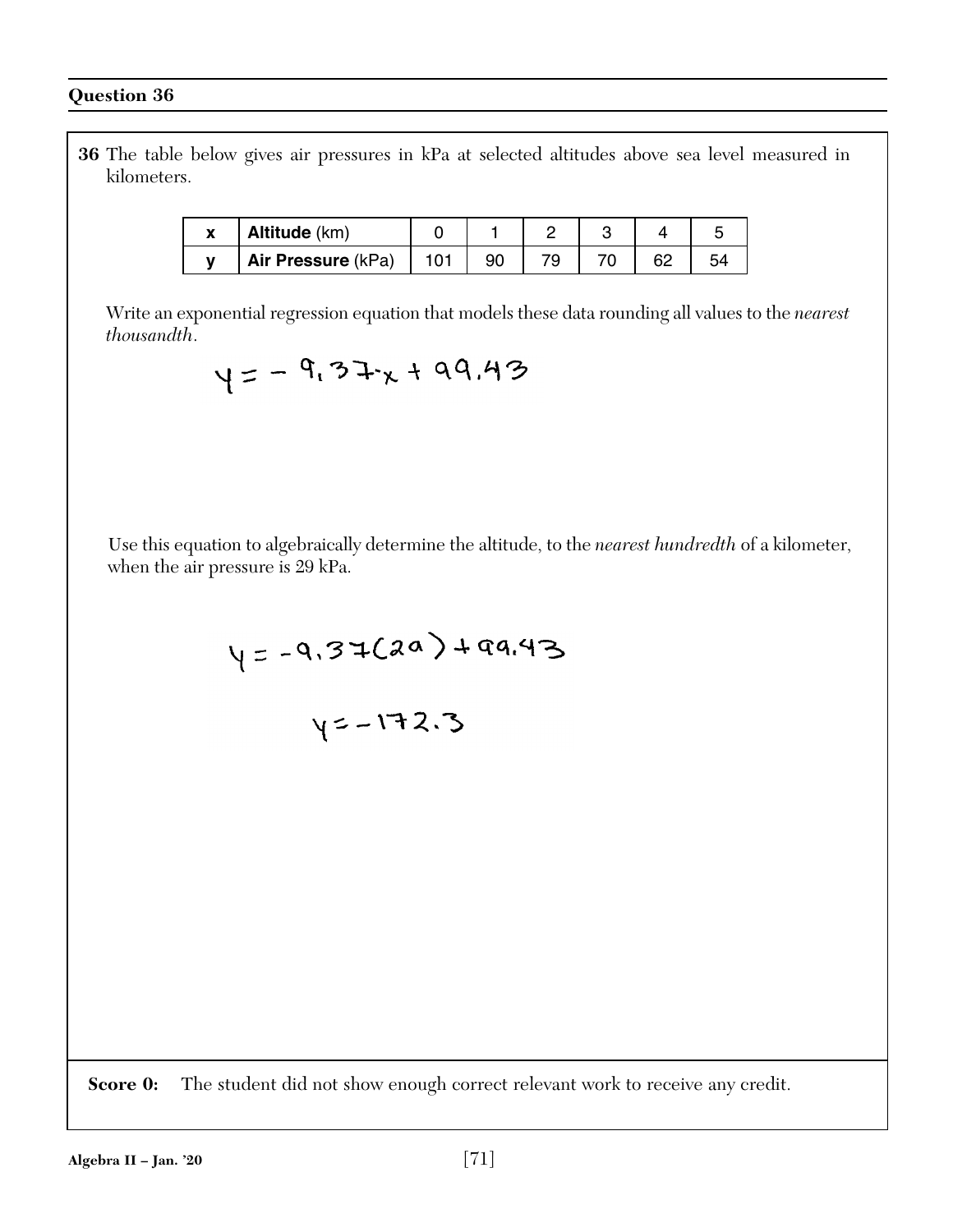**37** Sarah is fighting a sinus infection. Her doctor prescribed a nasal spray and an antibiotic to fight the infection. The active ingredients, in milligrams, remaining in the bloodstream from the nasal spray,  $n(t)$ , and the antibiotic,  $a(t)$ , are modeled in the functions below, where  $t$  is the time in hours since the medications were taken.

$$
n(t) = \frac{t+1}{t+5} + \frac{18}{t^2 + 8t + 15}
$$

$$
a(t) = \frac{9}{t+3}
$$

 Determine which drug is made with a greater initial amount of active ingredient. Justify your answer.

$$
r(t) = \frac{0+1}{0+5} + \frac{18}{0+0+15} + \frac{1}{5} + \frac{13}{15} = \frac{21}{15} = 1.4
$$
  
at  $t = 3$   
  
 $r(t) = \frac{9+1}{0+5} + \frac{18}{0+0+15} + \frac{1}{15} = \frac{21}{15} = 1.4$   
There are active ingredient because  
 $a + t = 0$  3 > 1

**Question 37 is continued on the next page.**

**Score 6:** The student gave a complete and correct response.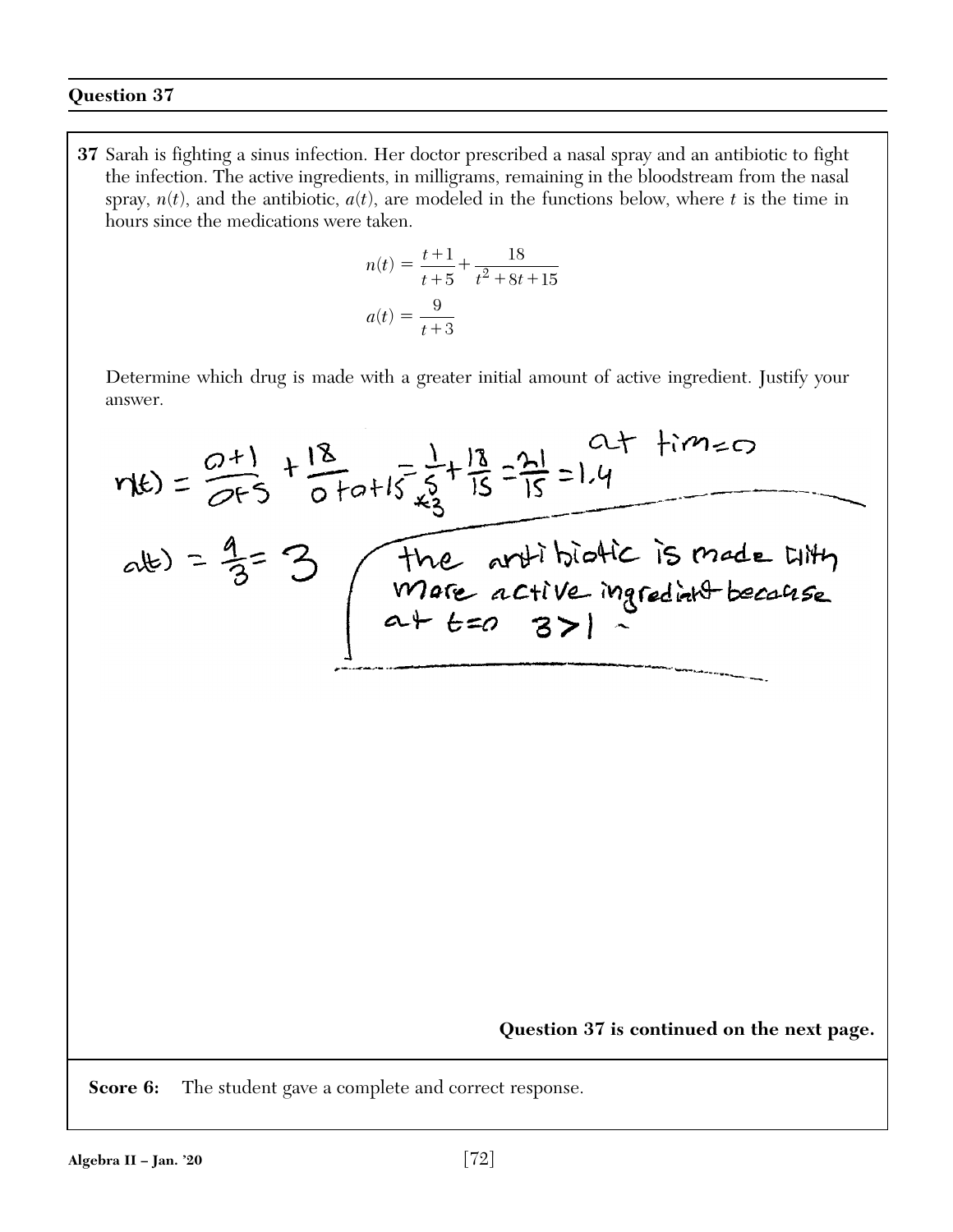$rac{t+1}{t+5} + \frac{18}{t^2+86+15} =$  $\frac{9}{6+3}$  $7t^2-56-24=0$  $(t-8)(t+3)$  $\frac{13}{645} + \frac{13}{(643)(48)} =$  $(f+1)(f+3) + 1879(f+5)$  $\mathcal{R}$ hours  $t^2$ +4 $t$ +3 +18 = 4 $t$ +45  $the$  2 drugs  $|||$ Viewe the same<br>armannt of<br>active inarciant  $6^{2}+46+21=96+45$ <br>-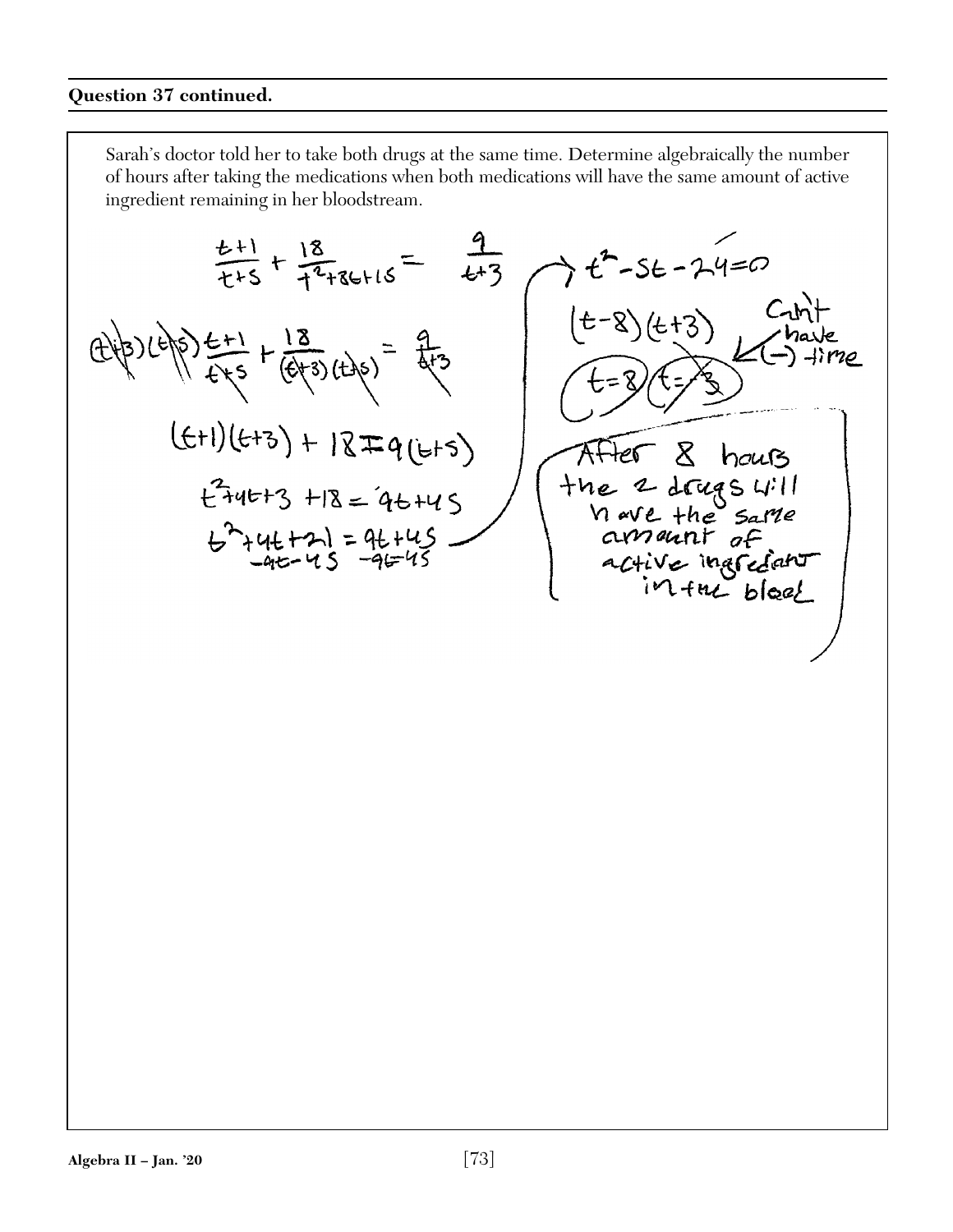**37** Sarah is fighting a sinus infection. Her doctor prescribed a nasal spray and an antibiotic to fight the infection. The active ingredients, in milligrams, remaining in the bloodstream from the nasal spray,  $n(t)$ , and the antibiotic,  $a(t)$ , are modeled in the functions below, where  $t$  is the time in hours since the medications were taken.

$$
n(t) = \frac{t+1}{t+5} + \frac{18}{t^2 + 8t + 15}
$$

$$
a(t) = \frac{9}{t+3}
$$

 Determine which drug is made with a greater initial amount of active ingredient. Justify your answer.



**Question 37 is continued on the next page.**

**Score 5:** The student gave an incomplete justification for "antibiotic".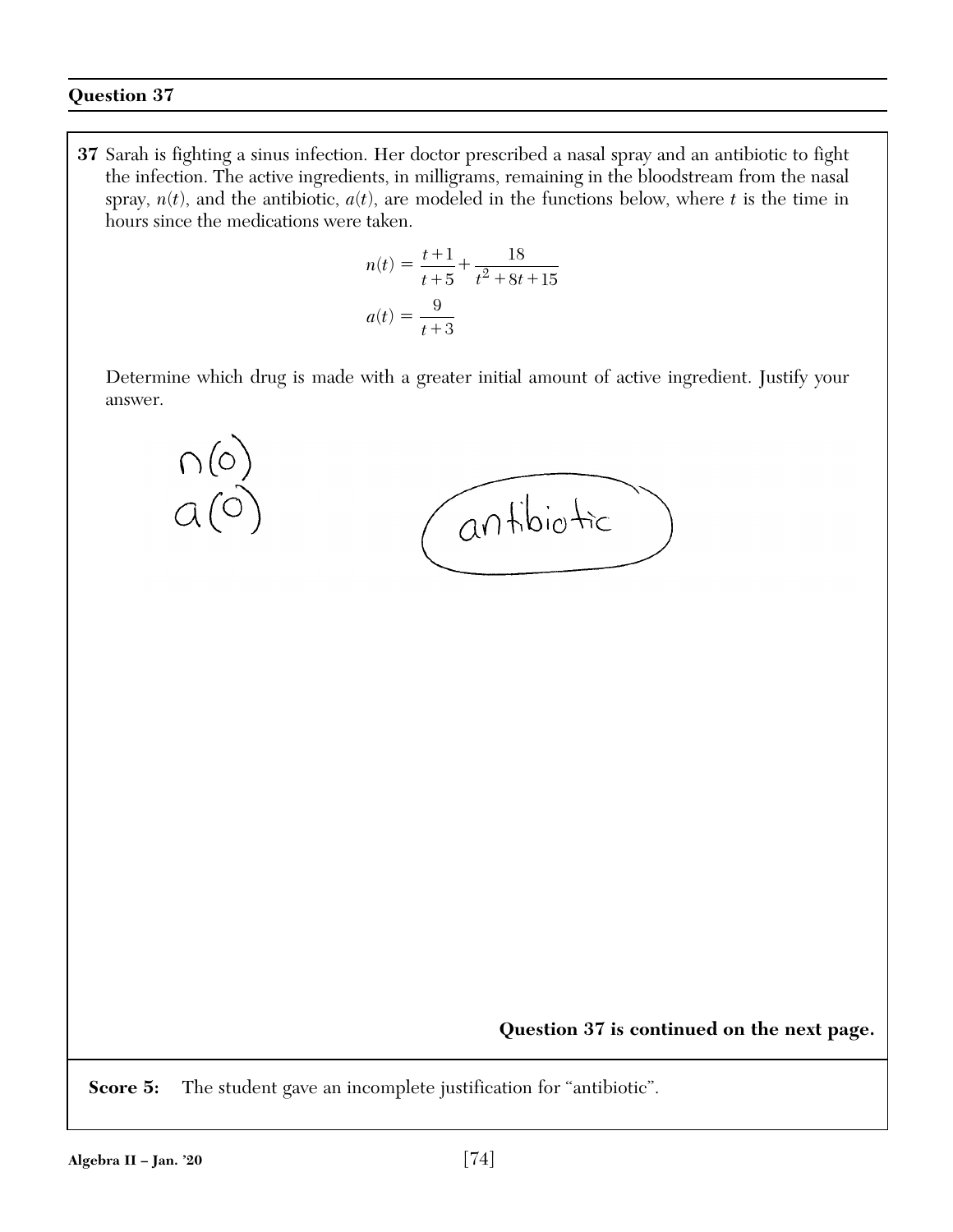$$
\frac{1+1}{1+5} + \frac{18}{1^{2}+8+15} = \frac{9}{1+3}
$$
\n
$$
(1+1)(1+3) + 18 = 9(+5)
$$
\n
$$
1^{3}+9+43+18 = 9+145
$$
\n
$$
1^{3}+9+1+311 = 9+145
$$
\n
$$
1^{3}+9+1+311 = 9+145
$$
\n
$$
1^{3}-5+39=0
$$
\n
$$
1^{3}-5+39=0
$$
\n
$$
1^{3}-8+39=0
$$
\n
$$
1^{4}-8+39=0
$$
\n
$$
1^{4}-8+39=0
$$
\n
$$
1^{4}-8+39=0
$$
\n
$$
1^{4}-8+39=0
$$
\n
$$
1^{4}-8+39=0
$$
\n
$$
1^{4}-8+39=0
$$
\n
$$
1^{4}-8+39=0
$$
\n
$$
1^{4}-8+39=0
$$
\n
$$
1^{4}-8+39=0
$$
\n
$$
1^{4}-8+39=0
$$
\n
$$
1^{4}-8+39=0
$$
\n
$$
1^{4}-8+39=0
$$
\n
$$
1^{4}-8+39=0
$$
\n
$$
1^{4}-8+39=0
$$
\n
$$
1^{4}-8+39=0
$$
\n
$$
1^{4}-8+39=0
$$
\n
$$
1^{4}-8+39=0
$$
\n
$$
1^{4}-8+39=0
$$
\n
$$
1^{4}-8+39=0
$$
\n
$$
1^{4}-8+39=0
$$
\n
$$
1^{4}-8+39=0
$$
\n
$$
1^{4}-8+39=0
$$
\n
$$
1^{4}-8+39=0
$$
\n
$$
1^{4}-8+39=0
$$
\n
$$
1^{4}-8+39=0
$$
\n
$$
1^{4}-8+39=0
$$
\n
$$
1^{4}-8+39=0
$$
\n<math display="block</math>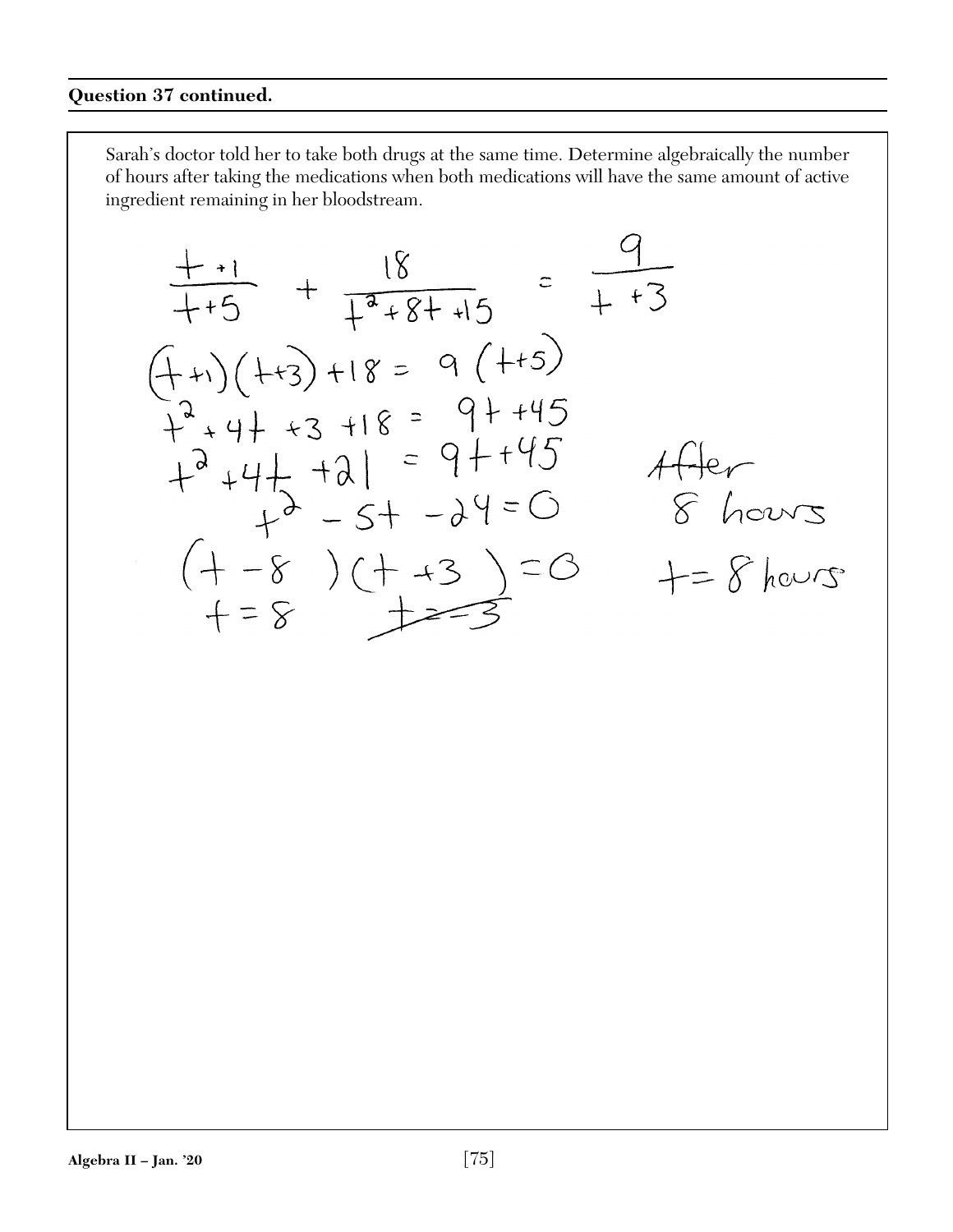**37** Sarah is fighting a sinus infection. Her doctor prescribed a nasal spray and an antibiotic to fight the infection. The active ingredients, in milligrams, remaining in the bloodstream from the nasal spray,  $n(t)$ , and the antibiotic,  $a(t)$ , are modeled in the functions below, where  $t$  is the time in hours since the medications were taken.

$$
n(t) = \frac{t+1}{t+5} + \frac{18}{t^2 + 8t + 15}
$$

$$
a(t) = \frac{9}{t+3}
$$

 Determine which drug is made with a greater initial amount of active ingredient. Justify your answer.

$$
45 \times 18
$$
\n
$$
\frac{11}{1+5} + \frac{18}{1+5} = \frac{13}{12}
$$
\n
$$
\frac{9}{1+3} = \frac{9}{14} \times \frac{3}{3} = \boxed{\frac{3}{12}}
$$
\n
$$
1+3 \times 3 = \boxed{\frac{3}{12}}
$$
\n
$$
1+3 \times 3 = \boxed{\frac{3}{12}}
$$
\n143

\n
$$
1+3 \times 3 = \boxed{\frac{3}{12}}
$$
\n154

\n165

\n176

\n188

\n189

\n190

\n100

\n101

\n102

\n103

\n11.6

\n120

\n137 is continued on the next page.

\n188

\n190

\n100

\n101

\n101

\n102

\n113

\n124

\n135

\n146

\n156

\n167

\n178

\n189

\n190

\n191

\n191

\n192

\n193

\n194

\n195

\n196

\n197

\n198

\n199

\n199

\n191

\n191

\n191

\n193

\n195

\n196

\n197

\n198

\n199

\n199

\n191

\n191

\n191

\n191

\n191

\n191

\n191

\n191

\n191

\n191

\n191

\n191

\n191

\n191

\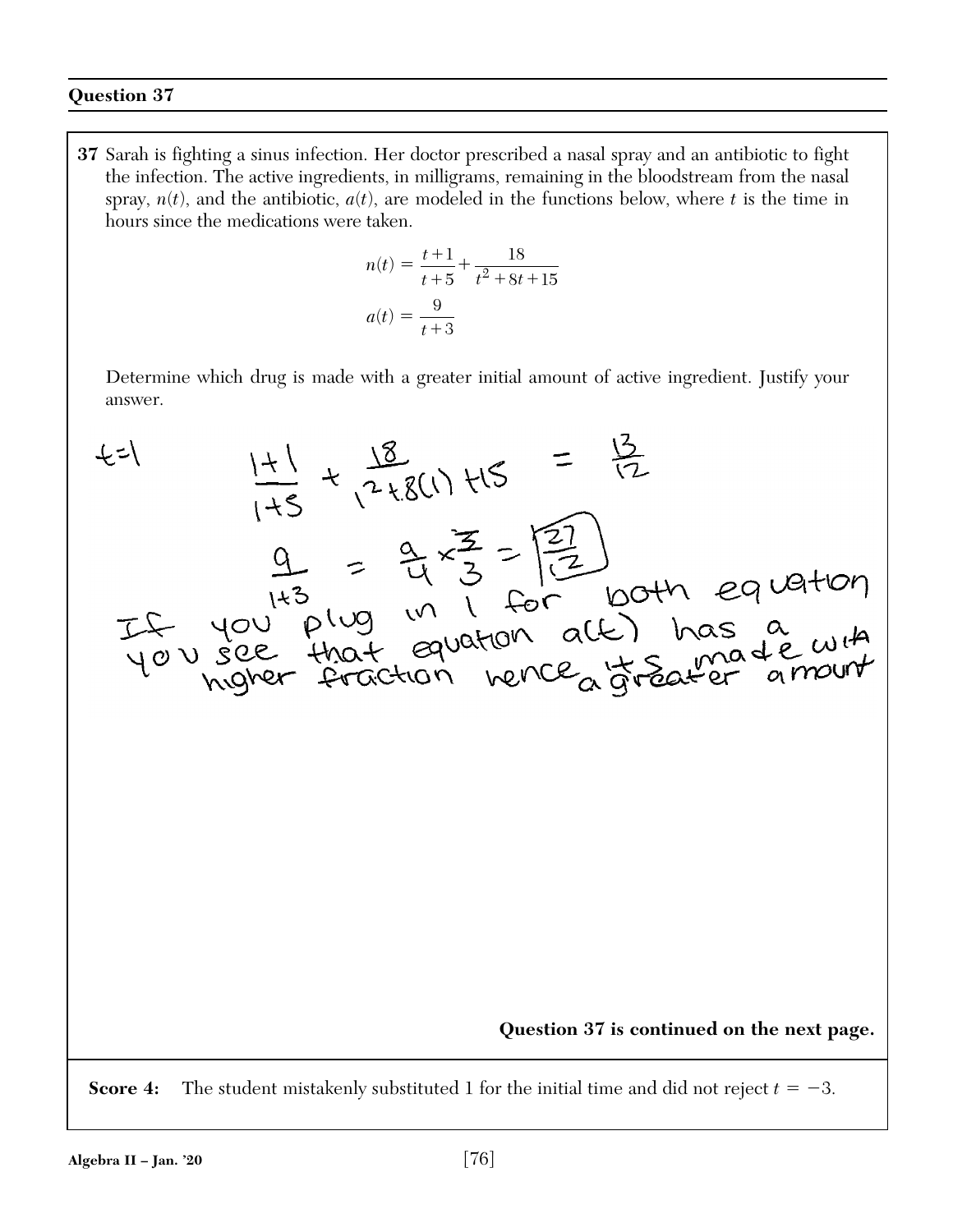### **Question 37 continued.**

Sarah's doctor told her to take both drugs at the same time. Determine algebraically the number of hours after taking the medications when both medications will have the same amount of active ingredient remaining in her bloodstream. $+5$  (+1)<br>(+2 (+1)<br>(+2)<br>(+2)<br>(+2 = 9 + 45)<br>(+4)<br>(+4)<br>+12 = 9 + 45  $(2.5)$ <br>  $(2.5)$ <br>  $(2.5)$ <br>  $(2.5)$ <br>  $(2.5)$ <br>  $(2.5)$ <br>  $(2.5)$ <br>  $(2.5)$ <br>  $(2.5)$ <br>  $(2.5)$ <br>  $(2.5)$ <br>  $(2.5)$ <br>  $(2.5)$ <br>  $(2.5)$ <br>  $(2.5)$ <br>  $(2.5)$ <br>  $(2.5)$ <br>  $(2.5)$ <br>  $(2.5)$ <br>  $(2.5)$ <br>  $(2.5)$ <br>  $(2.5)$ <br>  $(2.5)$ <br>  $(2.5)$ <br>  $(2.5$  $+2-5t-24 = 0$ <br>  $(t+3)(t-8)$ <br>  $(t+3)(t-8)$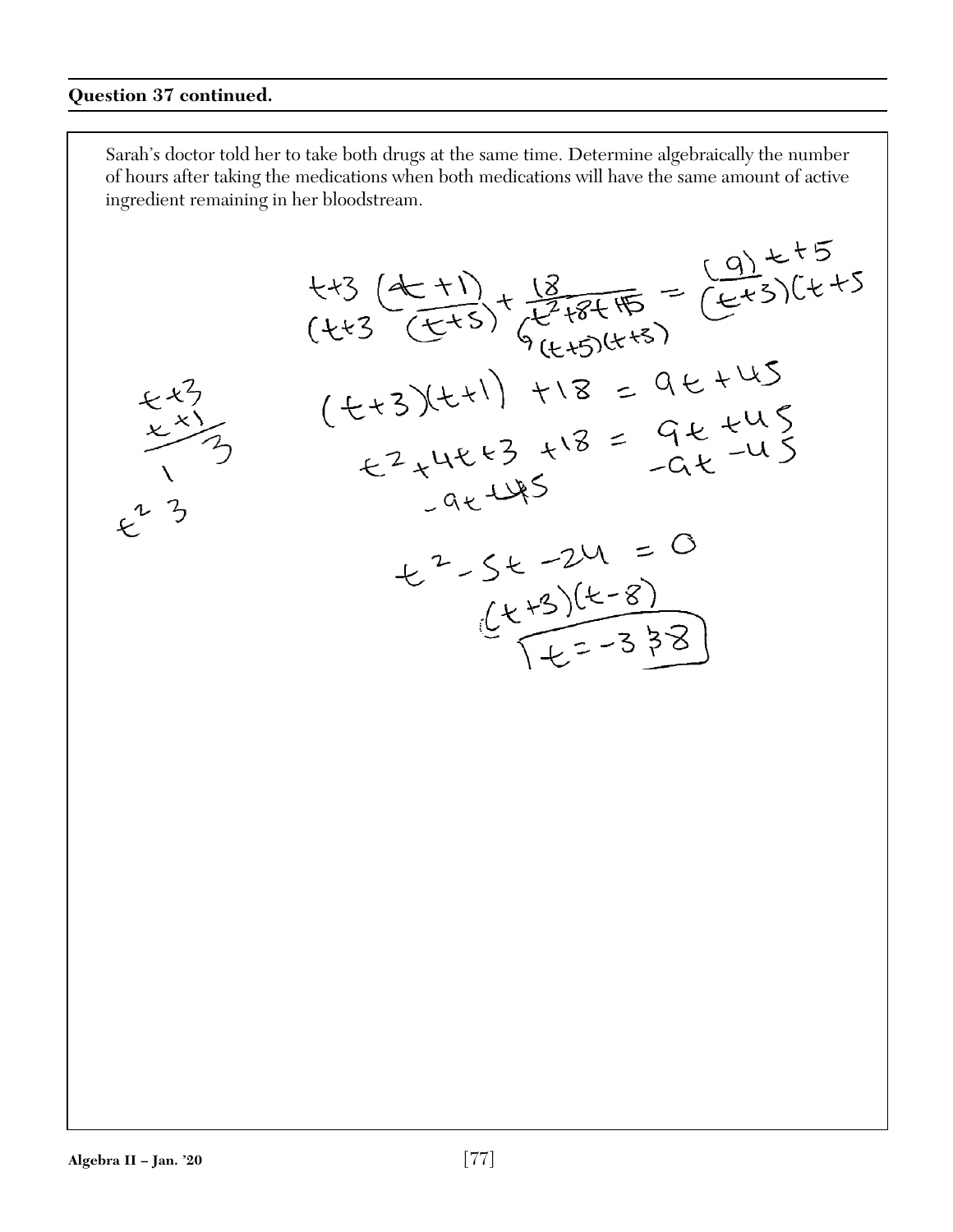**37** Sarah is fighting a sinus infection. Her doctor prescribed a nasal spray and an antibiotic to fight the infection. The active ingredients, in milligrams, remaining in the bloodstream from the nasal spray,  $n(t)$ , and the antibiotic,  $a(t)$ , are modeled in the functions below, where  $t$  is the time in hours since the medications were taken.

$$
n(t) = \frac{t+1}{t+5} + \frac{18}{t^2 + 8t + 15}
$$

$$
a(t) = \frac{9}{t+3}
$$

 Determine which drug is made with a greater initial amount of active ingredient. Justify your answer.

$$
0
$$
 (6) =  $0$  =  $0$  =  $0$  =  $0$  =  $0$  =  $0$  =  $0$  =  $0$  =  $0$  =  $0$  =  $0$  =  $0$  =  $0$  =  $0$  =  $0$  =  $0$  =  $0$  =  $0$  =  $0$  =  $0$  =  $0$  =  $0$  =  $0$  =  $0$  =  $0$  =  $0$  =  $0$  =  $0$  =  $0$  =  $0$  =  $0$  =  $0$  =  $0$  =  $0$  =  $0$  =  $0$  =  $0$  =  $0$  =  $0$  =  $0$  =  $0$  =  $0$  =  $0$  =  $0$  =  $0$  =  $0$  =  $0$  =  $0$  =  $0$  =  $0$  =  $0$  =  $0$  =  $0$  =  $0$  =  $0$  =  $0$  =  $0$  =  $0$  =  $0$  =  $0$  =  $0$  =  $0$  =  $0$  =  $0$  =  $0$  =  $0$  =  $0$  =  $0$  =  $0$  =  $0$  =  $0$  =  $0$  =  $0$  =  $0$  =  $0$  =  $0$  =  $0$  =  $0$  =  $0$  =  $0$  =  $0$  =  $0$  =  $0$  =  $0$  =  $0$  =  $0$  =  $0$  =  $0$  =  $0$  =  $0$  =  $0$  =  $0$  =  $0$  =  $0$  = 

**Question 37 is continued on the next page.**

**Score 4:** The student earned credit for correctly solving for  $t = 8$ .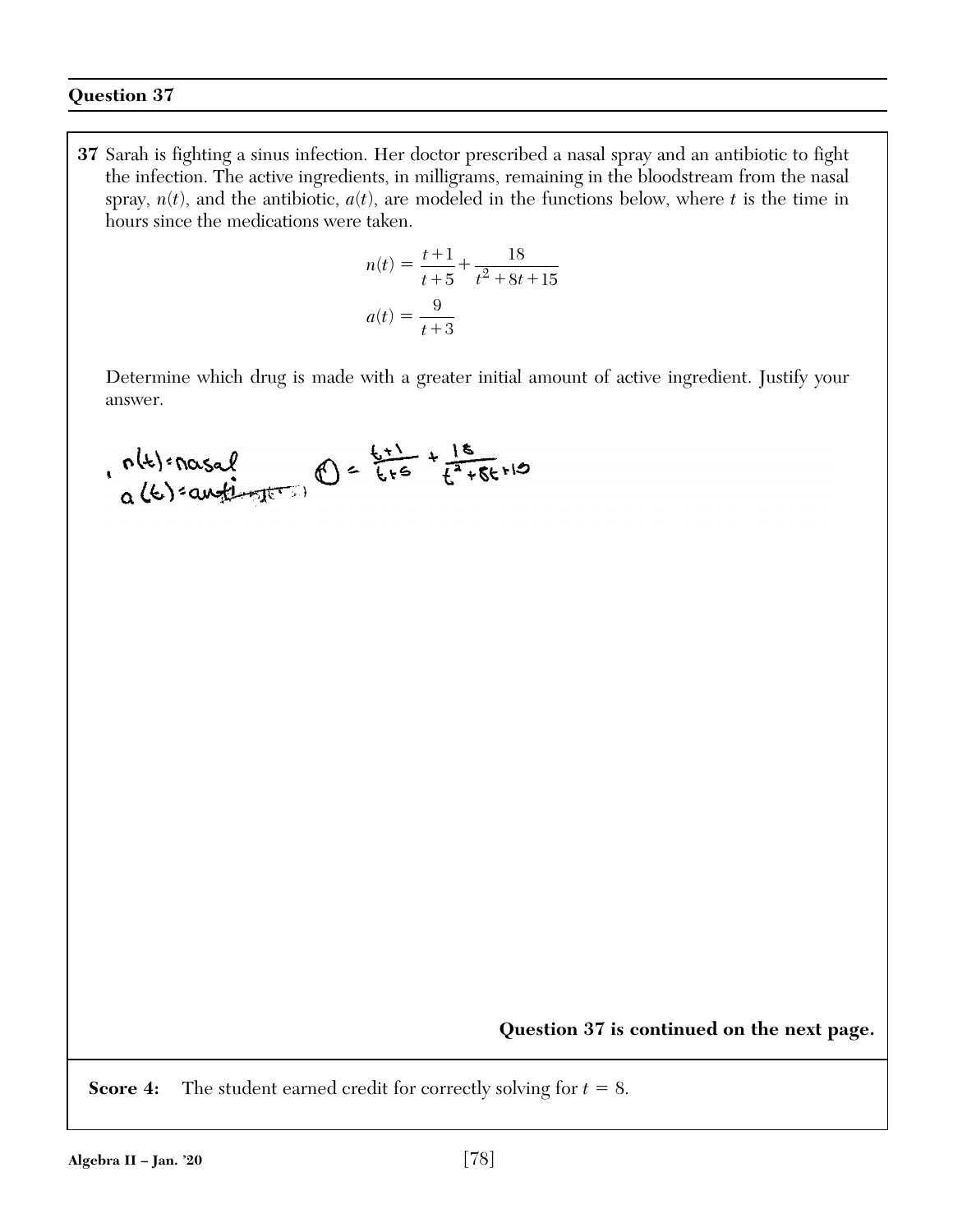$$
\begin{array}{ll}\n\left(\frac{1}{4}x^{3}\right) & \left(\frac{18}{4+5}\right)^{3} = \left(\frac{9}{4+3}\right)^{6+5} \text{ (6-3)} \\
\left(\frac{18}{4+5}\right) + \left(\frac{18}{4+5}\right) = 9(6+5) & \text{or } 0 \text{ for } 5\n\end{array}
$$
\n
$$
\begin{array}{ll}\n\left(\frac{1}{4}x^{3}\right) + 18 = 9(6+15) & \text{or } 0 \text{ for } 5\n\end{array}
$$
\n
$$
\begin{array}{ll}\n\left(\frac{1}{4}x^{2}\right) + 18 = 9(6+15) & \text{or } 0 \text{ for } 5\n\end{array}
$$
\n
$$
\begin{array}{ll}\n\left(\frac{1}{4}x^{2}\right) + 18 = 9(6+15) & \text{or } 0 \text{ for } 5\n\end{array}
$$
\n
$$
\begin{array}{ll}\n\left(\frac{1}{4}x^{2}\right) + 18 = 9(6+15) & \text{or } 0 \text{ for } 5\n\end{array}
$$
\n
$$
\begin{array}{ll}\n\left(\frac{1}{4}x^{3}\right) + 18 = 9(6+15) & \text{or } 0 \text{ for } 5\n\end{array}
$$
\n
$$
\begin{array}{ll}\n\left(\frac{1}{4}x^{2}\right) + 18 = 9(6+15) & \text{or } 0 \text{ for } 5\n\end{array}
$$
\n
$$
\begin{array}{ll}\n\left(\frac{1}{4}x^{3}\right) + 18 = 9(6+15) & \text{or } 0 \text{ for } 5\n\end{array}
$$
\n
$$
\begin{array}{ll}\n\left(\frac{1}{4}x^{3}\right) + 18 = 9(6+15) & \text{or } 0 \text{ for } 5\n\end{array}
$$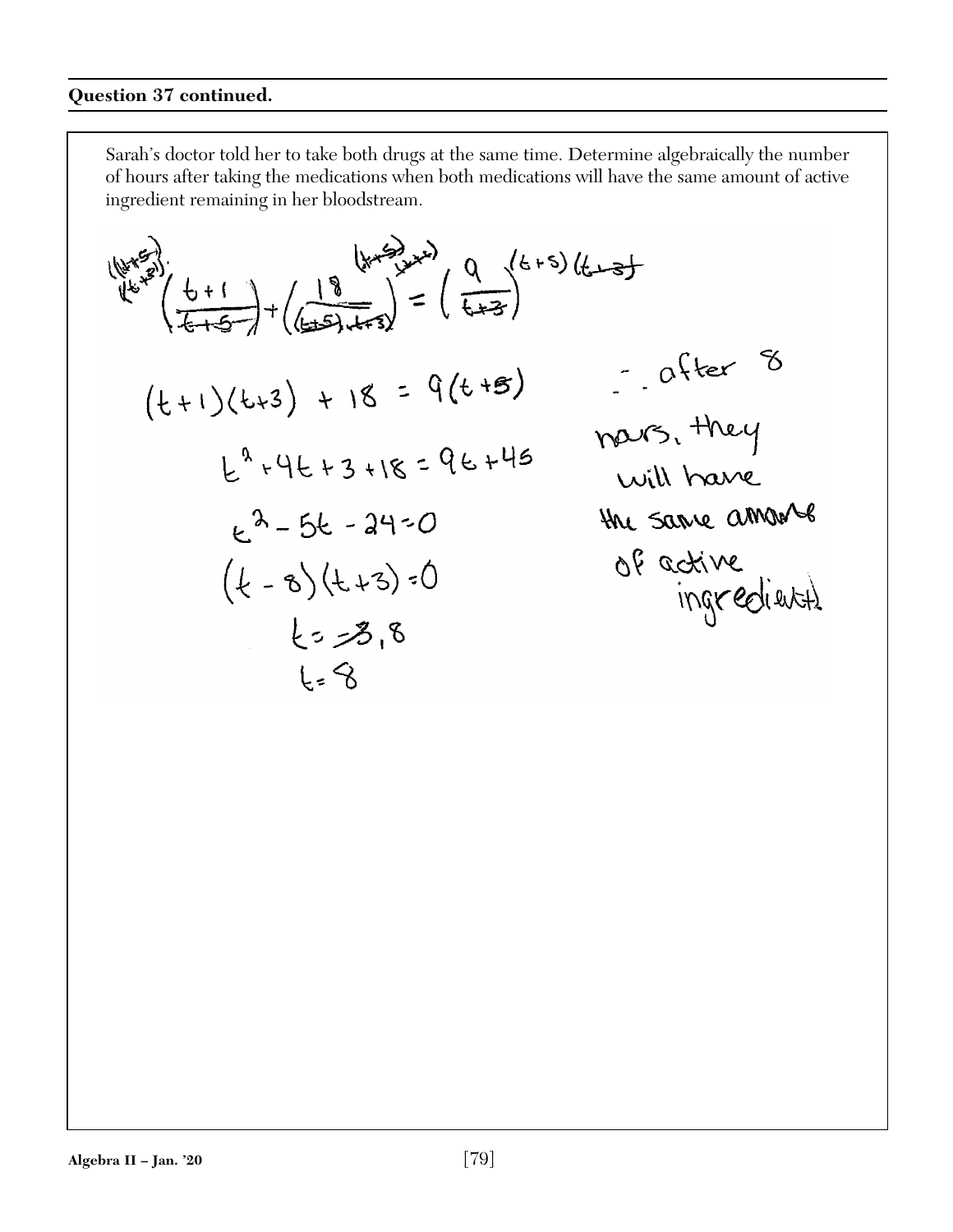**37** Sarah is fighting a sinus infection. Her doctor prescribed a nasal spray and an antibiotic to fight the infection. The active ingredients, in milligrams, remaining in the bloodstream from the nasal spray,  $n(t)$ , and the antibiotic,  $a(t)$ , are modeled in the functions below, where  $t$  is the time in hours since the medications were taken.

$$
n(t) = \frac{t+1}{t+5} + \frac{18}{t^2 + 8t + 15}
$$

$$
a(t) = \frac{9}{t+3}
$$

 Determine which drug is made with a greater initial amount of active ingredient. Justify your answer.

$$
r(t) = \frac{t+1}{t+5} + \frac{18}{t^2+8t+15}
$$

$$
a(4) = \frac{1}{t+3}
$$

**Question 37 is continued on the next page.**

**Score 3:** The student did not earn any credit in the first part and did not reject  $t = -3$  in the second part.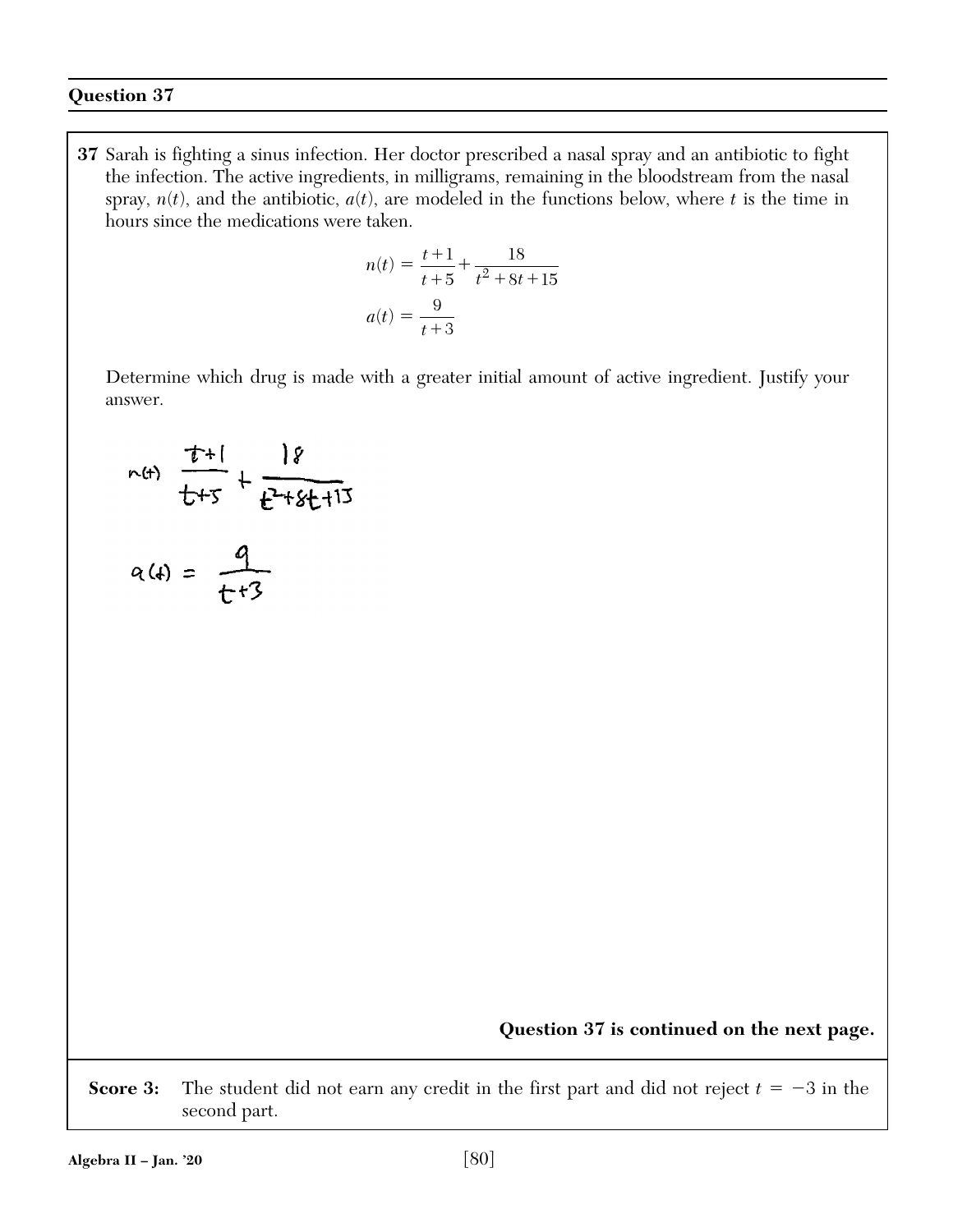## **Question 37 continued.**

$$
\frac{t+1}{t+5} + \frac{18}{t^2+8t+15} = \frac{9}{t+3}
$$

$$
\frac{(t+1)(t+3)}{(t+3)(t+3)} + \frac{18}{(t+3)(t+3)} = \frac{9(t+5)}{(t+3)(t+3)}
$$
  
\n
$$
\frac{t^2+3t+6+3}{(t+2)(t+3)} +18 - 9(t+5) = 8 - 73
$$
  
\n
$$
\frac{t^2+4t+3}{t^2-5t-42} +18 - 9t+45 = 18 - 9t+45
$$
  
\n
$$
\frac{t^3}{4} - 5t - 24 = 9 \quad (t-3)(t+3)
$$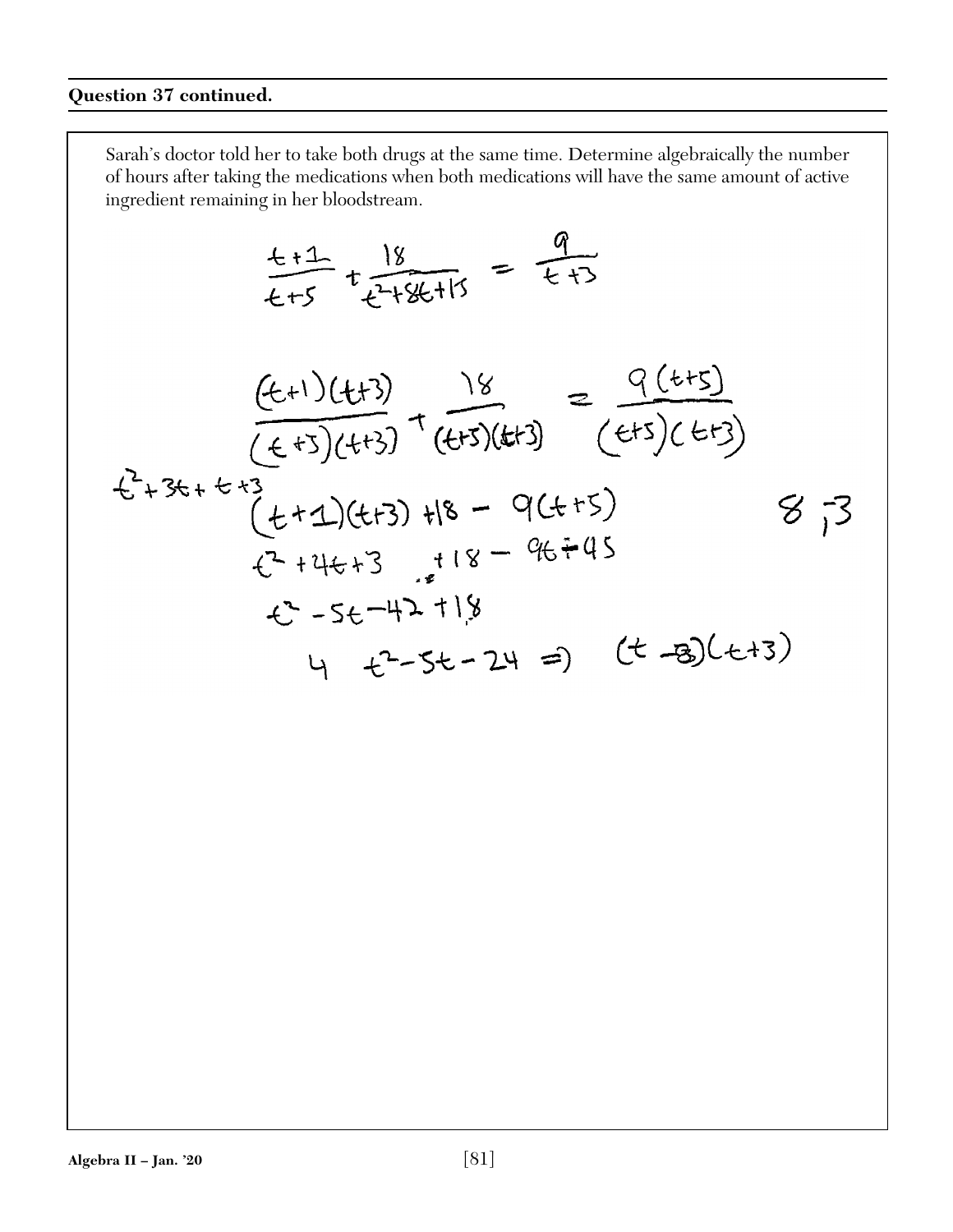**37** Sarah is fighting a sinus infection. Her doctor prescribed a nasal spray and an antibiotic to fight the infection. The active ingredients, in milligrams, remaining in the bloodstream from the nasal spray,  $n(t)$ , and the antibiotic,  $a(t)$ , are modeled in the functions below, where  $t$  is the time in hours since the medications were taken.

$$
n(t) = \frac{t+1}{t+5} + \frac{18}{t^2 + 8t + 15}
$$

$$
a(t) = \frac{9}{t+3}
$$

 Determine which drug is made with a greater initial amount of active ingredient. Justify your answer.

alt) has a greated amount of addre ingredient<br>because when both equations are phaged<br>into the calculator at  $t=0$ ,  $n(t)$  has<br>its milligrams of active ingredient and<br>act) has 3 milligrams.

**Question 37 is continued on the next page.**

**Score 3:** The student did not provide enough work to justify  $t = 8$ .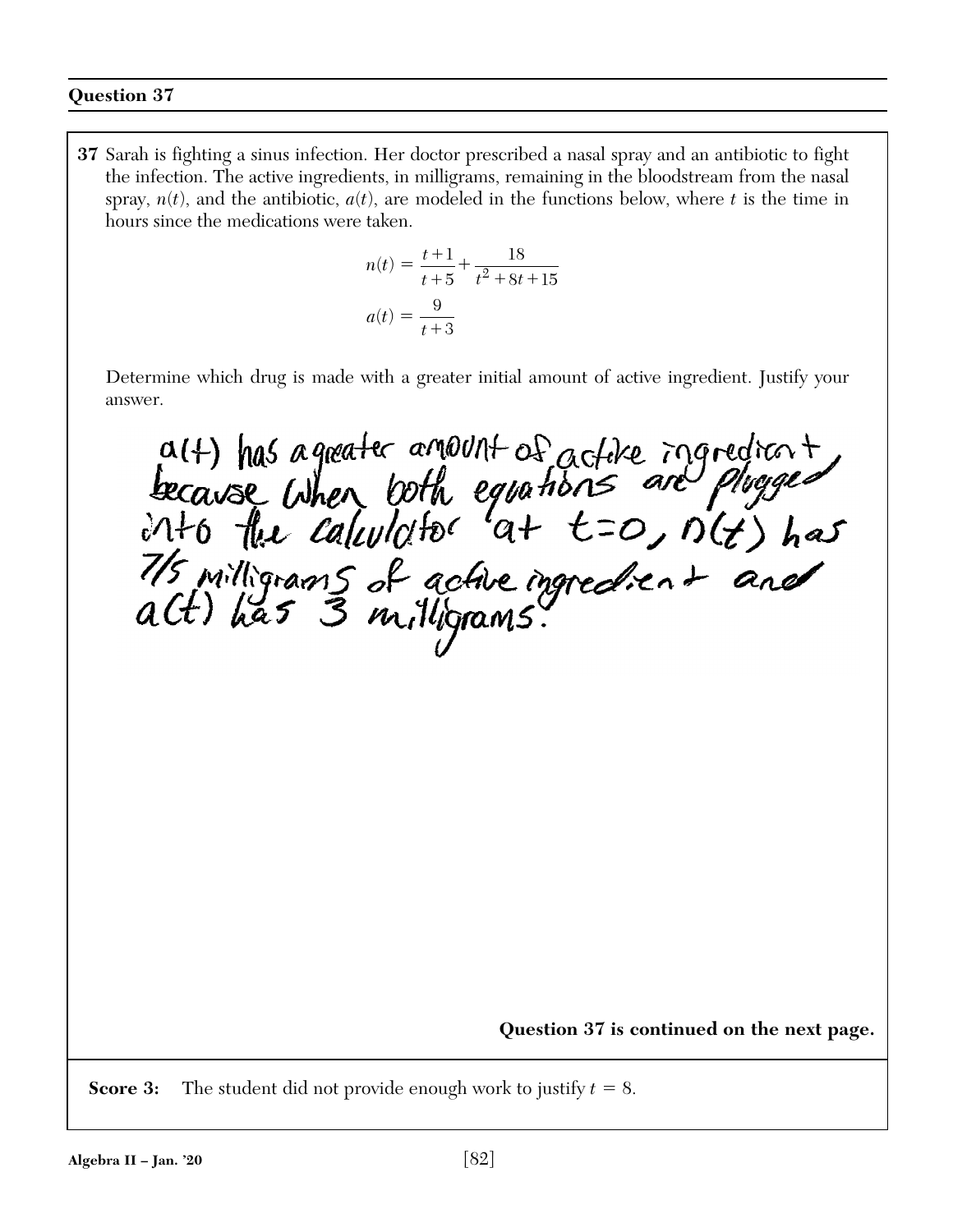(tt3)  $\frac{1+1}{t+5} + \frac{18(1)}{t^{2+8t+5}} = \frac{9}{t+3}$ <br>(tt3)  $t+5$   $(t+3)(t+5)$  $t = 8$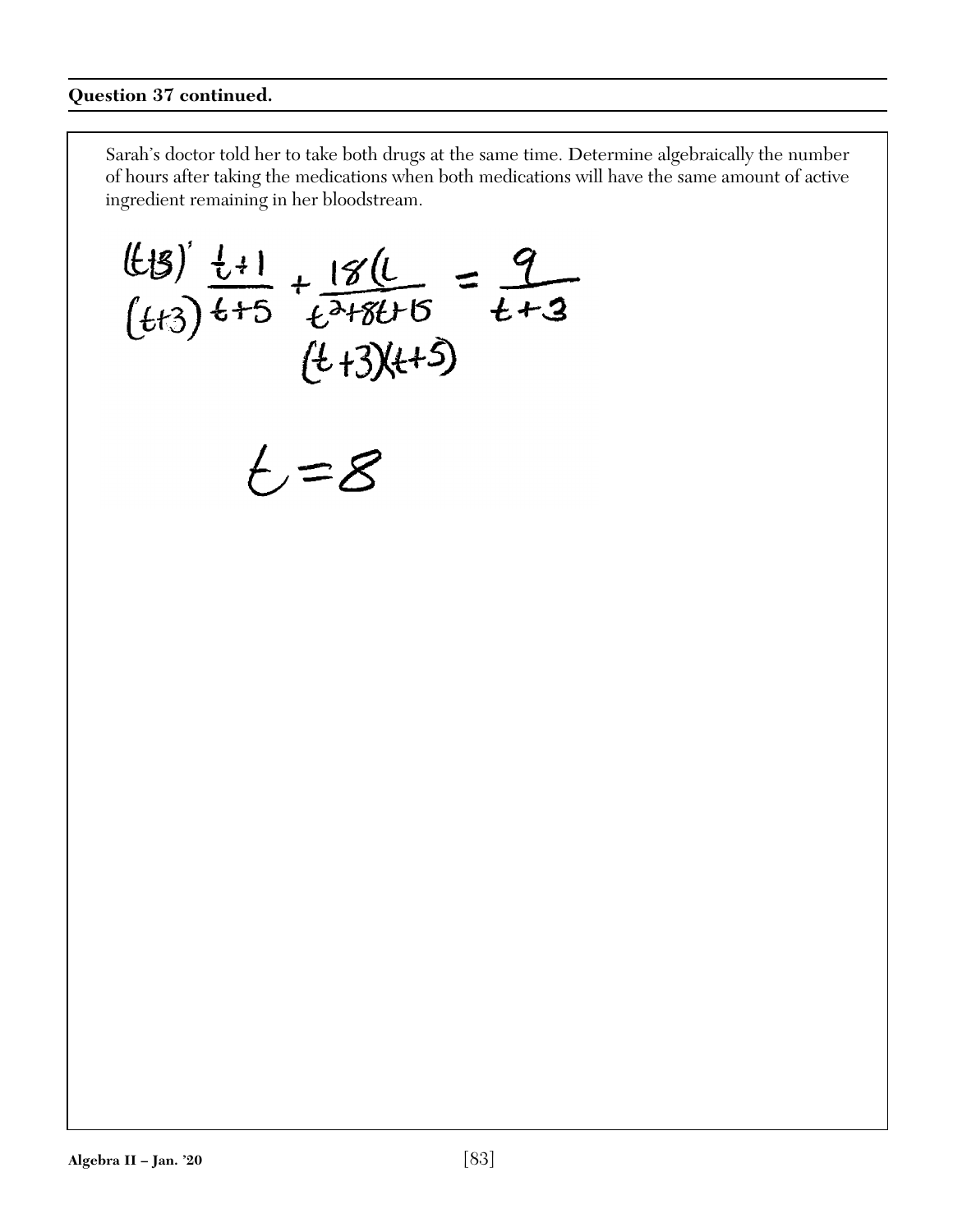**37** Sarah is fighting a sinus infection. Her doctor prescribed a nasal spray and an antibiotic to fight the infection. The active ingredients, in milligrams, remaining in the bloodstream from the nasal spray,  $n(t)$ , and the antibiotic,  $a(t)$ , are modeled in the functions below, where  $t$  is the time in hours since the medications were taken.

$$
n(t) = \frac{t+1}{t+5} + \frac{18}{t^2 + 8t + 15}
$$

$$
a(t) = \frac{9}{t+3}
$$

 Determine which drug is made with a greater initial amount of active ingredient. Justify your answer.

The antibulic es mede with a guets amout of the<br>Getan ingudient because thous a greats y-intucyct, (0,3)<br>Conpoul to the nesal spray's (0,1.4)

**Question 37 is continued on the next page.**

**Score 2:** The student only earned credit for the first part.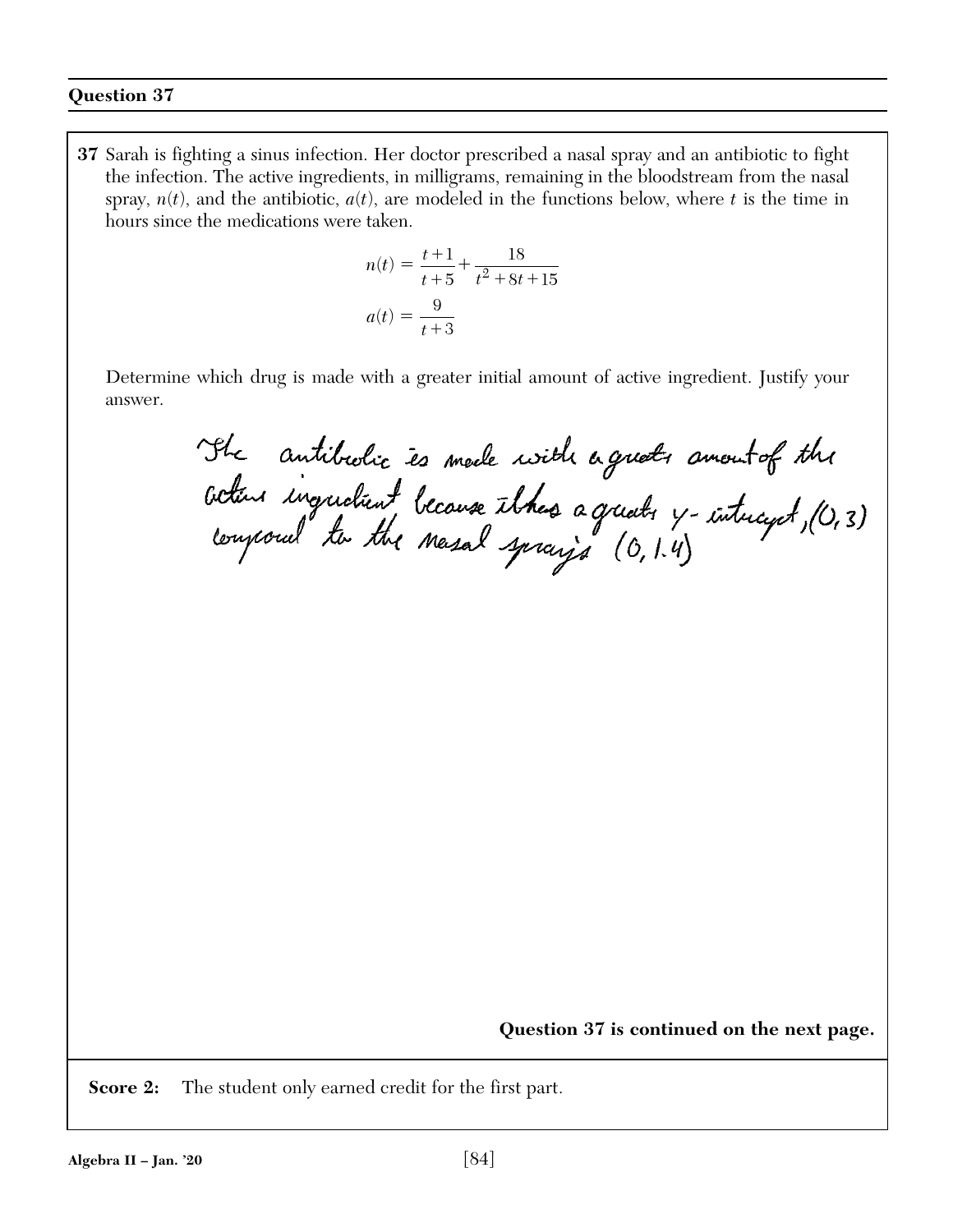$$
\frac{+}{+}+\frac{161}{+}+\frac{161}{+}+\frac{9}{1+3}
$$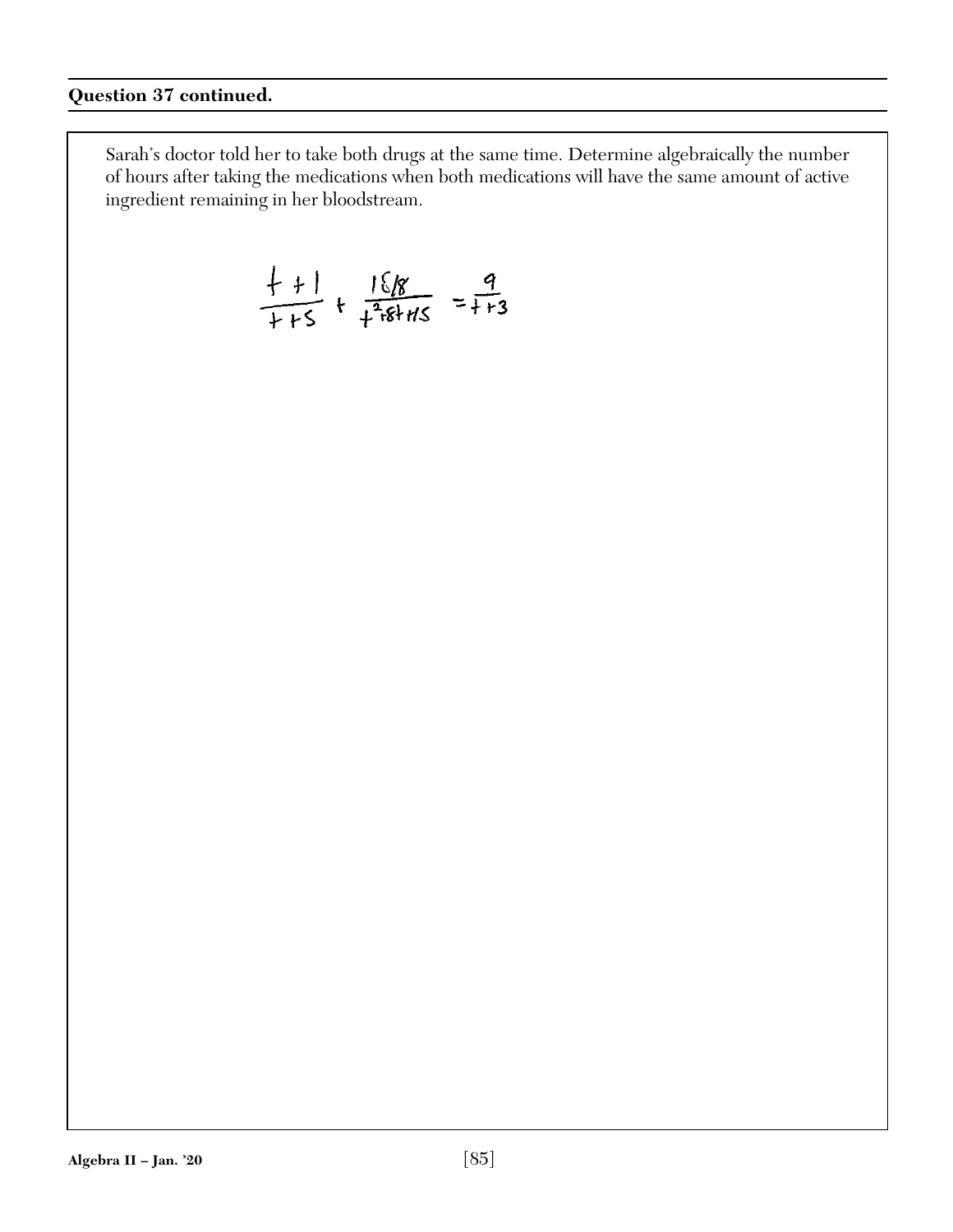**37** Sarah is fighting a sinus infection. Her doctor prescribed a nasal spray and an antibiotic to fight the infection. The active ingredients, in milligrams, remaining in the bloodstream from the nasal spray,  $n(t)$ , and the antibiotic,  $a(t)$ , are modeled in the functions below, where  $t$  is the time in hours since the medications were taken.

$$
n(t) = \frac{t+1}{t+5} + \frac{18}{t^2 + 8t + 15}
$$

$$
a(t) = \frac{9}{t+3}
$$

 Determine which drug is made with a greater initial amount of active ingredient. Justify your answer.

**Question 37 is continued on the next page.**

**Score 1:** The student earned credit by stating 8.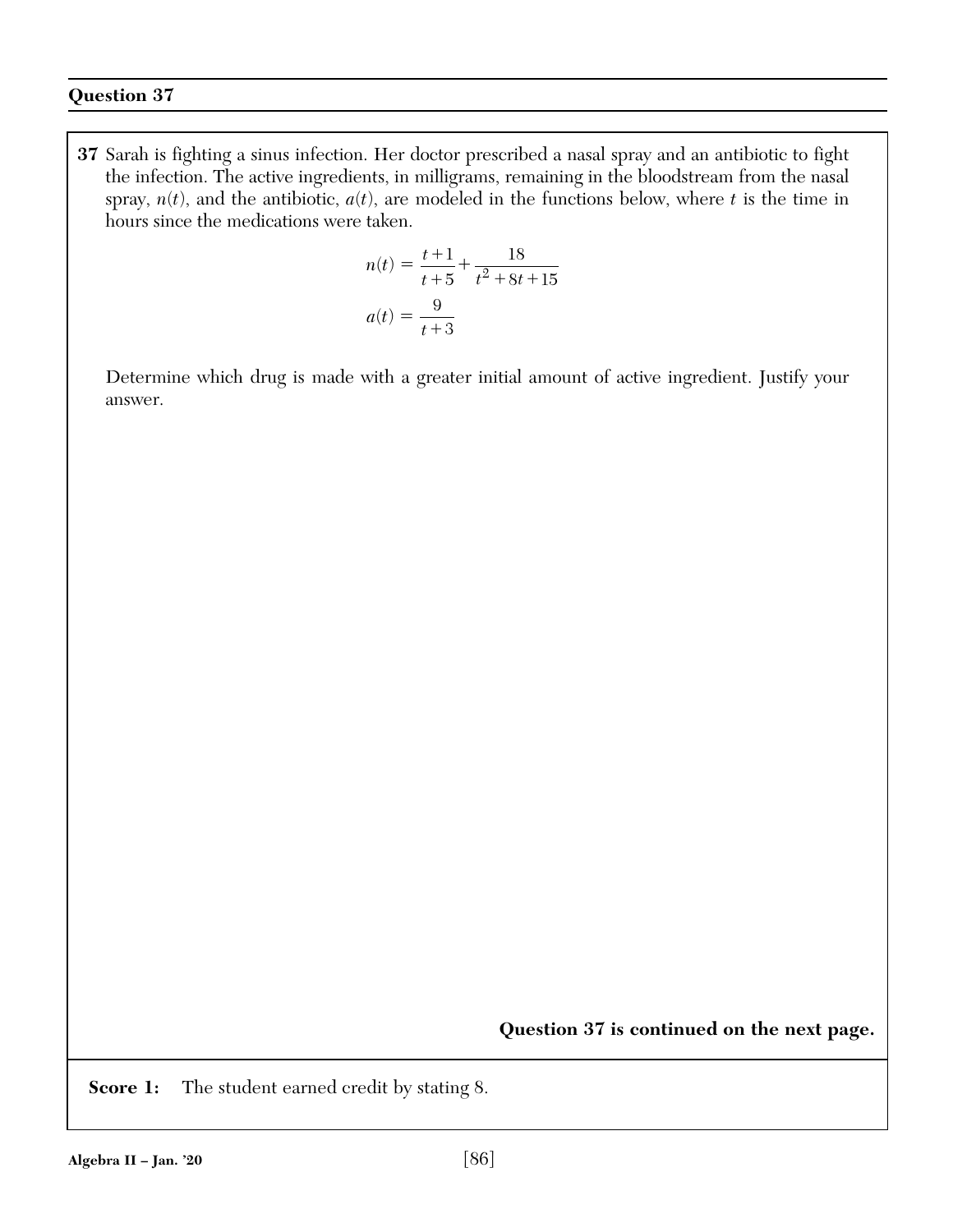**Bhours**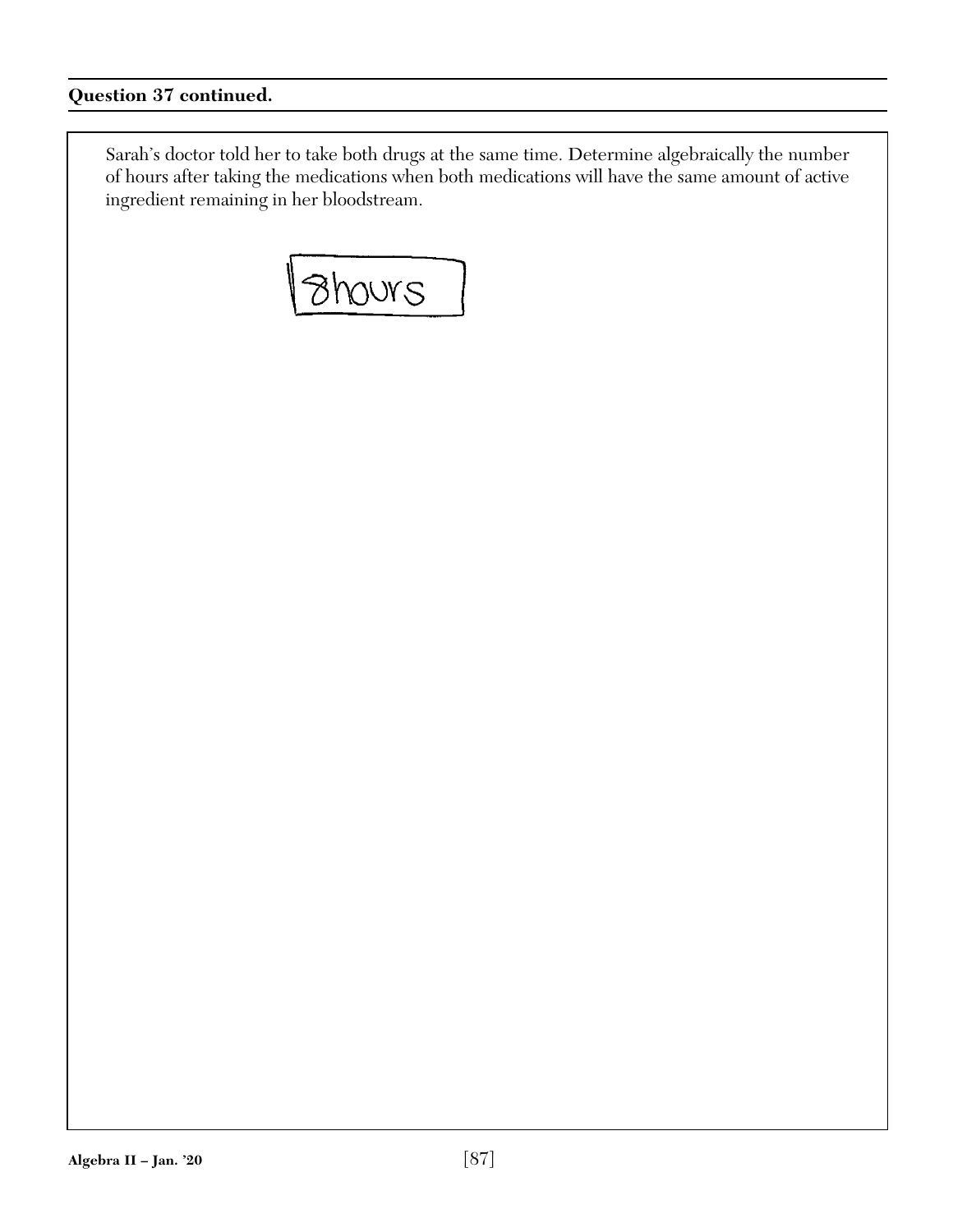**37** Sarah is fighting a sinus infection. Her doctor prescribed a nasal spray and an antibiotic to fight the infection. The active ingredients, in milligrams, remaining in the bloodstream from the nasal spray,  $n(t)$ , and the antibiotic,  $a(t)$ , are modeled in the functions below, where  $t$  is the time in hours since the medications were taken.

$$
n(t) = \frac{t+1}{t+5} + \frac{18}{t^2 + 8t + 15}
$$

$$
a(t) = \frac{9}{t+3}
$$

 Determine which drug is made with a greater initial amount of active ingredient. Justify your answer.

n(T) is the one that has the greater amount of active<br>ingrediant because when you volve for T you and up getting a

**Question 37 is continued on the next page.**

**Score 0:** The student did not provide enough correct work to earn any credit.